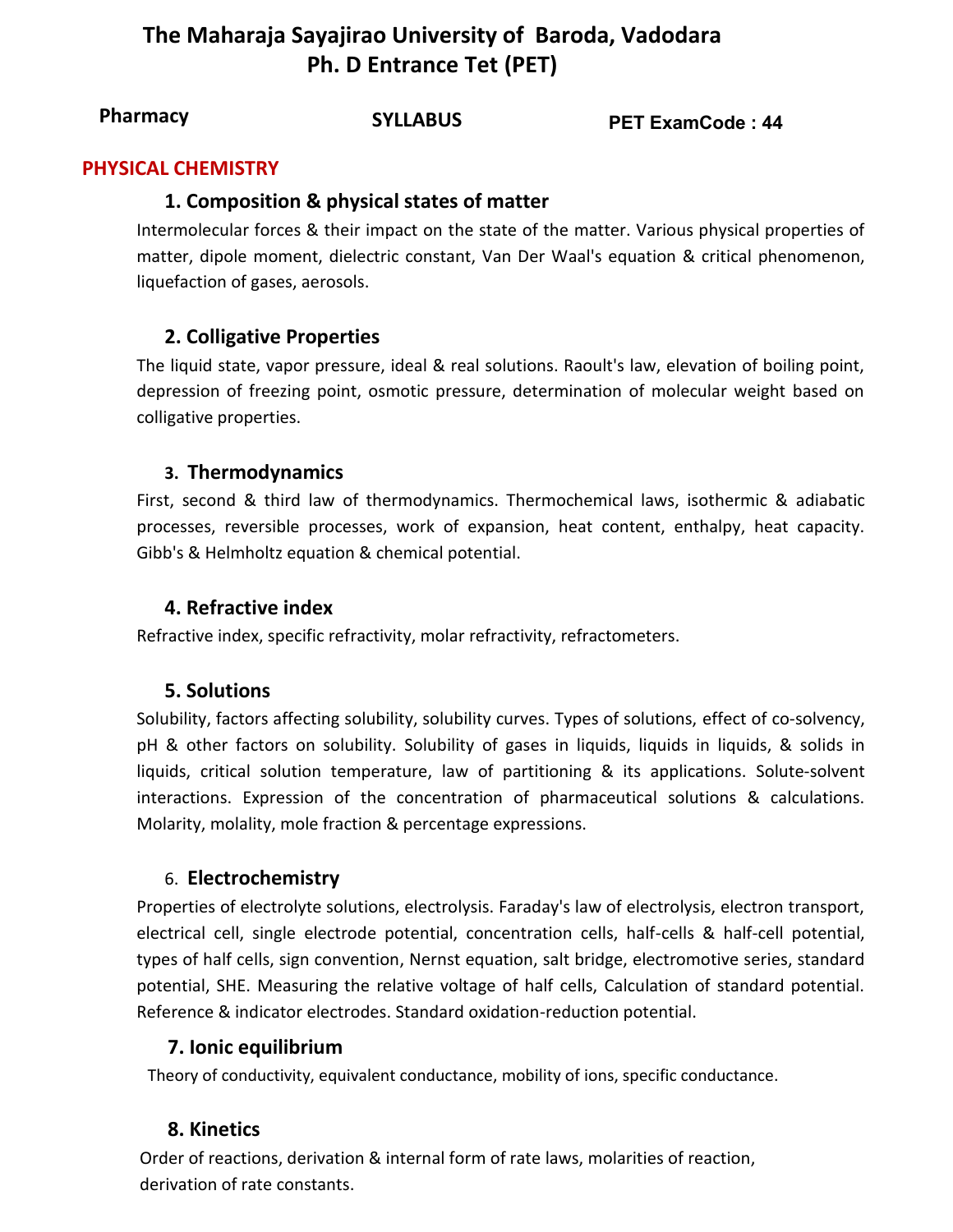## **PHYSICAL PHARMACY**

#### **1. Matter, properties of matter**

States of matter, change in the state of matter, latent heat and vapor pressure, sublimationcritical point, eutectic mixtures, gases, aerosols- inhalers, relative humidity, liquid complexes, liquid crystals, glasses state, solid crystalline and amorphous polymorphism.

## **2. Micromeritics and powder rheology**

Particle size and distribution, average particle size number and weight distribution, particle number, methods of determining particle size and volume, optical microscopy, sieving, sedimentation, determining surface areas, permeability, adsorption, derived properties of powders, porosity, packing arrangement densities, bulkiness and flow properties.

## **3. Surface and interfacial phenomenon**

Liquid interface, surface and interfacial tensions, surface free energy, measurement of surface and interfacial tension, spreading coefficient, adsorption and liquid interfaces, surface active agents, HLB classification, solubilization, detergency, absorption at solid interfaces, solid gas and solid-liquid interfaces, complex films, electrical properties of interfaces.

## **4. Viscosity and rheology**

Newtonian systems, law of flow, kinematics viscosity, effect of temperature, non- Newtonian systems, pseudoplastics, dilatant, plastic, thixotropy in formulations, determination of viscosity and thixotropy by capillary, falling ball, rotational viscometer, application of theology in pharmacy

## **5. Dispersion systems**

- a. Colloidal dispersions: Definition, types, properties of colloids, protective colloids, application of colloids in pharmacy.
- b. Suspensions and emulsions: Interfacial properties of suspended particles settling in suspension, theory of sedimentation, effect of Brownian movement, sedimentation of flocculated particles, sedimentation parameters, wetting of particles, significance of electrical properties in dispersions, controlled flocculation, flocculation in structured vehicles, rheological considerations, emulsions: types, theories, physical stability.

## **6. Complexation**

Classification of complexes, methods of preparations and analysis, applications.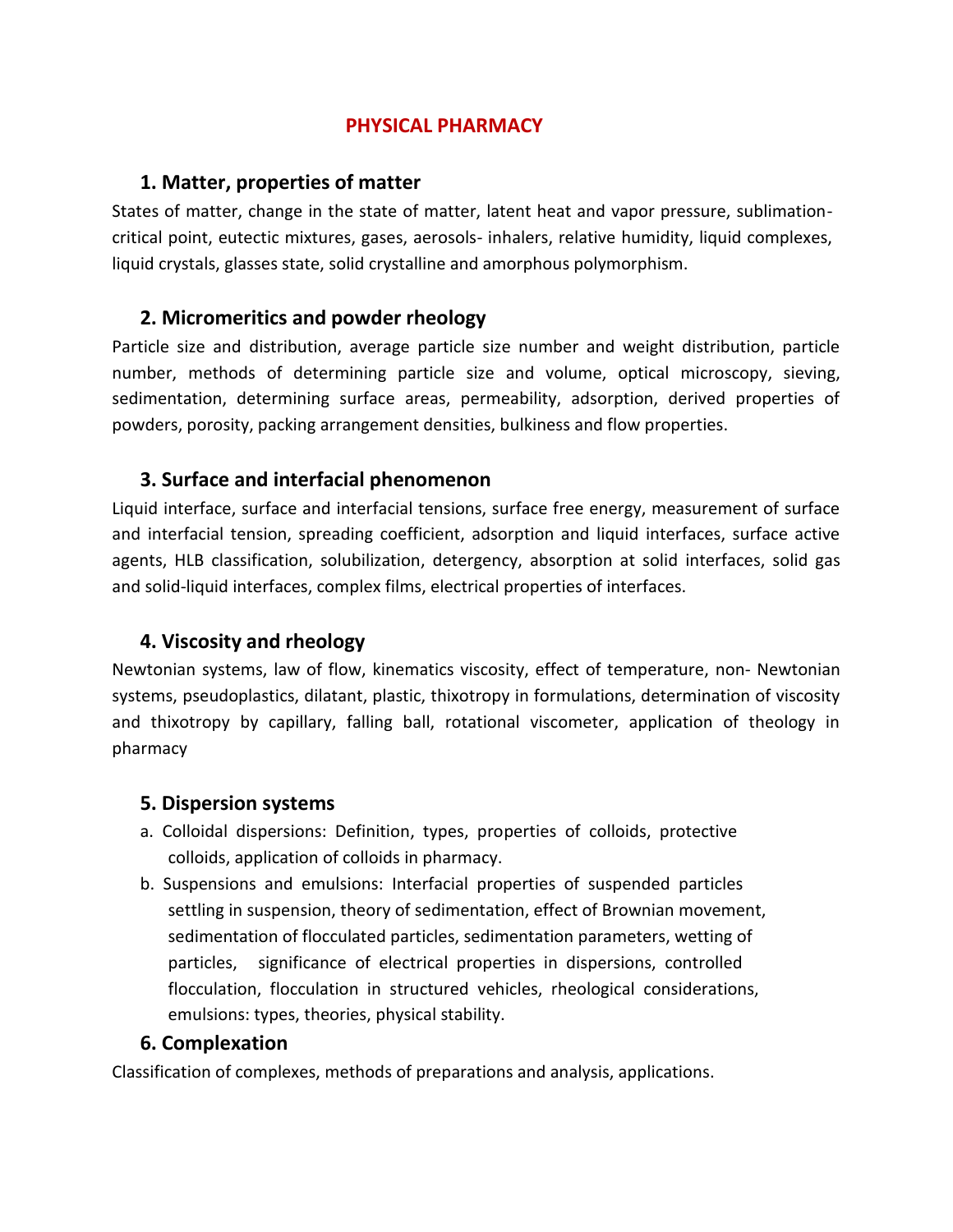# **7. Buffer**

Buffer equations and buffer capacity in general. Buffers in pharmaceutical systems, preparations and stability, buffered isotonic solutions. Measurements of tonicity calculations and methods of adjusting isotonicity.

## **8. Solubility**

- a. Miscibility-influence of foreign substances **D** 
	- three component systems;
	- **D** dielectric constant and solubility,
	- solubility of solids in liquids
	- ideal and non-ideal solutions
	- solvation and association in solutions
	- solubility of salts in water
	- **D** solubility of slightly soluble and weak electrolyte
	- **D** calculating solubility of weak electrolytes as influenced by pH, influence of solvents on the solubility of drugs
	- combined effect of pH and solvents, distribution of solutes between immiscible solvents, effect of ionic dissociation and molecular association on partition, extraction, preservatives action of weak acids in emulsions, drug action and distribution coefficient.
- b. Concepts of dissolution and diffusion.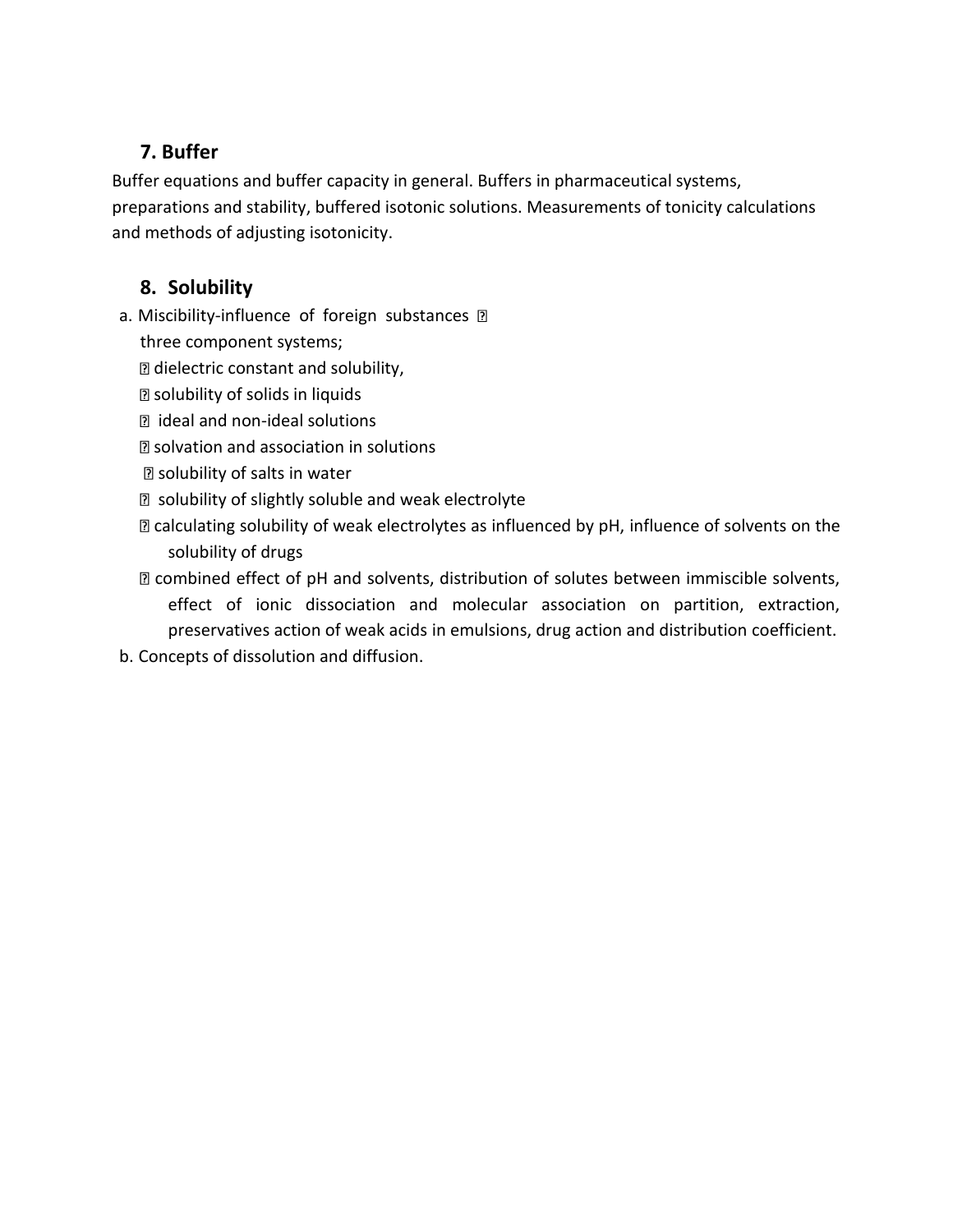#### **ORGANIC CHEMISTRY**

#### **1. General principles**

A brief review of classification & sources of organic compounds, sp<sup>3</sup>, sp<sup>2</sup>, sp hybridization, sigma & pi- bonds, bond lengths, bond angles & bond energies along with their significance in reactions should be carried out. An overview of bond polarization, hydrogen bonds, inductive effects, resonance, and hyperconjugation be taken. Concept of homolytic & heterolytic bond fission, acidity & basicity with different theories should be covered briefly. Ease of formation & order of stabilities of electron deficient & electron rich species along with the reasons for the same should be covered. Relationships between energy content, stability, reactivity & their importance in chemical reactions should be covered. Calculations for determining empirical & molecular formula should be covered.

## **2. Different classes of compounds**

The following classes of compounds should be taught in detail with respect to their IUPAC / systematic nomenclature, industrial [wherever applicable] & laboratory methods of preparations, physical properties & chemical reactions with emphasis on reaction mechanisms [arrow based] & stereochemistry [wherever applicable].

- Alkanes [including cyclic compounds]
- Alkenes [including cyclic compounds]
- Alkynes [only open-chain compounds]
- Aliphatic hydroxyl compounds
- Alkyl halides
- Aldehydes & Ketones
- Carboxylic acids
- All functional derivatives of carboxylic acids.

#### **3. Protection & deprotection of groups**

Introduction to protection & deprotection of functional groups. Two examples each for amino, hydroxyl, & carbonyl groups. The significance of these in syntheses should be explained.

#### **4. Aromaticity & chemistry of aromatic compounds**

Concept of aromaticity, Huckel's rule & its use in determining the aromatic/non-aromatic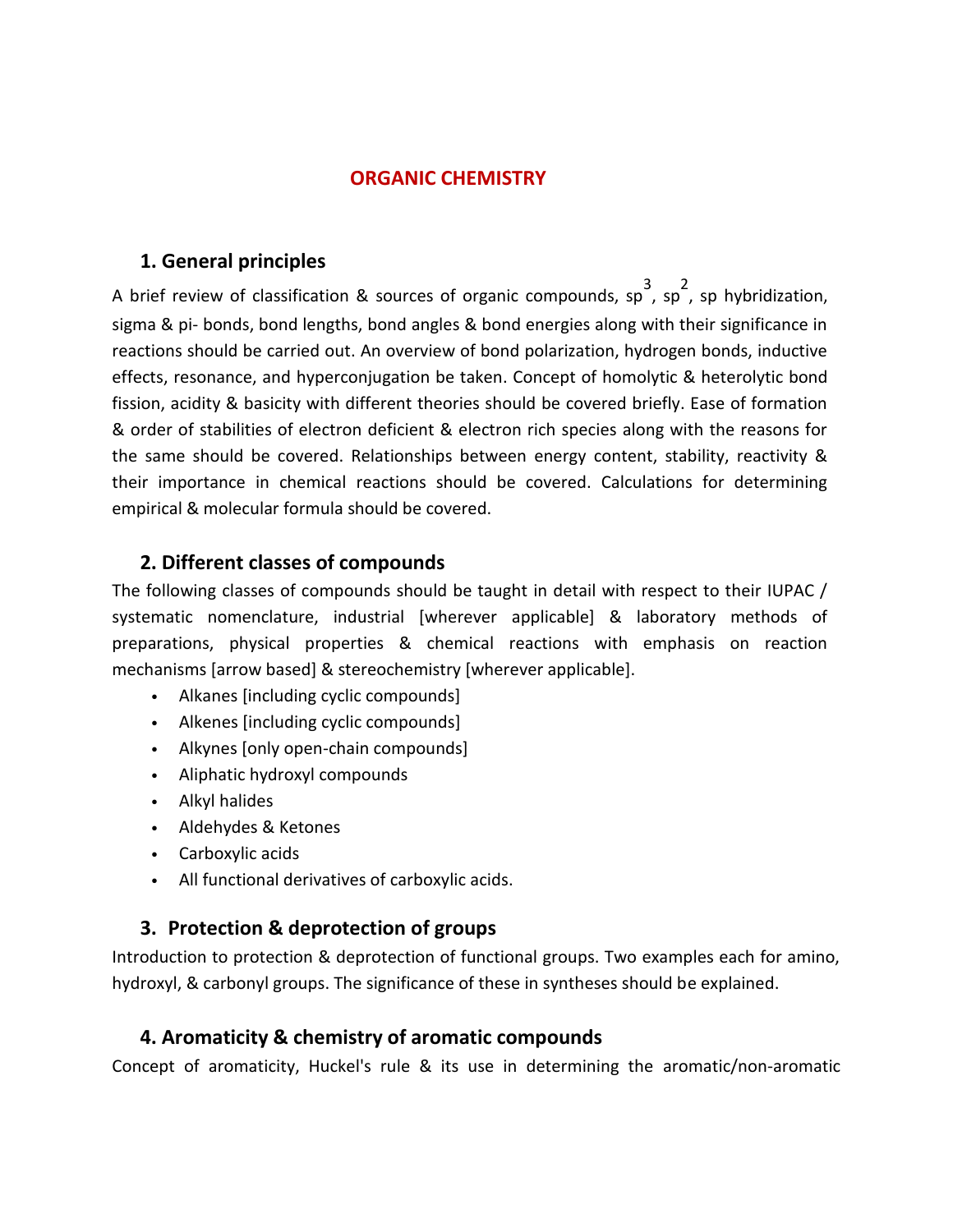character of a compound. A brief coverage of structure of benzene. Detailed coverage of electrophilic & nucleophilic aromatic substitution reactions. Reactivity & orientation in these reactions. Reactivity & orientation in mono- & disubstituted benzenes. Benzyne mechanism.

## **5. Different aromatic classes of compounds**

The following classes of compounds with respect to their IUPAC / systematic nomenclature, industrial [wherever applicable] & laboratory methods of preparations,

physical properties & chemical reactions with emphasis on reaction mechanisms [arrow based] & stereochemistry [wherever applicable].

- **E** Aromatic hydrocarbons.
- **Phenolic compounds.**
- **E** Aromatic & aliphatic amines.
- D Diazonium salts.
- **Z** Aromatic nitro- compounds, aryl halides, & ethers.

## **6. Polycyclic aromatic hydrocarbons**

Syntheses & reactions with mechanisms of bi & tricyclic fused carbocyclic rings like naphthalene, anthracene, & phenanthrene.

## **7. Carbonyl Chemistry**

Carbonyl chemistry involving group conversions & their reaction mechanisms along with stereochemistry wherever applicable.

- a. Wolf-Kishner reduction & Huang-Minlong modification.
- b. Reduction of arylsulfonyl hydrazine/hydrazones to alkanes.
- c. Bamford Steven reaction.
- d. DCC Oxidation of alcohol.
- e. Michael addition / 1,4-addition / conjugate addition.
- f. Mannich condensation / reaction.
- g. Robinson annulation.
- h. Stobbe condensation.
- i. Darzen's glycidic ester synthesis.
- j. Beckmann rearrangement.
- k. Baeyer Villiger rearrangement.
- l. Curtius, Wolff, & Lossen rearrangements.
- m. Willgerodt rearrangement.
- n. Pinacol-pinacolone rearrangement.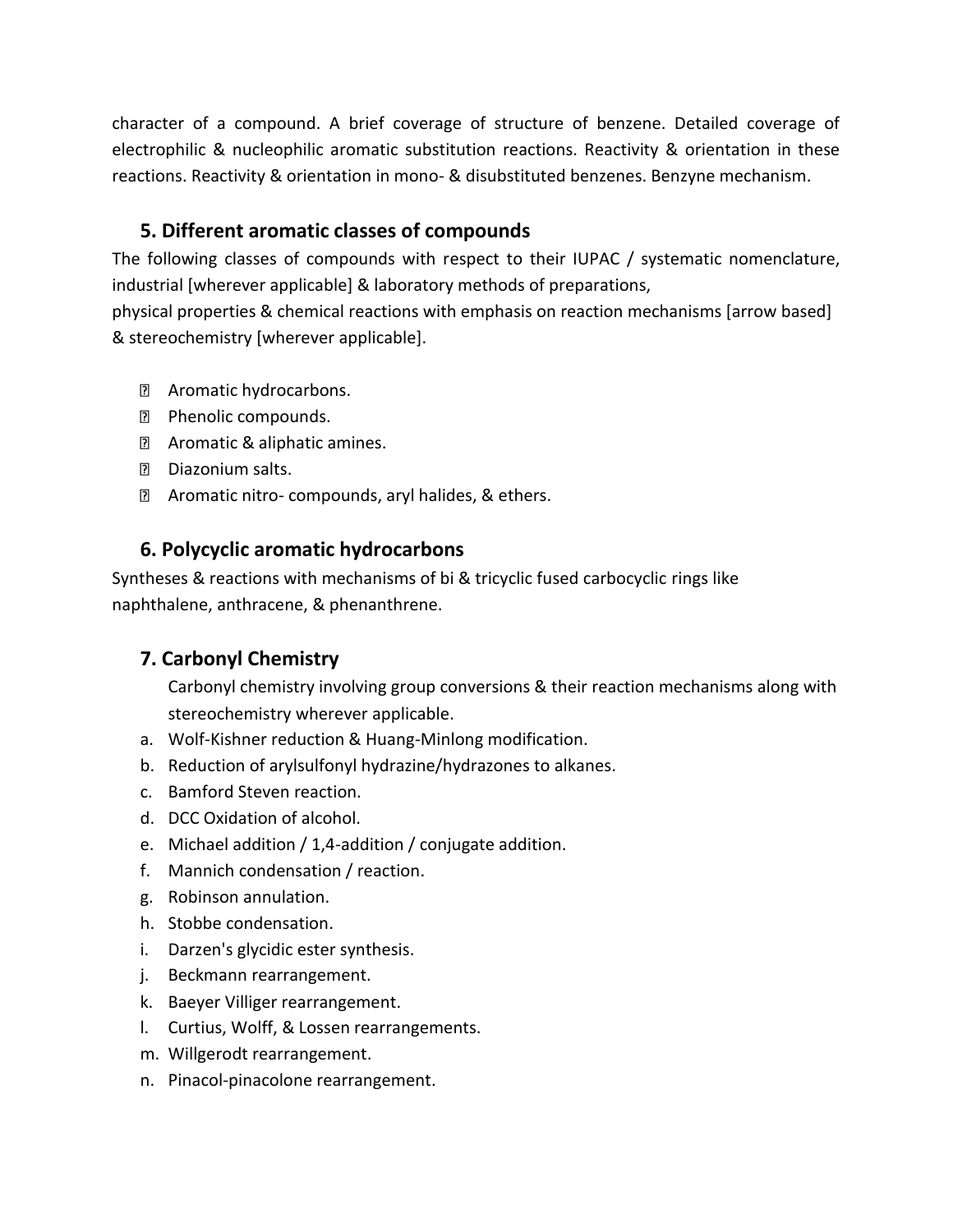- o. Methylene transfer reactions. Use of diazomethane & sulphur ylides in the same.
- p. Mono- & dialkylations in 1,3-dicarbonyl compounds.
- q. Formation & use of enol ethers, enol acetates & enamines as protective groups & in regiospecific alkylations.

#### **8. Heterocyclic Chemistry**

IUPAC Nomenclature of heterocyclic rings [3-10 membered] containing O, S, & N atoms. Nomenclature of above rings containing mono-, di-, & multiple [same or different] heteroatoms should also be covered. Nomenclature of 2 & 3 fused rings containing mono-, di-, & multiple heteroatoms [same or different] should also be covered. Syntheses & reactions of three to sixmembered rings in detail. Syntheses of five & six-membered rings containing mono- or any diheteroatoms [O, S, & N]. Syntheses of quinoline, isoquinoline, benzoxazole, benzothiazole, & benzimidazole, benzotriazole, and benzothiazole.

#### **9. Bridged rings**

Bridged ring systems & their nomenclature. $C_8$ ,  $C_9$ ,  $C_{11}$  bridged bicyclic alkanes. Chemistry of hexamine, morphan, biperiden, amantadine, diazabicyclo[2.2.2] octane

#### **10. Kinetic & thermodynamic control**

Kinetic & thermodynamic control of sulfonation, enolate anion formation & alkylation of enamine reactions.

#### **11. Stereochemistry**

Stereochemistry. Chirality & asymmetry [introduction of the same to S, P, & N]. Definition & classification [different types of isomerisms]. Enantiomers, diastereomers. Enantiomerism & diastereomerism. Meso compounds & their optical activity. Stereochemistry in acyclic compounds. Newman projection formulae & their significance. Conformational analysis of nbutane. Absolute & relative configuration. Assigning R & S configuration based on Cahn Ingold & Prelog system. Racemic mixture- its definition & resolution. Definitions of terms stereoselective, stereospecific, Enantiomeric excess & diastereomeric excess. Stereochemistry in cyclic systems. Conformations of cyclohexane. Cis-trans relationship in cyclohexane. Prediction of stability of different conformations of 1, 2- 1,3- & 1,4- disubstituted cyclohexanes. Effect of multiple substitutions on the stability of cyclohexane conformations. Chair conformations of cis-, & trans-decalins, perhydrophenanthrenes, & a tetracyclic steroidal nucleus. An introduction to atropisomerism.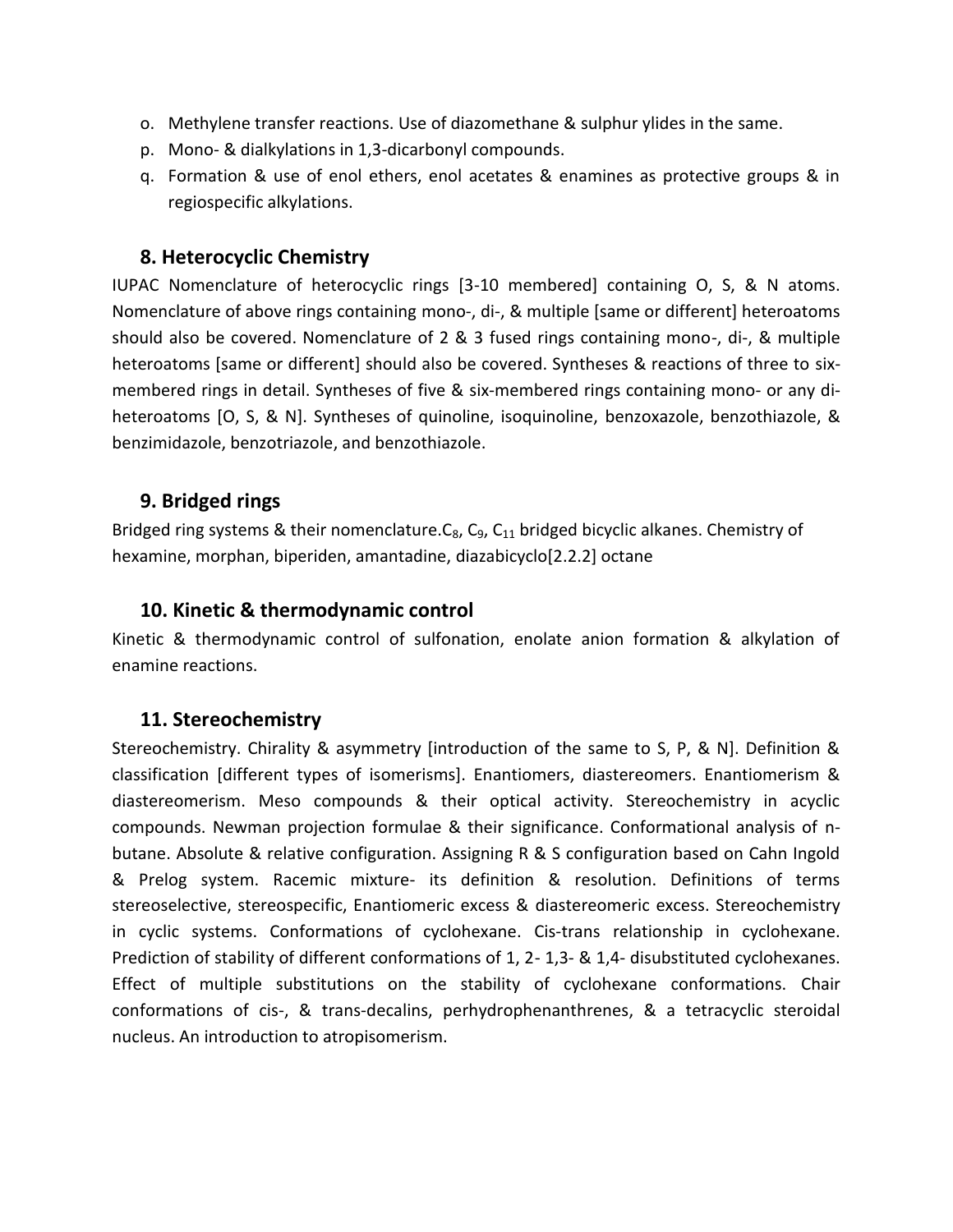#### **12. Carbohydrates**

Carbohydrates. Definition & classification. D & L nomenclature in sugars. Different ways of drawing / representing a sugar molecule [including cyclic Structure], interconversion of these representations. Anomers & epimers. Mutarotation. Reactions of glucose. Chain extension & chain reduction of a sugar.

## **13. Amino acids & proteins**

Amino acids & proteins. Definition & classification. D & L Amino acids, natural, essential, & nonessential amino acids. Denaturation, Strecker, Gabriel phthalimide methods for the preparation of amino acids. Peptide bond & its formation. Two protective groups each, for -NH<sup>2</sup> & -COOH functionalities during protein synthesis. Sequencing of a protein by chemical & enzymatic methods.

#### **14. Pericyclic reactions**

Pericyclic reactions. Concept of HOMO & LUMO. Drawing of HOMO & LUMO of 1, 3-butadiene, allylic cation, radical & anion, & 1, 3, 5-hexatriene, Diel's-Alder & retro Diel's Alder reaction.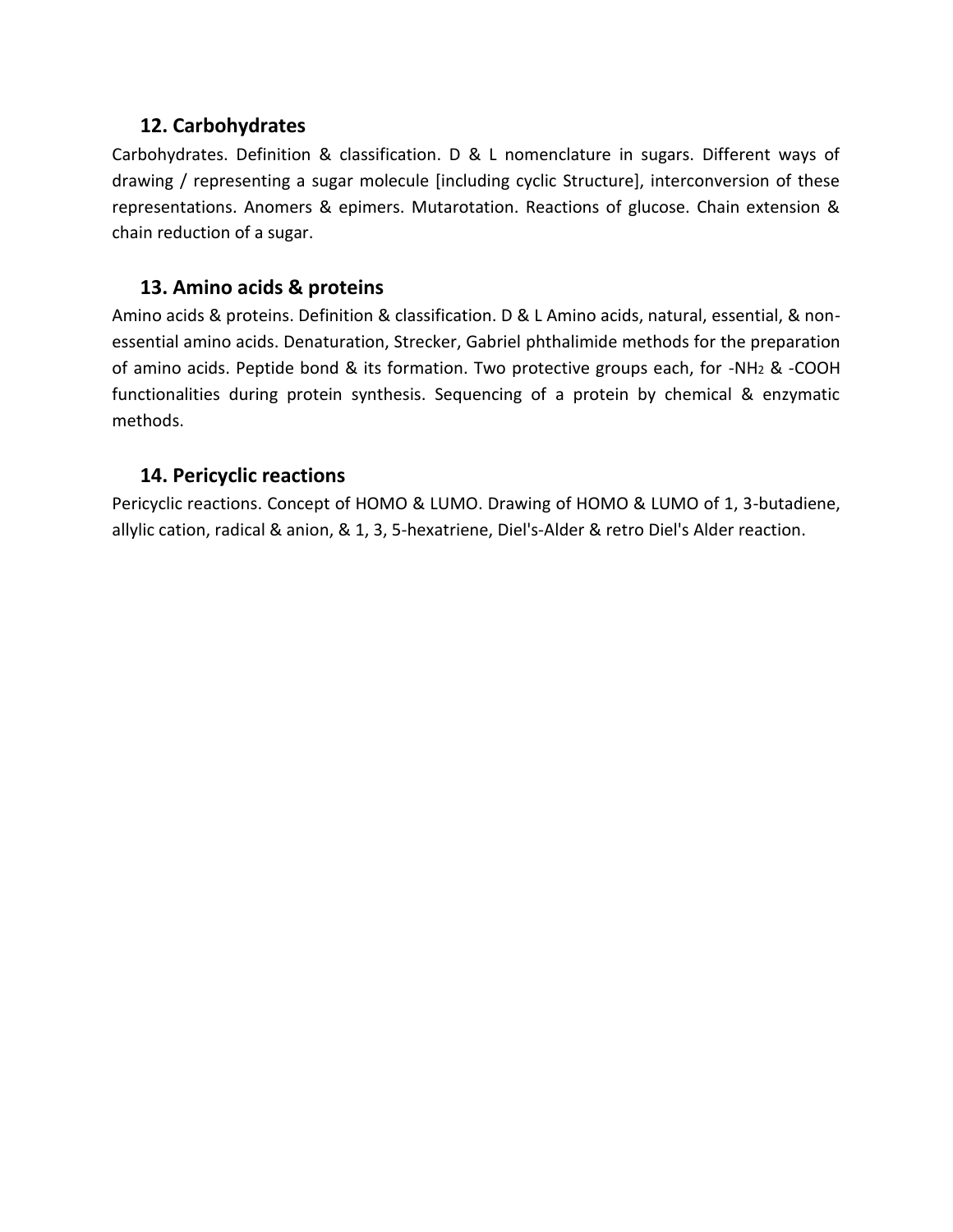## **PHARMACEUTICAL CHEMISTRY**

#### **I. Pharmaceutical Inorganic Chemistry**

## **1. Pharmaceutical Impurities**

Impurities in pharmaceutical substances, sources, types & effects of impurities. Limit tests for heavy metals like lead, iron, arsenic, mercury & for chloride & sulphate as per Indian Pharmacopoeia [I. P.].

#### **2. Monographs**

(a) Monograph & its importance, various tests included in monographs as per I. P. A study of the following compounds with respect to their methods of preparation, assay, & pharmaceutical uses of sodium citrate, calcium carbonate, copper sulphate, light & heavy kaolin, ammonium chloride & ferrous gluconate.

#### **3. Isotopes**

Isotopes- stable & radioactive, mode & rate of decay. Types & measurement of radioactivity. Radiopharmaceuticals & their diagnostic & therapeutic applications in pharmacy & medicine such as  $^{125}$ ,  $^{32}$ P,  $^{51}$ Cr,  $^{60}$ Co,  $^{59}$ Fe,  $^{99}$ Tc-M. Radiocontrast media, use of BaSO<sub>4</sub> in medicine.

## **4. Dentifrices, desensitizing agents, & anticaries agents**

## **II. Medicinal Chemistry**

## **5. Therapeutic classes of drugs**

The following topics should be dealt with covering nomenclature [including stereochemical aspects], biological activity [including side & toxic effects], mode of action, structure-activity relationship [where ever applicable] & syntheses of reasonable molecules.

- 1. General anesthetics.
- 2. Local anesthetics.
- 3. Diagnostic agents.
- 4. Coagulants, anticoagulants & plasma expanders.
- 5. Antiseptics, disinfectants, sterilants, & astringents.
- 6. Purgatives, laxatives & antidiarrhoeal agents.

## **6. Various classes of therapeutic agents**

A detailed study of the following classes with respect to drug nomenclature, classification, physicochemical properties, mode of action [MOA], structure-activity relationships [SAR],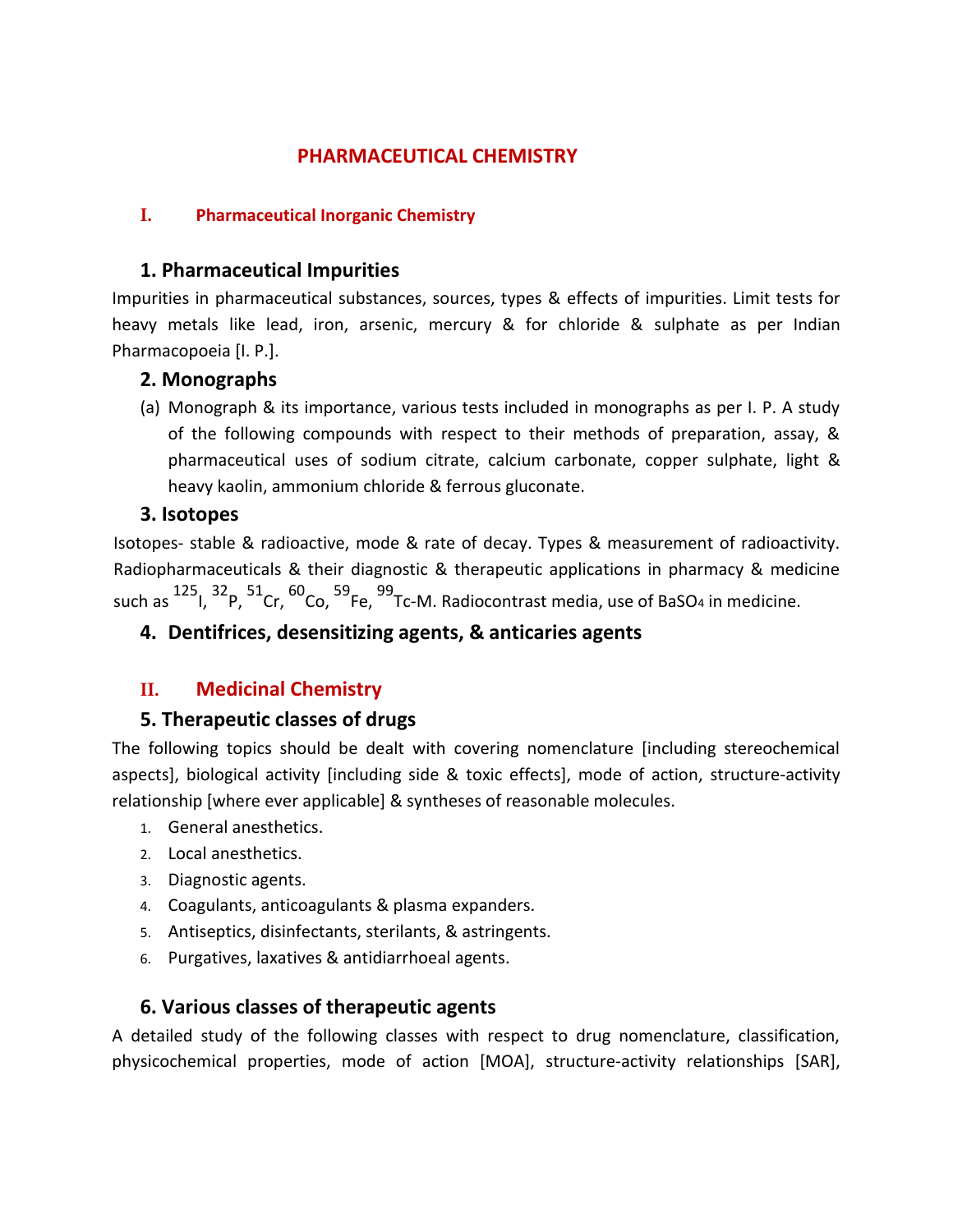wherever applicable, synthesis of simple & prototype molecules, drug metabolism, therapeutic uses & side effects. Drug resistance, wherever applicable, should be covered in respective classes of drugs.

- a. Antimalarials
- b. Antiamoebic agents.
- c. Anthelmintic agents.
- d. Antibacterial sulpha drugs [only].
- e. Quinolone antibacterials.
- f. Antimycobacterial drugs.
- g. Antifungal agents.
- g. Antiviral agents including HIV & anti-HIV drugs.
- h. Thyroid & antithyroid drugs.
- i. Antiallergic agents.
- j. Antiulcer agents & Proton Pump Inhibitors.
- k. Hypoglycemic agents.

## **7. Different classes of therapeutic drugs**

A detailed study of the following classes with respect to drug nomenclature, classification, physicochemical properties, mode of action [MOA], structure-activity relationships [SAR], wherever applicable, synthesis of simple & prototype molecules, drug metabolism, therapeutic uses & side effects. Drug resistance, wherever applicable, should be covered in respective classes of drugs.

- I. a. Sedative-hypnotics
	- b. Antiepileptic agents.
	- c. Neuroleptics.
	- d. Anti-anxiety drugs.
- II. Antibiotics. Penicillins, cephalosporins & other beta-lactam antibiotics like imipenem & aztreonam. Beta-lactamase inhibitors such as clavulanic acid & sulbactam. Chloramphenicol. Tetracyclines. Aminoglycoside antibiotics. Macrolide antibiotics. Lincomycins. Polypeptide antibiotics. Anticancer antibiotics.
- III. Steroids. Corticosteroids [gluco- & mineralocorticoids] & anti-inflammatory steroids. Sex steroids. Male & female contraceptive agents. Anabolic steroids. Anticancer agents.

## **8. Different classes of therapeutic drugs**

A detailed study of the following classes with respect to drug nomenclature, classification, physicochemical properties, mode of action [MOA], biosynthesis, structure-activity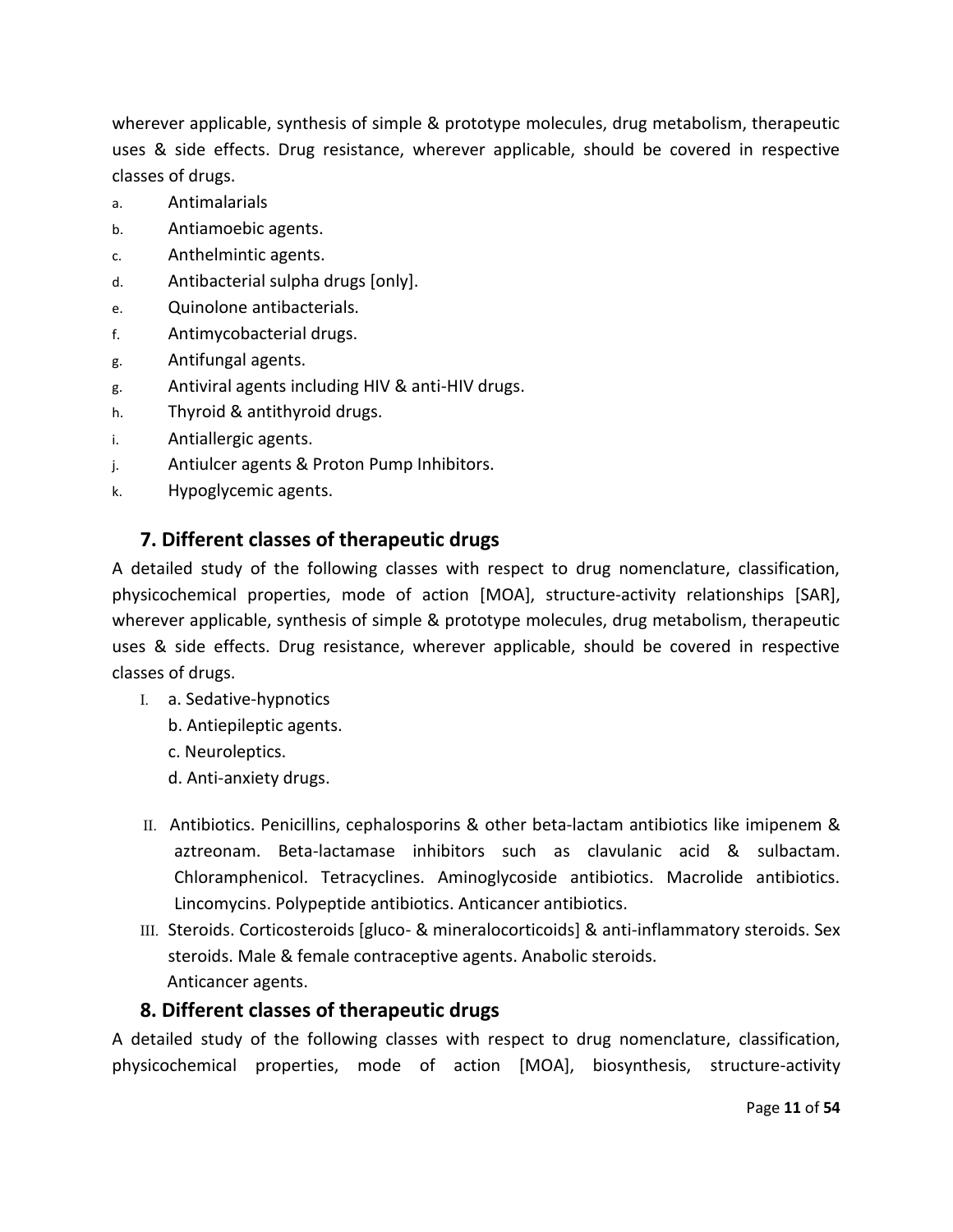relationships [SAR], wherever applicable, synthesis of simple & prototype molecules, drug metabolism, therapeutic uses & side effects. Drug resistance, wherever applicable, in respective classes of drugs.

- I. Narcotic [centrally acting] analgesics [analgetics]. Morphine & all its structural modifications [peripheral & nuclear]. Narcotic agonists & antagonists [dual & pure]. Non-narcotic analgesics [NSAIDS]. Difference between narcotic & non-narcotic agents.
- II. Adrenergic drugs. Neurotransmitters & their role. General & specific adrenergic agonists & antagonists [up to alpha-2 & beta-2 only].
- III. Cholinergic agents. Muscarinic & nicotinic cholinergic agonists & antagonists [up to M<sup>2</sup> & N2]. Neuronal [transmission] blockers.
- IV. Drugs used in neuromuscular disorders. Drugs used in the treatment of Parkinson's disease. Central & peripheral muscle relaxants.
- V. Hypertensive, antihypertensive, & antianginal agents.
- VI. Diuretics.
- VII. Eicosanoids. Prostaglandins, prostacyclins, & thromboxanes. Their biochemical role, biosynthesis, & inhibitors.
- 9. Introduction to quantitative structure-activity relationship. [QSAR]. Linear free energy relationship. Hammett's equation. Use of substituent constants such as  $π$ ,

σ, Es, & physicochemical parameters such as pKa, partition coefficient, Rm, chemical shifts, molar refractivity, simple & valance molecular connectivity to indicate electronic effects, lipophilic effects, & steric effects. Introduction, methodology, advantages & disadvantages/limitations of Hansch analysis.

- 10. Asymmetric synthesis. Chirality, chiral pool, sources of various naturally available chiral compounds. Eutomers, distomers, eudismic ratio. Enantioselectivity & enantiospecificity. Enantiomeric & diastereomeric excess. Prochiral molecules. Asymmetric synthesis of captopril & propranolol.
- 11. Combinatorial chemistry. Introduction & basic terminology. Databases & libraries. Solid phase synthesis technique. Types of supports & linkers, Wang, Rink, & dihydropyran derivatized linkers. Reactions involving these linkers. Manual parallel & automated parallel synthesis. Houghton's tea bag method, micromanipulation, recursive deconvolution. Mix & split method for the synthesis of tripeptides. Limitations of combinatorial synthesis. Introduction to throughput screening.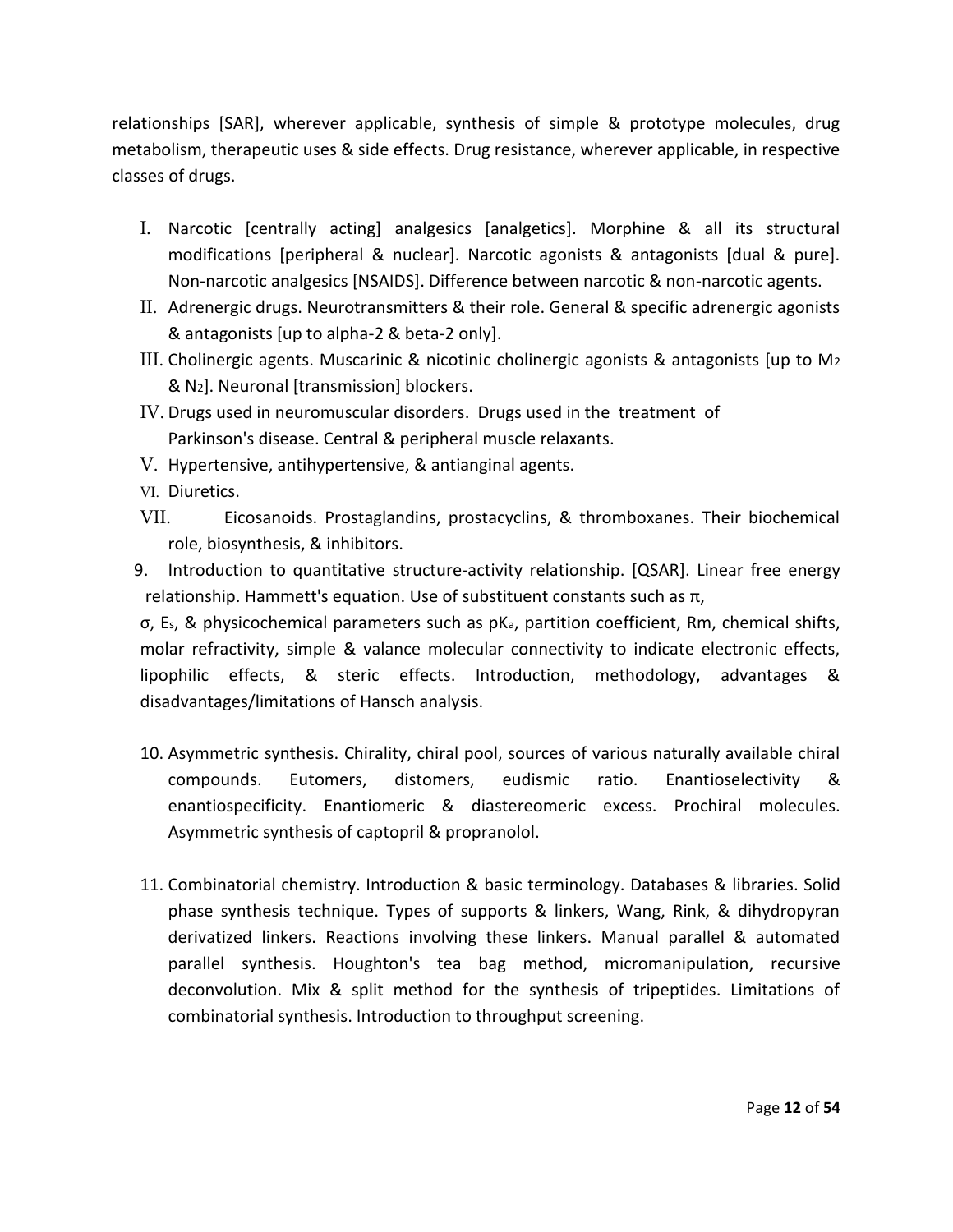## **PHARMACEUTICS**

#### **1. Pharmacy Profession & Introduction to Pharmaceuticals**

Pharmacy as a career, evaluation of Pharmacy, earlier period middle to modern ages. Definition, importance of pharmaceuticals, areas concerned, scope of Pharmaceutics, history and development of the profession of Pharmacy and Pharmaceutical industry in India. A brief review of present Indian Pharma. Industry in global perspective.

#### **2. Introduction to dosage form**

Definition of the drug. New drug and dosage form. The desirable properties of a dosage form, the need of dosage form. Ideas about the available type of dosage forms and new drug delivery system.

#### **3. Sources of drug information**

Introduction to Pharmacopoeia with reference to IP, BP, USP and International Pharmacopeia. Study of structure/features (index) general notice and compartment of monographs of excipients, drug and drug product. Other sources. Textbooks, journals, internet (drug information system, online database, patient/ consumer information and non- print material. Classification of information, primary, secondary and tertiary. Nomenclature of the drug.

## **4. Allopathic dosage form**

Merits/demerits, importance, formulation development - vehicles/excipients with examples for the dosage form: liquid dosage form: monophasic liquid dosage form. Aromatic waters, syrup, elixir, linctus, lotion, liniment, glycerites, solutions, spirits, ENT preparations, mixtures, paints, mouthwash.

## **5. Crude extract**

Infusion, decoction, maceration, percolation, tincture and extract. Methods of preparations of dry, soft and liquid extract.

#### **6. Allergenic extract**

Types of allergens, preparation of extract, testing and standardization of extracts.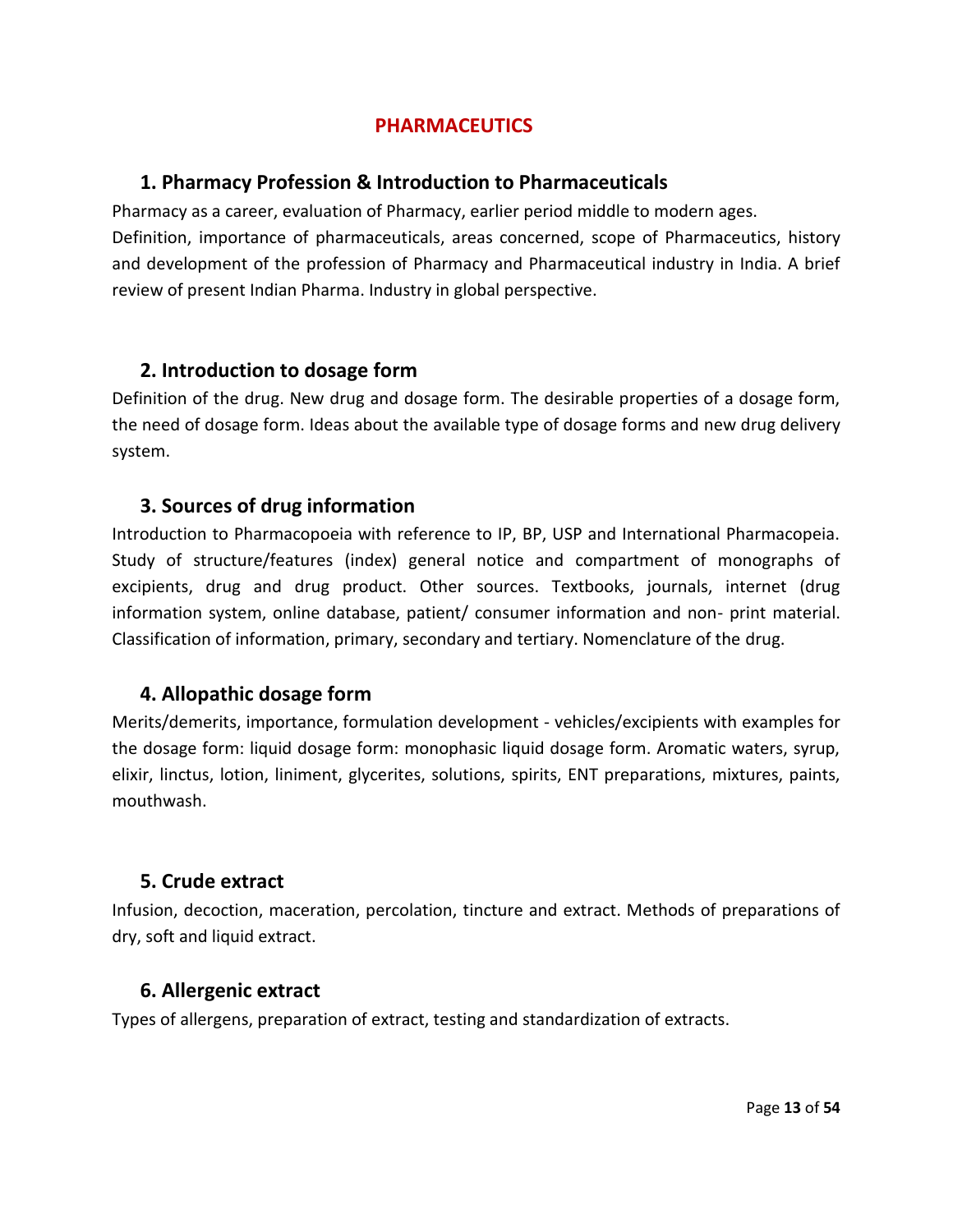#### **7. Biological products**

Absorbable and non-absorbable material types, sutures and ligatures, processing, manufacturing, sterilization, packing, QC tests of materials like catgut and nylon.

## **8. Pharmaceutical Plant, location, layout**

Plant location and layout of an industry. Various factors affecting locational aspects of chemical and pharmaceutical plants. The layout of plant building and importance of flow sheet, the difference between scientific process and technological process, the layout of various departments, equipment, and product layout v/s process layout.

## **9. Dosage Form Necessities and Additives**

Antioxidants, preservatives, coloring agents, flavoring agents and diluting agents, emulsifying agents, suspending agents, ointment bases, solvents, and others.

#### **10. Powders**

Advantages and limitations as dosage form, manufacturing procedure and equipment, special care and problems in manufacturing powders, powders of IP, effervescent granules and salts.

## **11. Capsules**

Hard gelatin capsules, shell formulation and manufacturing, capsule sizes, storage, filing, cleaning process general formulation contents and evaluation. Soft gelatin capsules, shell formulation, formulation contents, filing, sealing and storage. Microencapsulation, advantages, encapsulation materials, methods of microencapsulation, I.P. formulations

## **12. Tablets**

Types, ideal requirement, classification, granulation methods, general formulation, compression machines, different types of tooling's, difficulties in tableting, troubleshooting aspects, evaluation, sugar coating, compression coating, film coating, problems in tablet coatings and their troubleshooting aspects. IP formulations.

## **13. Parenterals - product requiring sterile packaging**

Definition, types advantages and limitations, general formulation, vehicles, production procedure, production facilities, controls, tests, selected IP injections, sterile powders, implants, emulsions, suspensions.

## **14. Suspensions**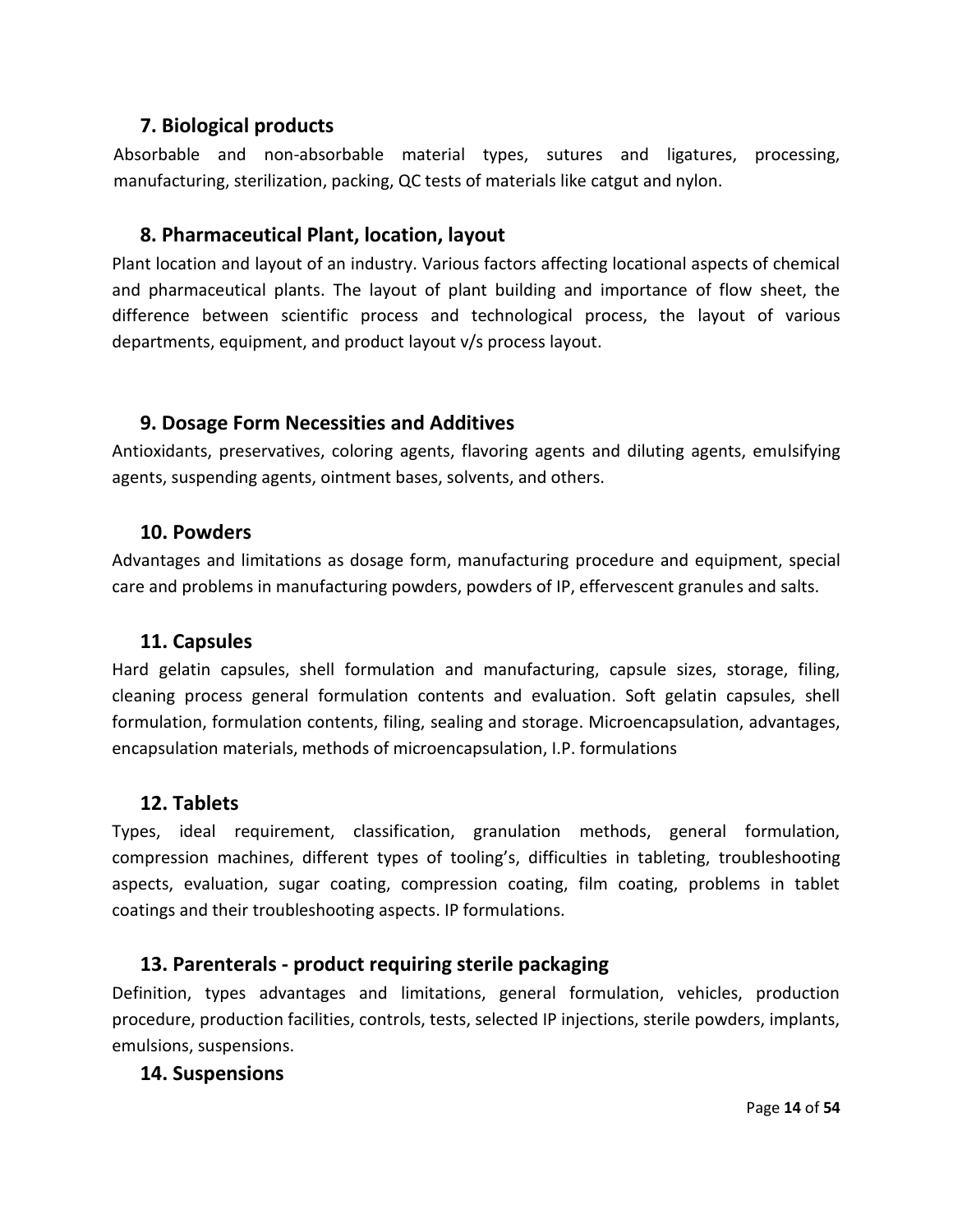Formulation of deflocculated and flocculated suspension, manufacturing procedure, evaluation methods, IP suspensions.

#### **15. Emulsions**

Types, emulsifying agents, general formulation, manufacturing procedure, evaluation methods, IP emulsions.

## **16. Suppositories**

Ideal requirements, bases, manufacturing procedure, evaluation methods, IP products.

#### **17. Semisolids**

Definitions, bases, general formulation, manufacturing procedure, evaluation methods, IP products.

#### **18. Liquids(solutions, syrups, elixirs, spirits, aromatic water, liquid for external uses)**

Definition, types, general formulation, manufacturing procedure, evaluation methods, IP products.

#### **19. Pharmaceutical Aerosols**

Definition, propellants, general formulation, manufacturing and packaging methods, pharmaceutical applications. Impacts of propellants on the environment.

## **20. Ophthalmic preparations**

Requirement, formulation, methods of preparation, containers, evaluation, IP products.

## **21. Preformulations**

Consideration of Importance, physical properties, physical forms, particle size, crystal forms, bulk control, solubility, wetting, flow cohesiveness, compressibility, organoleptic properties and its effect on final product consideration of Chemical properties, hydrolysis, oxidation, recemization, polymerization, isomerization, decarboxylation, enzymatic decomposition, formulation additives, stabilizers, suspending and dispersing agents dyes, solid excipients etc. and its effect on quality of finished product.

## **22. Stability of formulated products**

Requirements, drug regulatory aspects, pharmaceutical products stability, shelf life, overages, containers, closures.

Reaction rate and order, acid-base catalysis, destabilization and accelerated stability testing.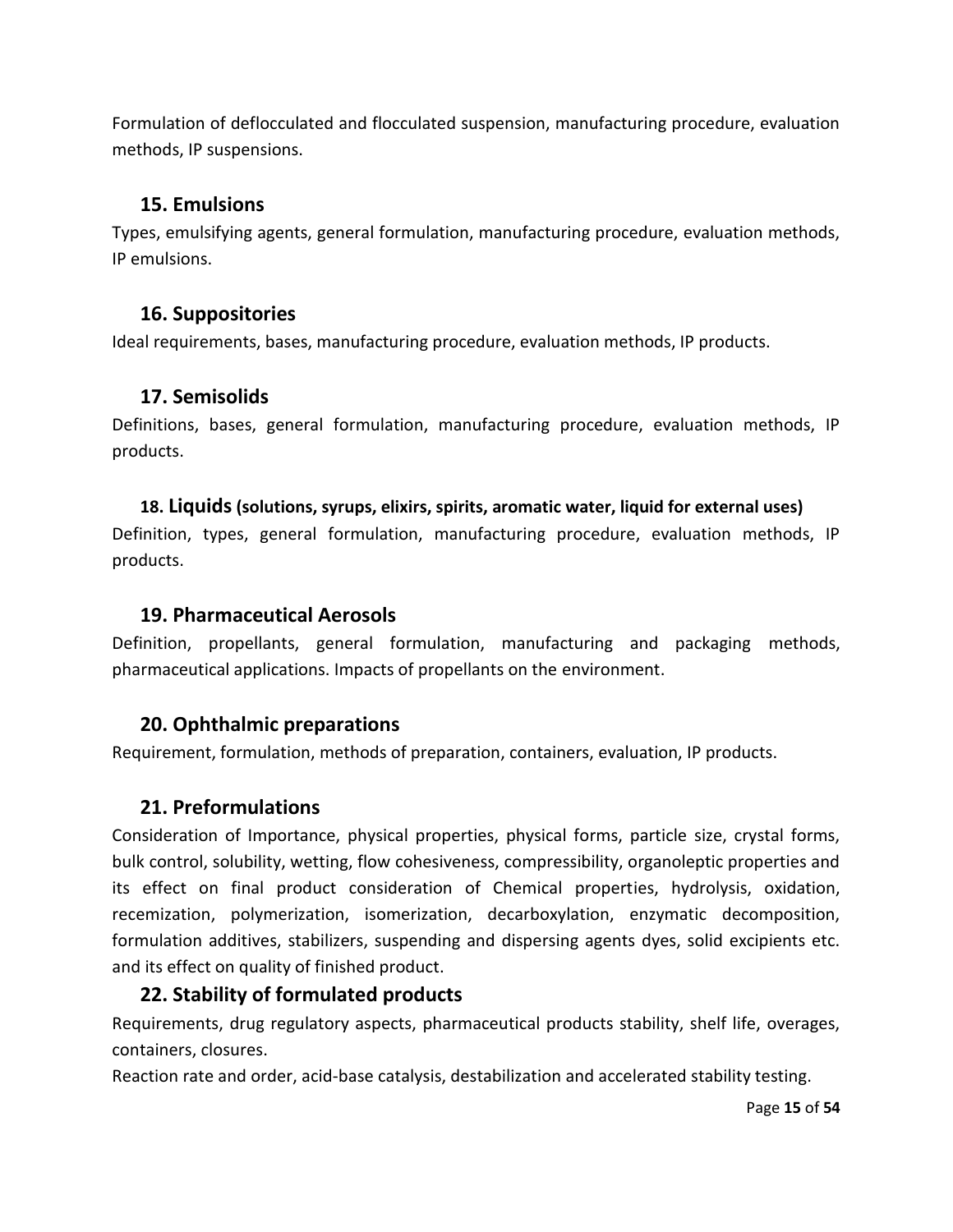## **23. Prolonged Action Pharmaceuticals**

Benefits, limitations, oral products, terminology, drug elimination rate, types and construction of implants products, product evaluation, parenteral products, absorption and evaluation.

## **24. Novel Drug delivery system**

Critical fluid technology, transdermal drug delivery system, controlled drug delivery system, multiple emulsion, nanoparticles, targeted drug delivery system, aerosols, inhalation & new products reported etc.

## **25. GMP and Validation**

Introduction to GMP, QC and QA. Concept and need of good manufacturing practice guidelines. Elements of GMP covering controls of area and processes and product. Regulations related to GMP. Introduction of the validation process. Types of validation. The brief methodology of process, equipment and instrument validation.

## **26. Packaging Materials**

Role and features of Pharmaceutical packing materials. Glass, plastic, rubber, metal and paper as pharmaceutical packaging material. General quality control of pharmaceutical packages. Primary, secondary and tertiary packaging materials. Child resistant and pilfer-proof packaging.

## **27. Cosmetics**

Formulation and preparation of dentifrices, hair creams, lipsticks, face powders, shaving preparations, skin creams, shampoos, hair dyes, depilatories, manicure preparations etc.

## **28. Pilot plant scale-up techniques**

Need, organization and layout, scale-up techniques for solid and liquid dosage forms. Technology transfer.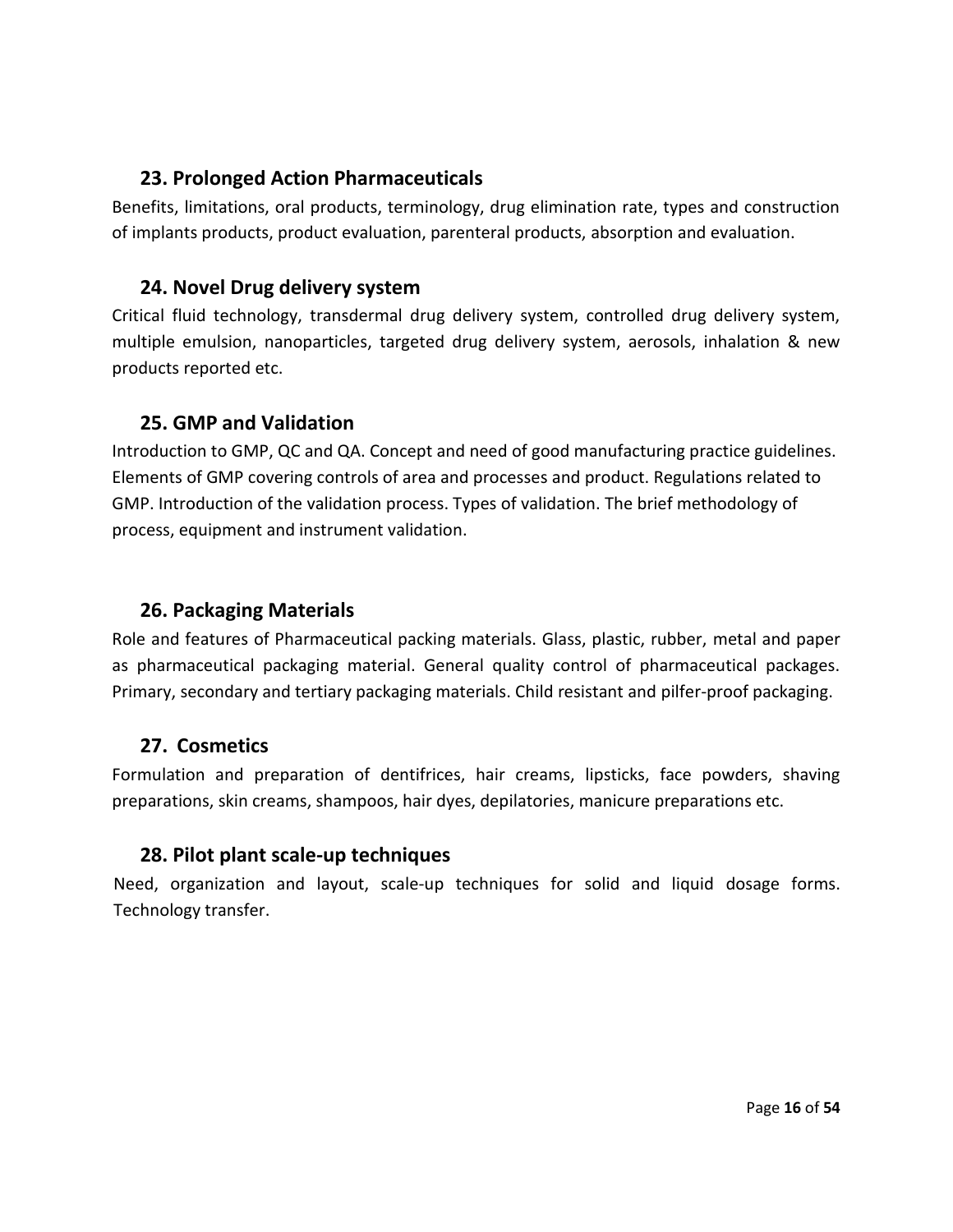#### **PHARMACOLOGY**

#### **1. General Pharmacology**

Introduction to Pharmacology- Definition, scope and source of drugs, dosage forms and routes of drug administration. Pharmacodynamics-Mechanism of drug action, Receptors, classification and drug-receptor interactions, combined effects of drugs, factors modifying drug actions.

Pharmacokinetics-Mechanism and principle of absorption, distribution, metabolism and excretion of drugs. Principles of basic and clinical pharmacokinetics. Pharmacogenetics. Adverse drug reactions.

Discovery and development of new drugs-Preclinical and clinical studies.

#### **Detailed pharmacology including classification, mechanism of action and therapeutic uses of following classes:**

#### **2. Nerohumoral transmission in autonomic and central nervous system:**

Neurohumoral transmission (Autonomic and somatic). Neurohumoral transmission in the C.N.S with special emphasis on Pharmacology of various neurotransmitters. Nitric oxide: Biosynthesis of nitric oxide and its physiological role.

Therapeutic use of nitric oxide and nitric oxide donors. Clinical condition in which nitric oxide may play a part.

#### **Peptides and proteins as mediators:**

General Principal of peptide pharmacology Biosynthesis and regulation of peptides Peptide antagonists. Protein and peptide as drugs.

#### **3. Pharmacology of peripheral nervous system**

Parasympathomimetics, Parasympatholytics, Sympathomimetics, Sympatholytics, Ganglionic stimulants and blockers. Neuromuscular blocking agents and skeletal muscle relaxants (peripheral).

Local anesthetic agents. Drugs used in Myasthenia Gravis.

#### **4. Pharmacology of central nervous System**

General anesthetics. Alcohols and disulfiram. Sedatives, hypnotics and centrally acting muscle relaxants, Psychopharmacological agents: Antipsychotics, antidepressants, antianxiety agents, anti-manics and hallucinogens.

Anti-epileptic drugs. Anti-parkinsonism drugs. Nootropics.

Narcotic analgesics, drug addiction, drug abuse, tolerance and dependence.

#### **5. Pharmacology of cardiovascular system**

Introduction of hemodynamics and Electrophysiology of heart.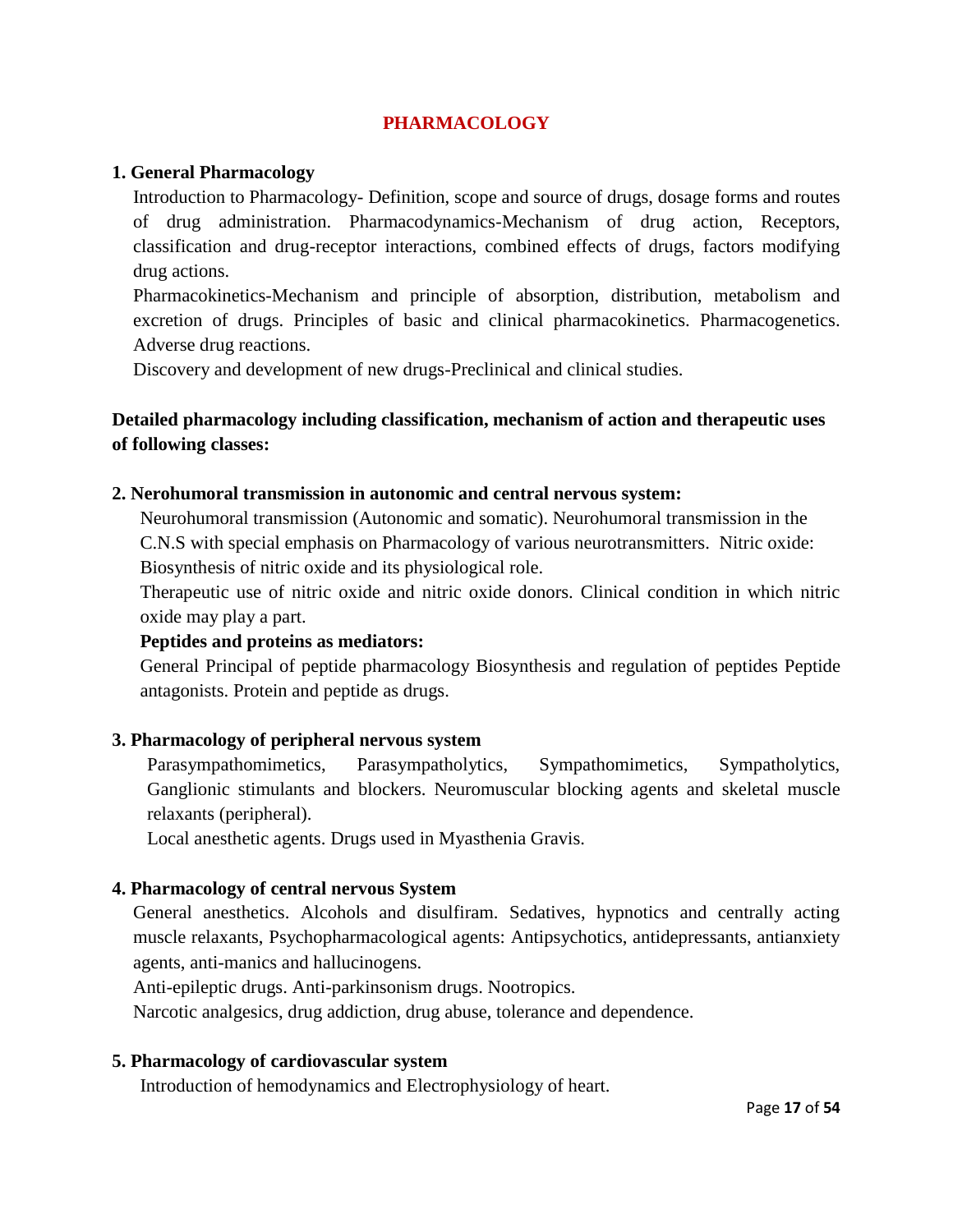Anti-hypertensive drugs, Anti-anginal agents, Anti-arrhythmic drugs. Drugs used in congestive heart failure. Anti-hyperlipidemic drugs. Drugs used in the therapy of shock. Haematinics, anticoagulants and haemostatic agents. Fibrinolytics and antiplatelet drugs. Blood and plasma volume expanders.

#### **6. Drugs acting on urinary system**

Diuretics and anti-diuretics.

#### **7. Drugs acting on Respiratory system**

Anti-asthmatic drugs, Mucolytics and nasal decongestants, Anti-tussives and expectorants. Respiratory stimulants

#### **8. Pharmacology of Endocrine system**

Basic concepts in endocrine pharmacology. Hypothalamic and pituitary hormones. Thyroid hormones and antithyroid drugs, Parathormone, Calcitonin and vitamin-D. Insulin, oral hypoglycemic agents and glucagon. ACTH and corticosteroids. Androgens and anabolic steroids. Estrogens, progesterone and oral contraceptives. Drugs acting on the uteru.

#### **9. Chemotherapy**

General principles of chemotherapy. Sulphonamides and co-trimoxazole.

Antibiotics- Penicillins, cephalosporins, chloramphenicol, Macrolides, quinolones and fluoroquinolons,. Tetracyclines. Aminoglycosides and miscellaneous antibiotics. Chemotherapy of tuberculosis, leprosy, fungal diseases, viral diseases, AIDS, protozoal diseases, worm infections, urinary tract infections and sexually transmitted diseases. Chemotherapy of malignancy.

#### **10. Autacoids and their Antagonists**

Histamine, 5-HT and their agonsists and antagonists.

Prostaglandins, thromboxanes and leukotrienes. pentagastrin, cholecystokinin, angiotensin, bradykinin and substance P.,Analgesic, anti-pyretic, anti-inflammatory and anti-gout drugs.

#### **11. Pharmacology of drug acting on the gastrointestinal tract**

Antacids, anti-secretary and antiulcer drugs.

Laxatives and antidiarrheal drugs. Appetite stimulants and suppressants. Digestants and carminatives. Emetics and anti-emetics.

#### **12. Chronopharmacology**

Page **18** of **54** Definition of rhythm and cycles. Biological clocks and their significance leading to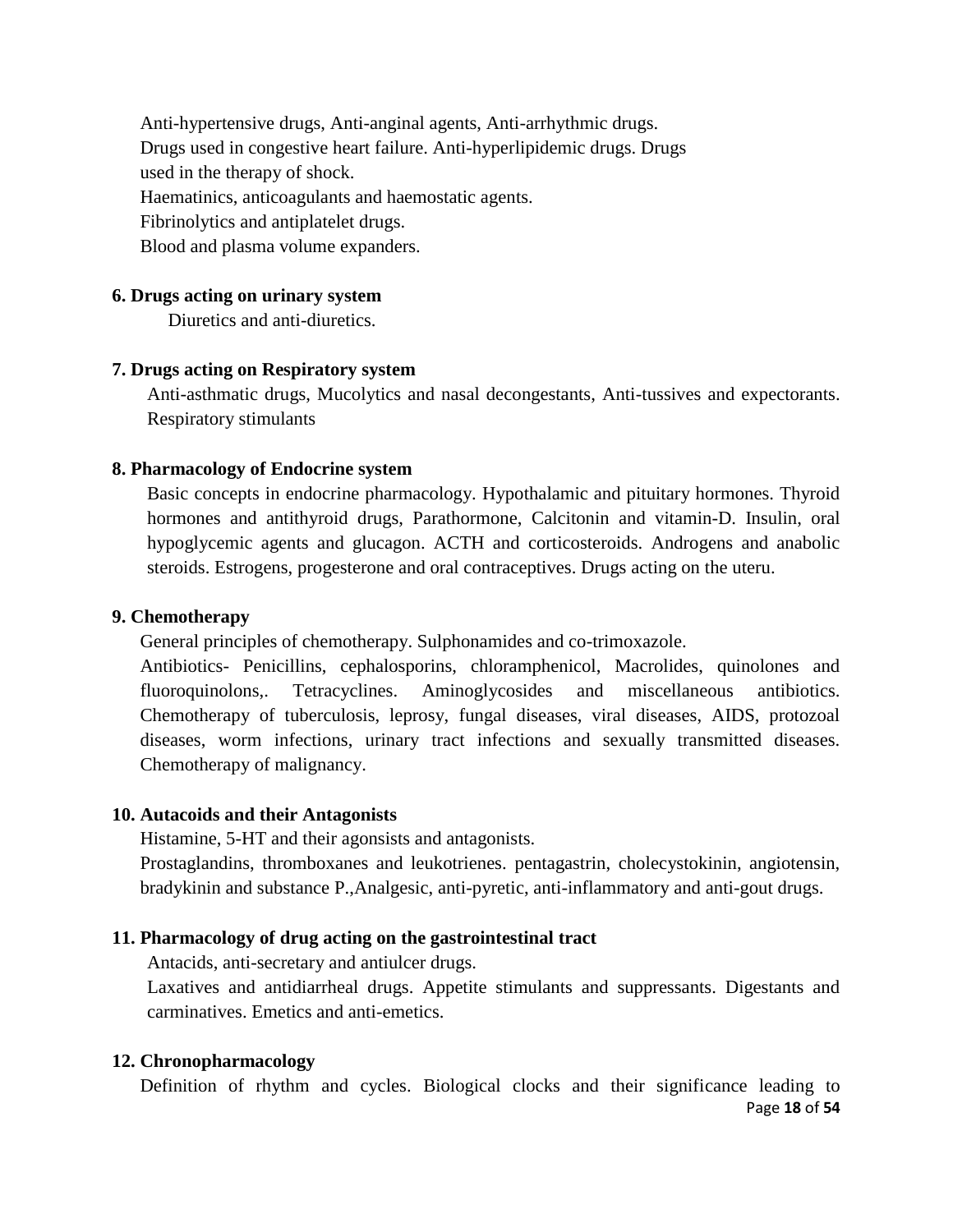chronotherapy.

#### **13. Immnopharmacology**

Immunostimulants and immunosuppressants.

#### **14. Vitamins & Minerals**

Vitamin deficiency diseases and their management. Role of minerals in health & diseases.

#### **15. Principles of toxicology**

Definition of poison. General principles of treatment of Poisoning. Treatment of poisoning due to Heavy metals, insecticides, opioids and other addict forming drugs. Study of acute, sub acute and chronic toxicity as per OECD guidelines (guidelines 420,423,425,407,408,451/452; only names and significance, detailed procedures and minute details are not expected).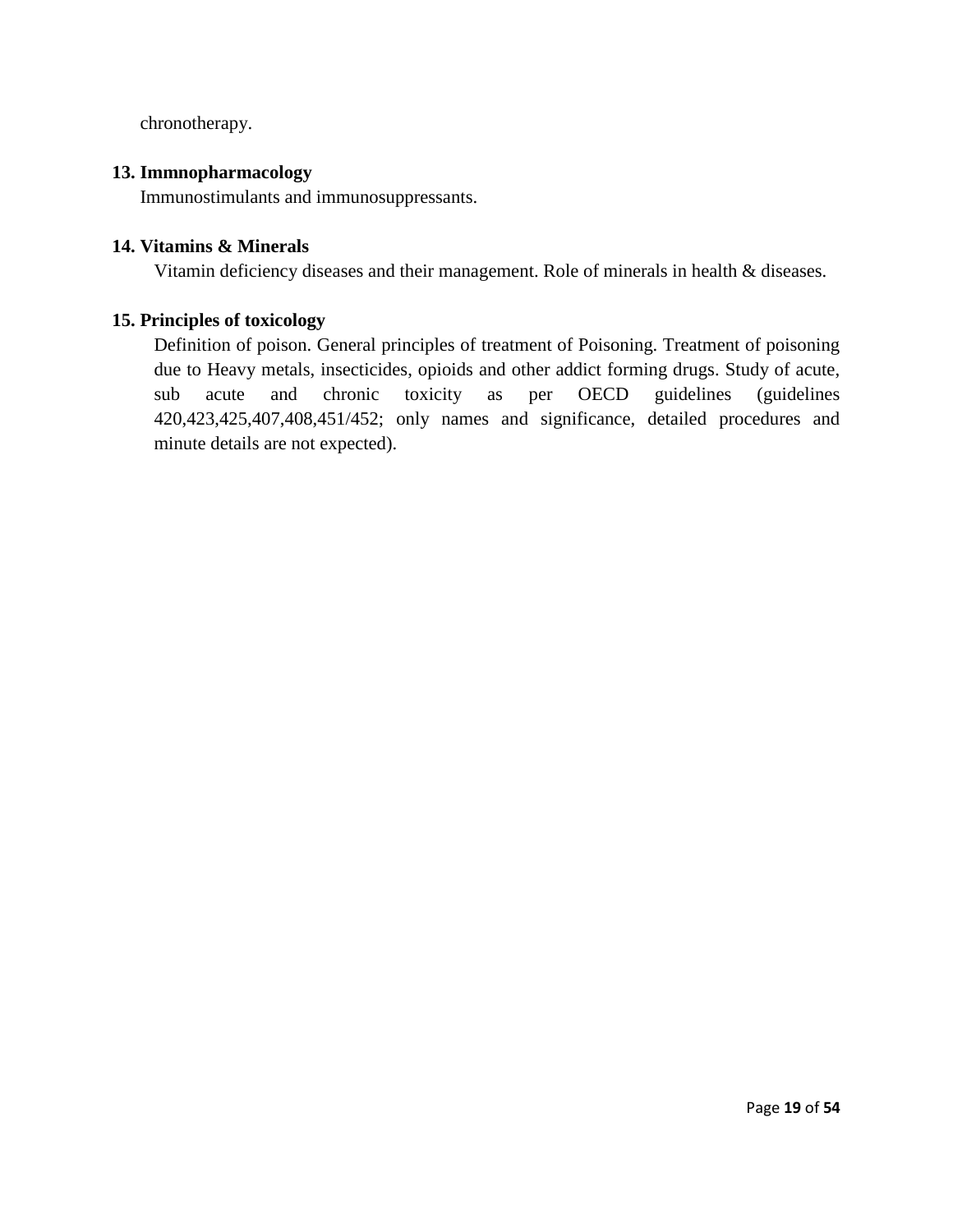## **PHARMACOGNOSY**

#### **1. Introductory Pharmacognosy**

Historical development, modern concept and scope of Pharmacognosy. The significance of Pharmacognosy in various systems of medicine practiced in India *viz:* Ayurveda, Unani, Homeopathic and Siddha.

## **2. Classification of crude drugs**

Based on alphabetical, morphological, pharmacological, chemical, taxonomical and chemotaxonomic methods: organized and unorganized drugs: official and unofficial drugs. Plants, animals and minerals: marine products: plant tissue culture.

## **3. Factors influencing quality of crude drugs**

Exogenous factors: temperature, rainfall, daylight, altitude and soil. Endogenous factors: Mutation, polyploidy, & hybridization in medicinal plants. Production factors including collection, drying, storage and transport methods.

Study of morphological and histological characters of crude drugs, Ergastic cell inclusions, anatomical structures of both monocot and dicot stems, leaves and roots: barks, fruits and seeds.

## **4. Techniques in microscopy**

Details of mountants, clearing agents, chemomicroscopic (microchemical) reagents.

## **5. Introduction to phytoconstituents**

Definition, classification, chemical tests and pharmaceutical importance of: carbohydrates and their derivatives, fats and proteins, alkaloids, glycosides, flavonoids, steroids, saponins, tannins, resins, lipids and volatile oils.

## **6. Principles of plant classification**

Diagnostic features and medicinal significance of important plants with special reference to:

**Algae**: Rhodophyceae (Agar, Alginic acid, Diatoms).

**Fungi**: Ergot, Yeast and penicillium.

**Gymnosperm**: Pinaceae (Turpentine, Colophony), Gnetaceae (Ephedra).

**Angiosperm**: Apocynaceae, Asteraceae, Lamiaceae, Rubiaceae, Rutaceae, Solanaceae, Scrophulariaceae, Leguminosae, Papaveraceae, Acanthaceae and Apiaceae.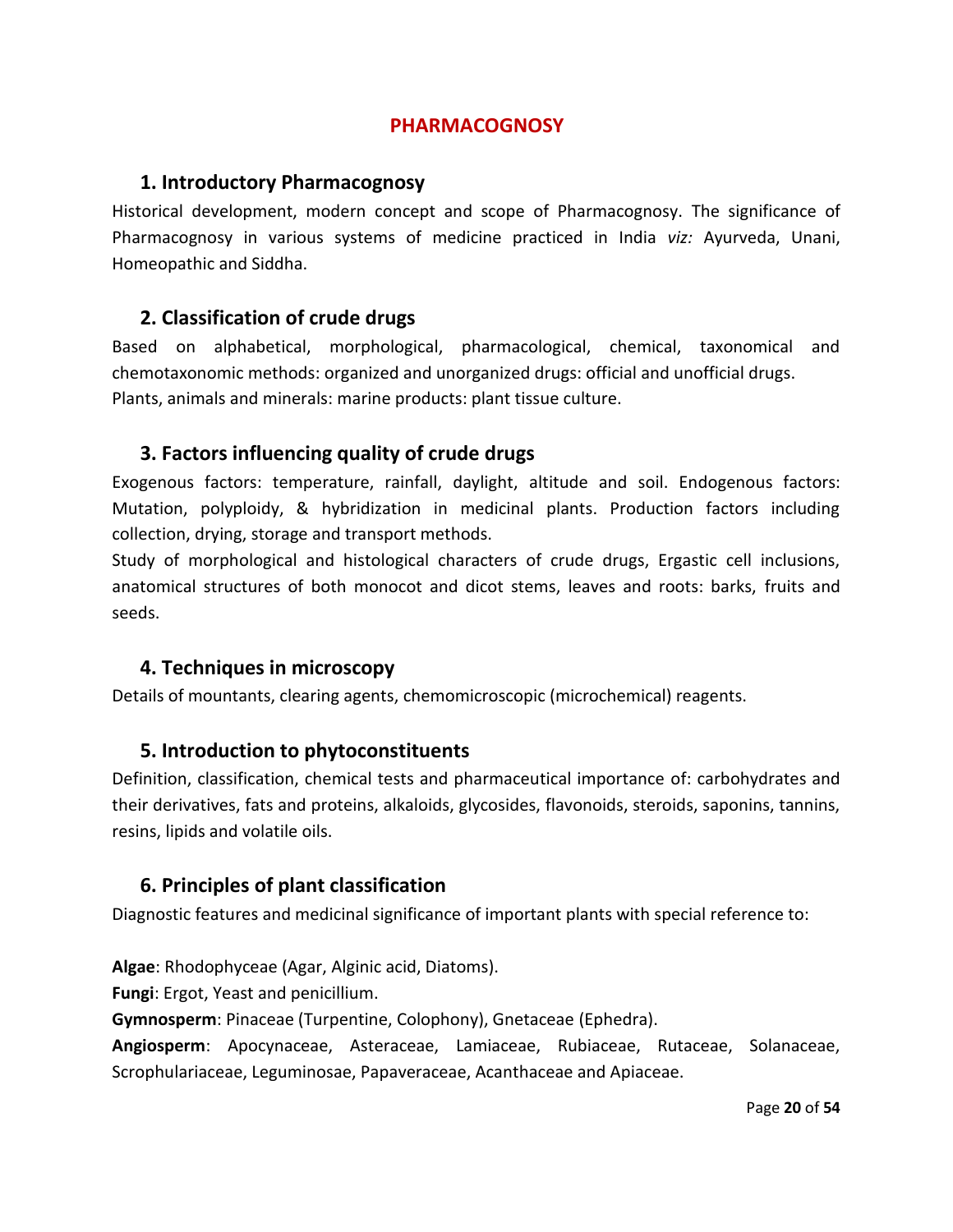**Pteridophytes:** Male fern.

#### **7. Pharmaceutical aids**

Biological sources, chemical constituents, adulterants and uses of: Starches, acacia gum, tragacanth, sterculia, guar gum, pectin, arachis oil, castor oil, sesame oil, cottonseed oil, olive oil, cotton, silk, wool, regenerated fibers, asbestos, kaolin, prepared chalk, kieselguhr.

#### **8. Animal products**

Biological sources, chemical constituents, adulterants and uses of: Shellac, cochineal, cantharides, woolfat, lard, beeswax, honey, musk, lanolin, gelatin.

#### **9. Plant products**

Introduction to plant bitters, sweeteners, nutraceuticals, cosmeceuticals and photosensitizing agents.

#### **10. Toxic drugs**

Study of allergens, hallucinogens, narcotics.

#### **11. Enzymes**

Biological sources, preparation, characters, and uses of: diastase, papain bromelain, ficin, yeast, pancreatin, urokinase, pepsin, trypsin, penicillinase, hyaluronidase and streptokinase.

#### **12. Natural pesticides and insecticides**

Introduction to herbicides, fungicides, fumigants and rodenticides tobacco, pyrethrum, & neem.

## **13. Adulteration and evaluation of crude drugs**

Different methods of adulteration: Evaluation of drugs by organoleptic, microscopic, physical, chemical and biological methods. Deterioration of herbal drugs by insects.

## **14. Quantitative microscopy**

Definition and determination of stomatal index, stomatal number, palisade ratio, vein islet number, vein termination number, lycopodium spore method. Micrometers and measurement of microscopic characters.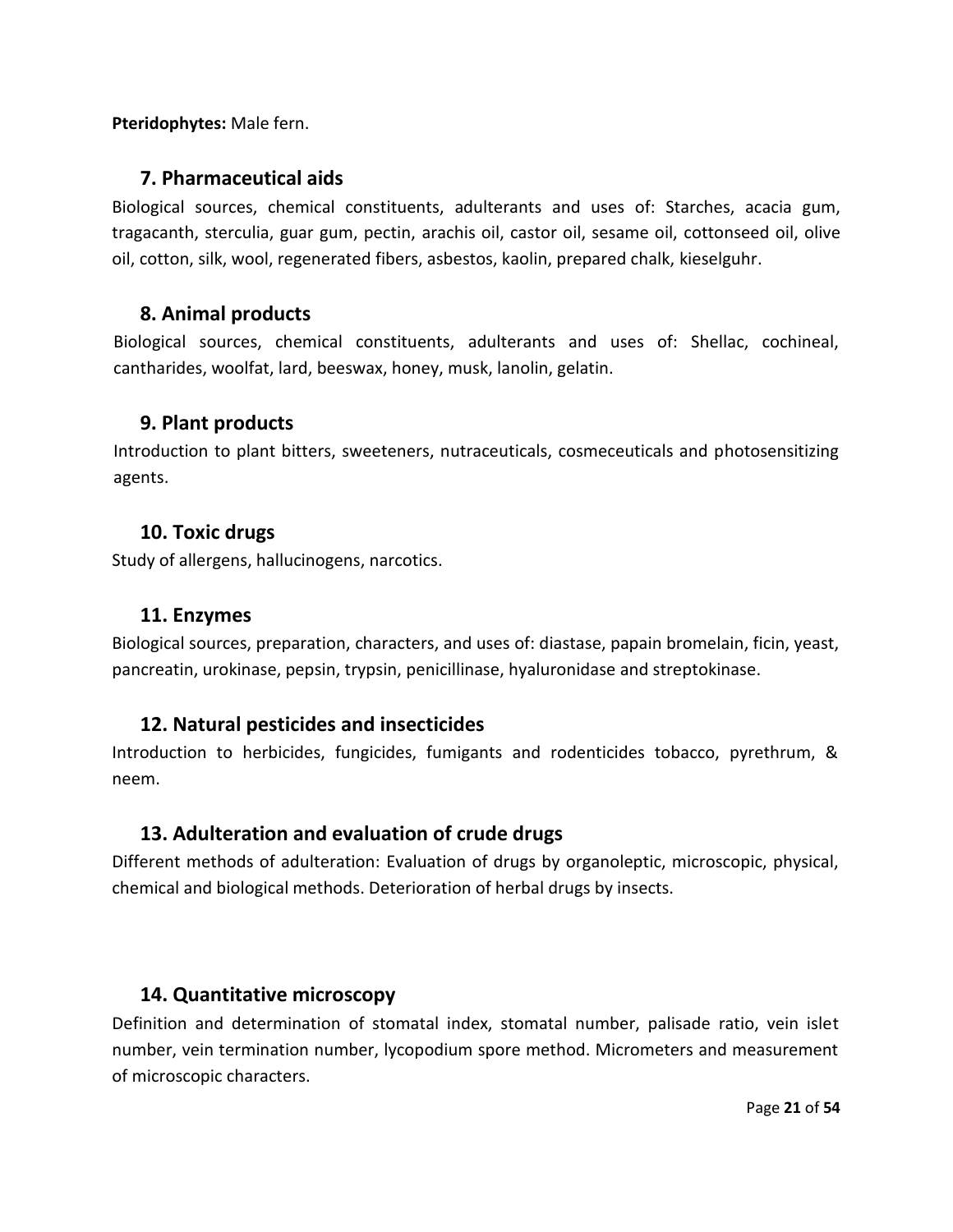## **15. Biogenetic pathways**

Formation of primary and secondary metabolites. Study of Calvin cycle, TCA cycle, Shikimic acid pathway, Embden-Mayerhoff pathway, acetate hypothesis, isoprenoid pathway. Biosynthesis of carbohydrates, lipids and volatile oils.

## **16. Carbohydrates & lipids**

Biological sources, salient morphological features, chemical constituents, and uses of: Plantago, bael, chaulmoogra oil, neem oil, shark liver oil, cod liver oil, guggul lipids.

## **17. Tannins**

Biological sources, morphology, chemical constituents, chemical test and uses of: Pale catechu, black catechu, nutgalls, *Terminalia belerica, Terminalia chebula, Terminalia arjuna.*

## **18. Volatile oils**

Biological sources, morphology, chemical constituents, adulterants and uses of: Black pepper, turpentine, mentha, coriander, cardamom, cinnamon, cassia, lemon peel, orange peel, lemongrass, citronella, cumin, caraway, dill, spearmint, clove, anise, star anise, fennel, nutmeg, eucalyptus, chenopodium, ajowan, sandalwood.

## **19. Resinous drugs**

Classification, formation, sources, chemical constituents, identification test, adulterants and uses of: benzoin, Peru balsam, tolu balsam, colophony, myrrh, asafoetida, jalap, colocynth, ginger, turmeric, capsicum, cannabis, podophyllum.

## **20. Glycosides**

Nature and classification. Biological sources, morphology, chemical constituents, adulterants and uses of: Digitalis, strophanthus, squill, thevetia, oleander, cascara, aloe, rhubarb, senna, quassia, dioscorea, quillaia, glycyrrhiza, ginseng, gentian, wild cherry, withania, bitter almond. Biosynthesis of cardiac and anthraquinone glycosides.

## **21. Alkaloids**

Nature, classification, biological sources, morphology, chemical constituents, adulterants and uses of: Areca nut, belladonna, hyoscymous, stramonium, duboisea, coca, coffee, tea, cinchona, opium, ipecac, nux vomica, ergot, rauwolfia, vinca, kurchi, ephedra, colchicum,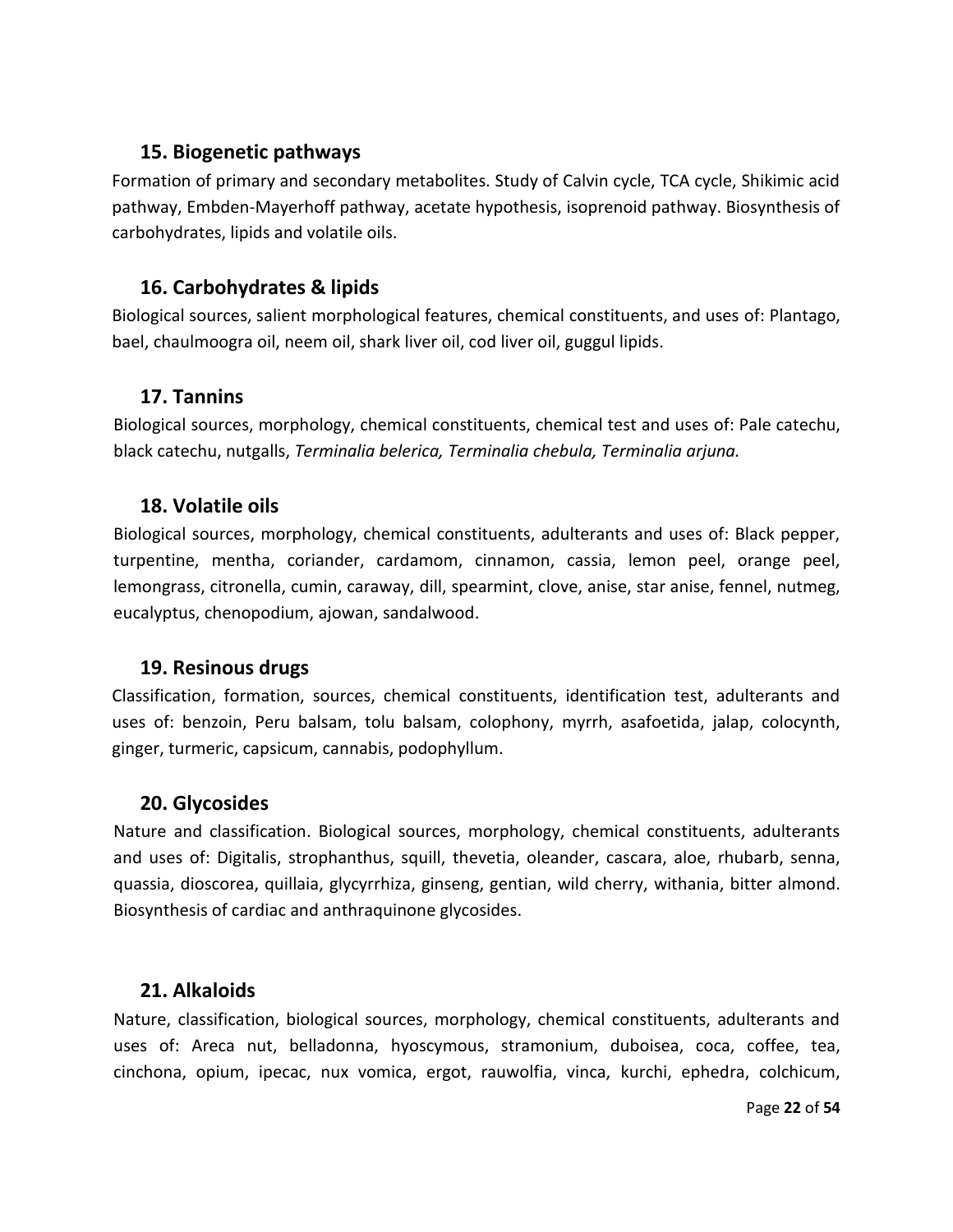vasaca, pilocarpus, aconite, *Solanum xanthocarpum.* Biosynthesis of tropane, cinchona and opium alkaloids.

#### **22. Extraction and Isolation Techniques**

General methods used for the extraction, isolation and identification of alkaloids, lipids, glycosides, flavonoids, saponins, volatile oils and resins. Application of column, paper and thin layer chromatographic techniques, for the isolation of phytopharmaceuticals.

## **23. Phytopharmaceuticals**

Isolation, identification and estimation of: caffeine, eugenol, digoxin, piperine, tannic acid, diosgenin, hesperidin, berberine, calcium sennosides, rutin, glycyrrhizin, menthol, ephedrine, quinine, andrographolides and guggul lipids.

## **24. Quality control and Standardization of herbal drugs**

Quality control of herbal drugs as per WHO, AYUSH and Pharmacopoeial guidelines-Extractive values, ash values, chromatographic techniques (TLC, HPTLC and HPLC) for determination of chromatographic markers. Determination of heavy metals, insecticides, pesticides and microbial load in herbal preparations.

## **25. Herbal formulations**

Principals involved in Ayurveda, Sidha, Unani, Chinese and Homeopathic systems of medicines. Preparation of Ayurvedic formulations like aristas, asava, ghutika, tailia, churna, avaleha, ghrita and bhasmas: Unani formulations like majooms, Safoofs. Determination of alcohol contents in arishtas & asavas.

## **26. Worldwide trade of crude drugs and volatile oils**

Study of drugs having high commercial value and their regulations pertaining to trade.

## **27. Herbal cosmetics**

Importance of herbals as shampoos (soapnut), conditioners and hair darkeners, (amla, henna, hibiscus, tea), skin care (aloe, turmeric, lemon peel, vetiver).

## **28. Traditional herbal drugs**

Common names, sources, morphology, active constituents and uses (traditional, folklore), pharmacological and clinical uses of: *punarnava (Boerhaviadiffusa),* shankhpushpi (Convolvulus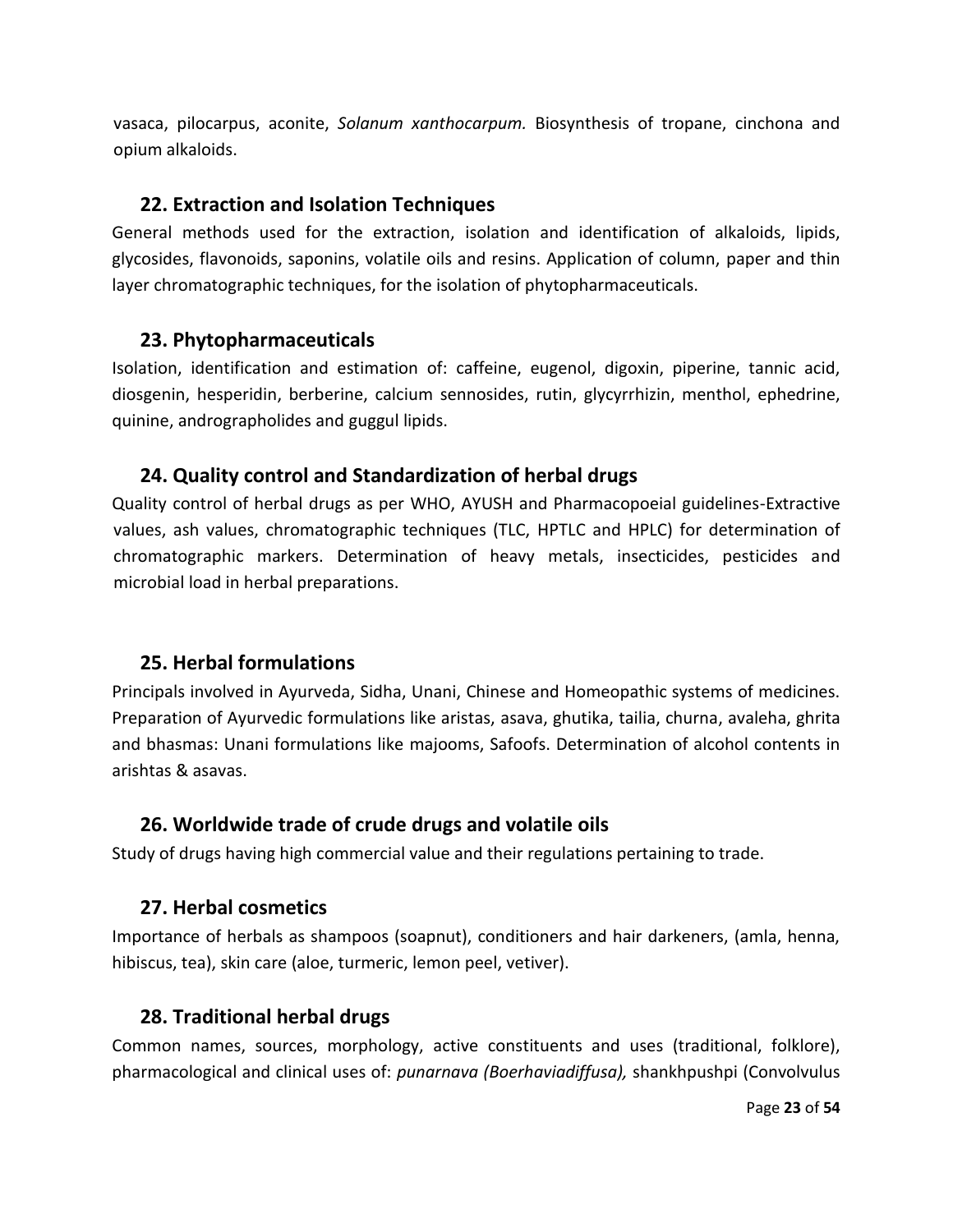*microphylla),* lehsun *(Allium sativum),* guggul *(Commiphora mukul),* kalmegh *(Andrographis peniculata),* tulsi *(Ocimum sanctum),* valerian *(Valerian officinalis),* artemisia *(Artemisia annua),*  chirata *(Swertia chirata),* ashoka *(Saraca indica).*

## **29. Plants based industries and research institutes in India**

Knowledge about the herbal products being manufactured by premier herbal industries and thrust area of the institutes involved in plant research.

#### **30. Patents**

Indian and International patent laws, proposed amendments as applicable to herbal/natural products and processes: Intellectual Property Rights with special reference to phytoconstituents.

## **31. Ayurvedic system of medicine**

Theory, basic concept, diagnosis, various branches of treatment in ayurveda, types of the drug formulation in Ayurveda and important Ayurvedic drugs and their uses, formulation of asavas, arishtas, watika, churna, tailas, ghruta, lep.

## **32. Homeopathic system of medicine**

Theory, basic concept, diagnosis, treatment, source of homeopathic medicines and important homeopathic drugs and their uses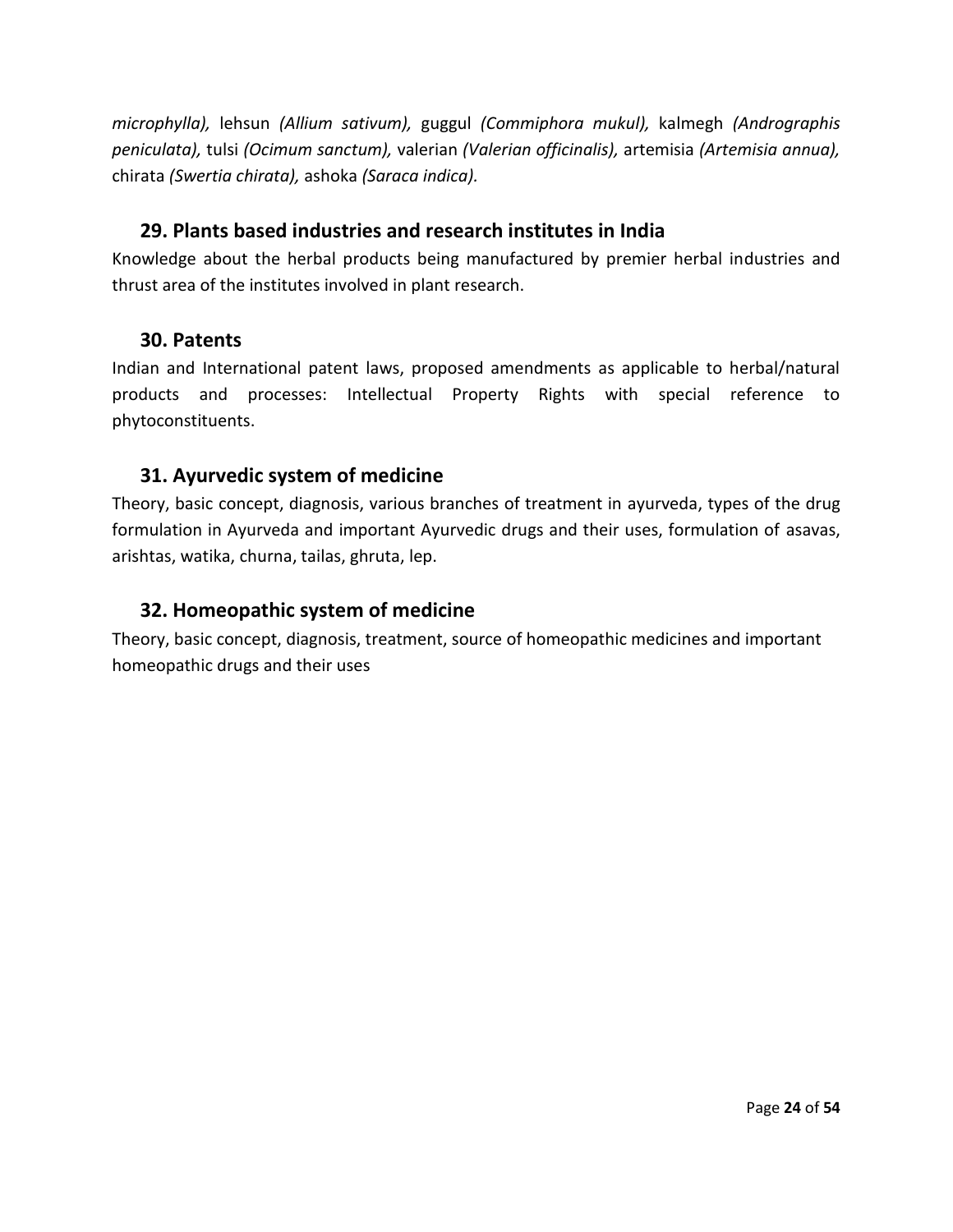#### **PHARMACEUTICAL ANALYSIS**

## **1. Importance of quality control in pharmacy**

#### **2. Acid-base titrations**

Definitions of acids & bases according to Arrhenius & Lewis theory. Definitions of normality, molarity, molality, & equivalent weight. Primary & secondary standards with examples & differences between them. Standardization of strong acids & bases using primary & secondary standards. Preparation of standard solutions of & calculations of equivalent weights of oxalic acid, potassium acid phthalate, calcium chloride dihydrate, & sodium carbonate. Calculation of factors involved in standardization of sodium hydroxide, hydrochloric acid, & oxalic acid. Direct, back & differential titrations. Application of direct & back titrations to preparations like boric acid & borax in a mixture, ammoniated mercury, milk of magnesia, & zinc oxide ointment.

Law of mass action, acid-base equilibria, pH scale, pH & hydronium ion concentrations in aqueous systems, calculations of pH for weak acids & weak bases. Use & applications of pH meter. Hydrolysis of salts. Strengths of acids & bases, dissociation constant.

Theory of acid-base indicators. Neutralization [titration] curves.

Definition, different types of buffers [chemical & biological], & their composition. Buffer capacity, buffered isotonic solutions. Calculations involving preparation of various buffer capacity solutions. Biological & pharmaceutical applications of buffers.

#### **3. Non-aqueous titrations**

Acid-base definitions according to Lowry-Bronsted, Lewis & Arrhenius concept. Factors affecting strengths of acids & bases. Intrinsic structure & surrounding environment. Protophilic, protogenic, amphiprotic & aprotic solvents. Acid-base equilibria in non- aqueous media. Titrants & indicators used for the assay of acidic & basic substances. Preparation of perchloric acid, formation of onium ion. Assay of  $1^{\circ}$ ,  $2^{\circ}$ ,  $3^{\circ}$  amines & amine hydrochlorides using perchloric acid & the reactions involved in it. Standardization of sodium ethoxide solution. Assay of phenols & phenobarbitone. General applications of non-aqueous titrations

#### **4. Oxidation-reduction titrations**

Definition of oxidation, reduction, oxidizing & reducing agent. Equivalent weight, the concept of half reactions. Systematic balancing of half reactions with respect to: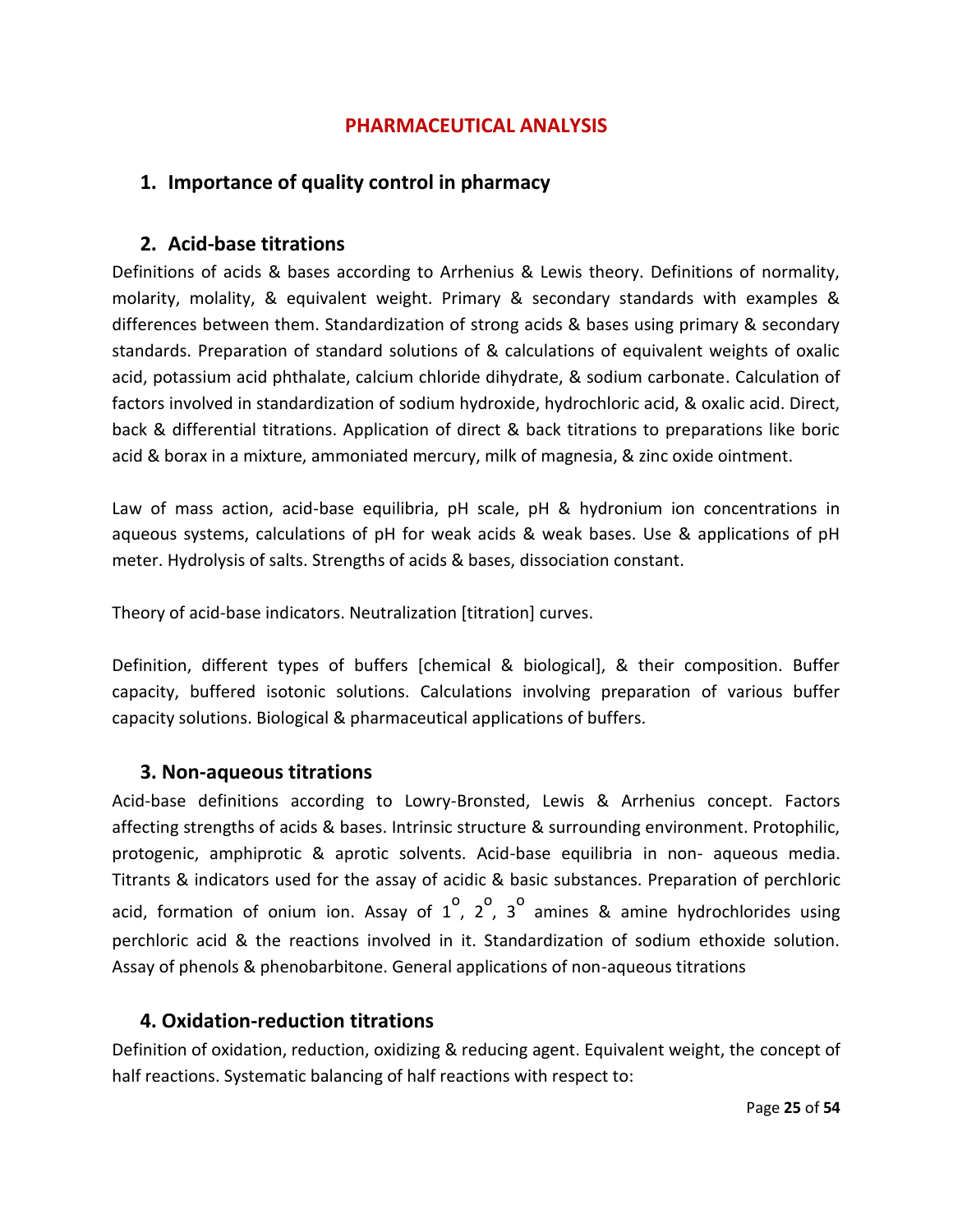- a. Oxalic acid-KMnO4,
- b. FeSO4-ceric nitrate, &
- c. I2-sodium thiosulphate solution titrations.

Calculation of equivalent weight of oxalic acid, KMnO<sub>4</sub>, FeSO<sub>4</sub>, permanganate & I2 from halfreactions. Calculation of factors for titrations mentioned in a, b & c.

- a) Redox titrations: KMnO<sup>4</sup> as a self indicator, it's preparation, standardization, & use in the assay of ferrous gluconate tablets, H2O2, & NaNO<sup>2</sup> solution.
- b) Iodimetric & iodometric titrations. Definitions & difference between iodimetry & iodometry. Preparation, standardization of iodine solution. Assay of ascorbic acid & sulphur ointment by iodimetry. Assay of copper sulphate & ferric chloride by iodometry.
- c) Bromometric titrations.
- d) Iodate titrations. Definition. Preparation, standardization & use of KIO3 in the assay of ascorbic acid & KI.
- e) Cerimetric titrations. Preparation, standardization & use of ceric solutions in the assay of paracetamol tablets. Its advantages over permanganate solutions.
- f) Bromine titrations. Preparation, standardization & use of bromine solution in the assay of phenol & isoniazid tablets.
- g) Potassium dichromate titrations. Preparation, standardization & use of potassium dichromate solution in the assay of ferrous ammonium sulphate.

# **5. Precipitation titrations**

The principle of solubility product & sparingly soluble salts.

Titrants & indicators used in Mohr's, Volhard's, & Fajan's methods. Preparation & standardization of silver nitrate & ammonium thiocyanate solutions. Assay of sodium chloride by Mohr's method, use of nitrobenzene in the assay of halides, ammonium chloride, & thiourea by Volhard's method. Calculation of factors in argentometric titrations. Titration curve method. General applications of precipitation titrations.

# **6. Complexometric titrations**

Difference between double salts & co-ordinate compounds. Definitions of coordination number of metal ions, ligands- uni-, bi-, & multidentate. Complexing, chelating, & sequestering agents with respective examples. Structure of complexes of platinum with ammonia. Ethylenediamine tetraacetate [EDTA] as a multidentate ligand in complexometry. Coordinate compounds of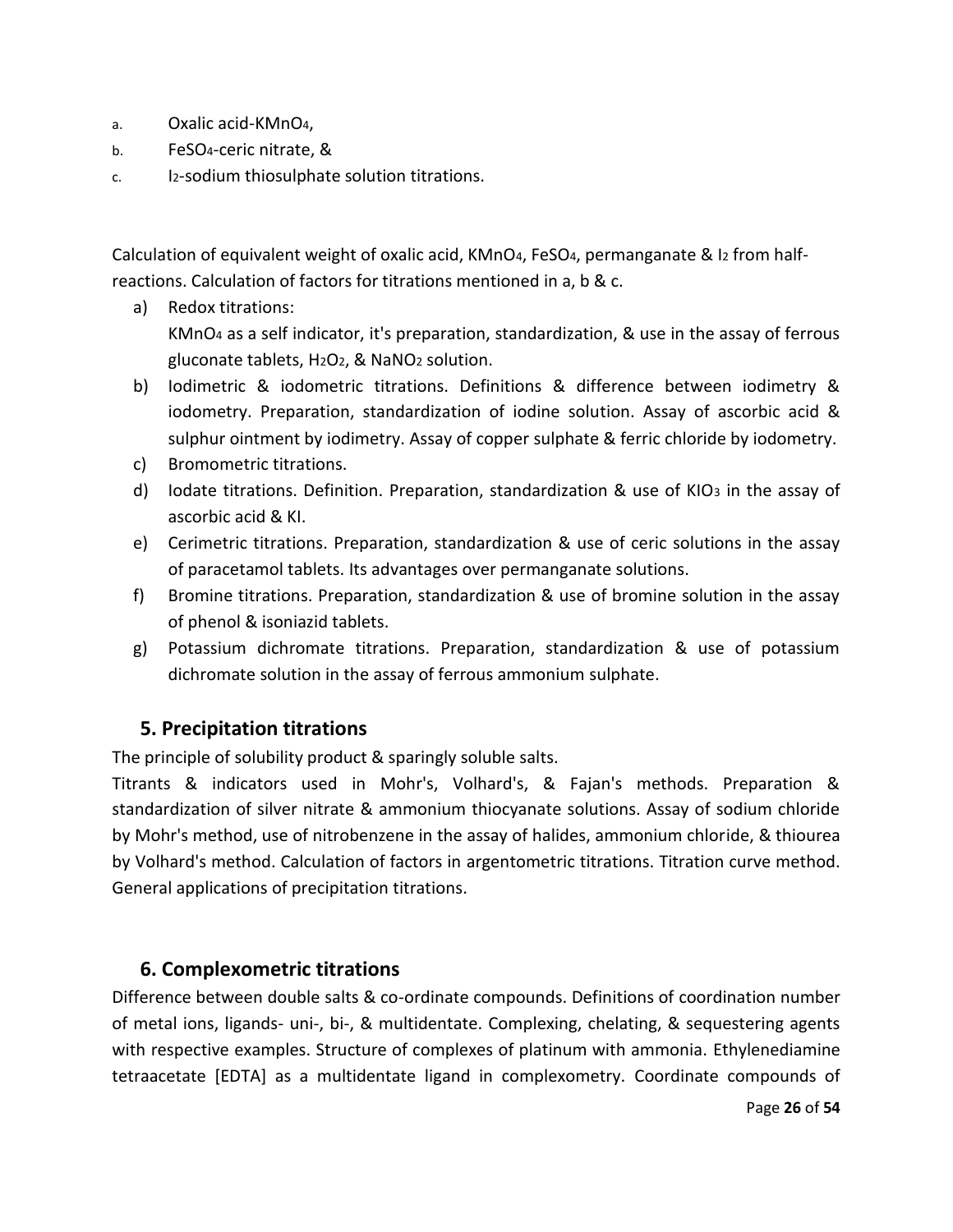EDTA with bi-, tri-, & tetravalent metal ions. Stability of complexes & factors affecting it, use of buffers in EDTA titrations. Selective analysis of ions based on pH adjustments, use of masking & demasking agents, pM or metal ion indicators. Standardization of EDTA solution, titration curves, and examples of assays carried out by direct & back titrations & by replacement of one complex by the other. Applications of complexometry in the assays of calcium gluconate, milk of magnesia, zinc undecenoate ointment, & aluminium hydroxide gel. Assay of NaF by indirect titration.

## **7. Gravimetry**

Principles of gravimetry. Factors affecting precipitation, formation, & properties of the precipitate. Colloidal state. Impurities in the precipitate, conditions of precipitation. Precipitation from homogenous solutions, washing, drying, & ignition of the precipitate. Experimental techniques of drying & ignition. Applications of gravimetry in pharmacy.

## **8. Extraction techniques**

Liquid-liquid extraction, separation of mixtures by extraction. Distribution law. Successive & multiple extraction [Craig method], continuous counter- current extraction. Effect of temperature & pH on extraction. Inert solute, associate ion pair formation, emulsion problem in extractions. Applications in pharmacy.

## **9. Potentiometry**

Theory, ion-selective electrodes, measurement of potential, red-ox titration curve, pH measurement, the relation of pH to potential. Applications in pharmacy.

## **10. Miscellaneous methods of analysis**

Diazotization titrations. Kjeldahl nitrogen estimation. Karl Fisher titrations. Liquid gelenicals. Oxygen flask Determination of alcohol content in liquid gelenicals. Oxygen flask combustion method.

## **11. Calibration**

Calibration of instruments.

#### **12. General principles of spectroscopy**

Wave-particle duality, wave properties, particulate properties. Line & band spectrum.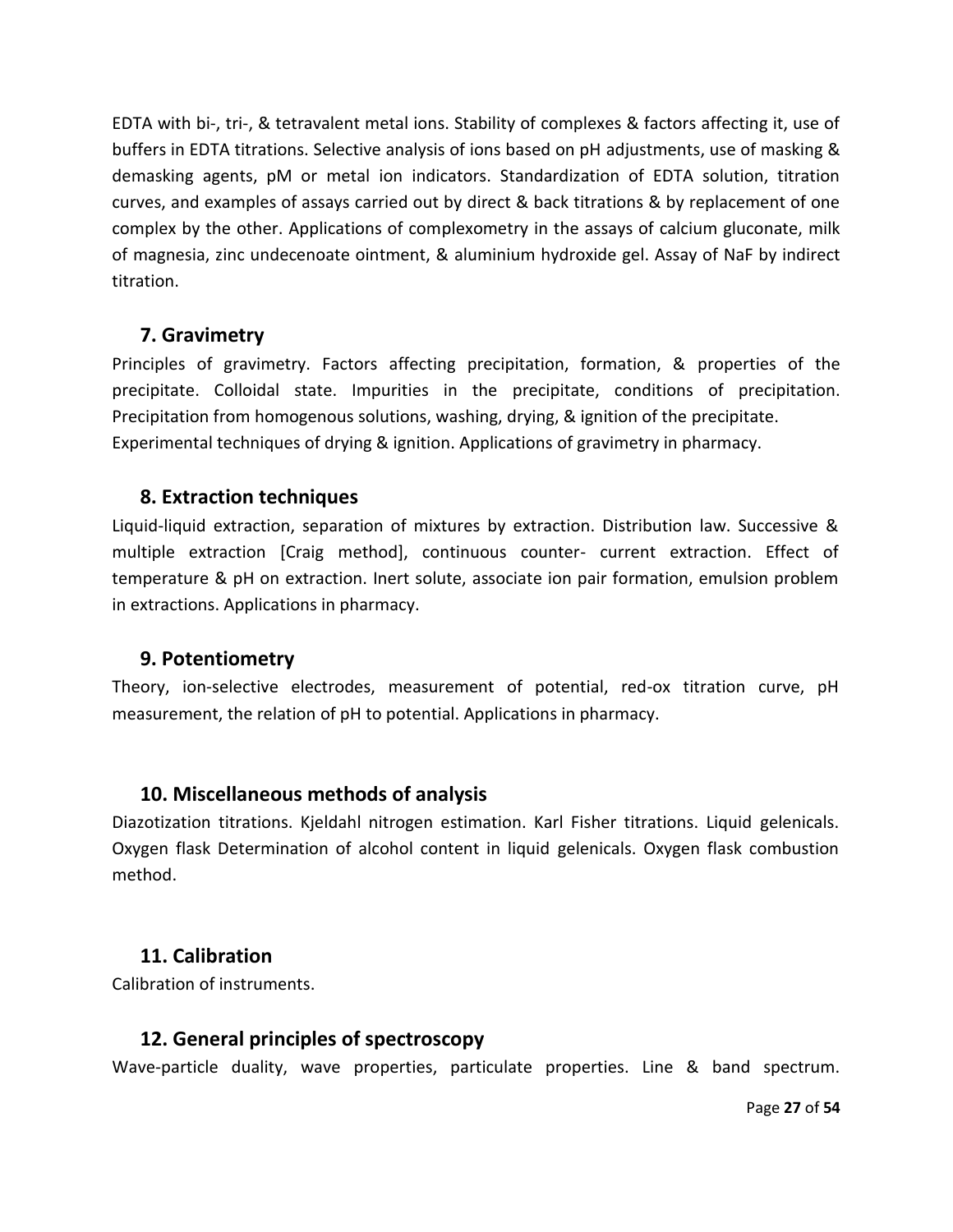Electromagnetic spectrum. Absorption & emission spectroscopy. Understanding of terms such as absorbance, transmittance, absorptivities, molar absorptivity, E 1cm 1%, λmax, the effect of solvent & pH on λmax.

## **13. Ultraviolet-visible Spectrometry**

Different electronic transitions. Auxochromes & their effects, auxochromic, bathochromic & hypsochromic shifts [red & blue shifts]. Beer-Lambert law, its derivation, deviations in Beer's law. Single & double beam spectrophotometers covering sources of radiations, different monochromators, detectors such as barrier cell, photocell, photomultiplier tube. Photodiode array detector. Applications of this technique in qualitative & quantitative estimations giving emphasis on problem-solving. Fieser-Woodward rules for calculations of theoretical λmax values.

# **14. Spectrofluorimetry**

Principle, definitions & types of luminescence. Mechanism of fluorescence & phosphorescence. Singlet & triplet states & intersystem crossing. Fluorescence yield & factors affecting it. Quenching of fluorescence & fluorescence quenchers. Structure & fluorescence. A brief discussion of instrumentation. Applications of fluorimetry in pharmacy.

## **15. Flame photometry & atomic absorption spectrometry**

Principle & instrumentation with emphasis on working & importance of different components. Temperature, flame absorption & emission profiles. Interferences & their avoidance. Quantitative estimations & applications.

## **16. Infrared spectrometry**

Infrared region in EM spectrum. The principle, different stretching & bending vibrations. Components [& their working] of a dispersive instrument. Fourier transform [FT] technique, FT instruments & their comparison with dispersive instruments. Sample handling techniques. Functional group & fingerprint regions in the spectrum. Functional groups identification & their use in the characterization of compounds. Problems based on the identification of functional groups from spectra of unknown compounds.

## **17. Proton nuclear magnetic resonance spectrometry**

The principle involved in the technique. Knowledge about fundamental terms involved such as quantized absorption, flipping of nucleus, spin number, magnetic moment, magnetogyric ratio, relaxation, etc. Equations relating these terms to the frequency of radiation & magnetic field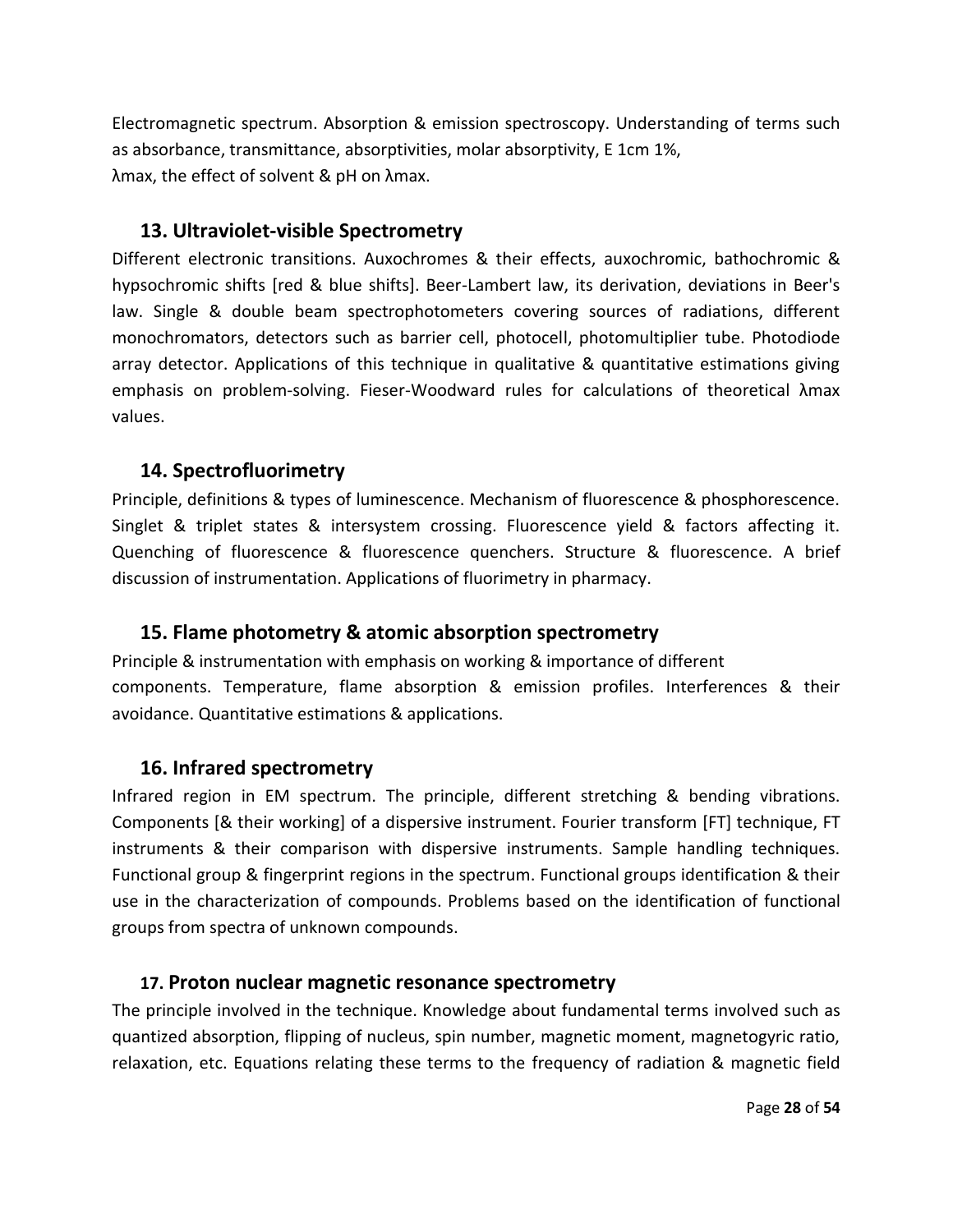[without derivation of the equations]. Types of relaxation processes. Low & high-resolution instruments. A brief discussion on the low-resolution instrumentation [60 MHz]. Quantitative knowledge of the relationship between MHz & magnetic field. An introduction to superconductivity magnets. Solvents & reference standards used. Setting up of NMR scale. Sample preparation. Shielding & deshielding of a proton & its effect on chemical shifts. Discussion on & importance of equivalent & non equivalent protons [number of signals], chemical shifts [position of signal] & their calculation from the spectrum, chemical shifts of different H's, splitting [multiplicity] of a signal, coupling constants [J values] , integration [area under the signal]. Importance of these terms in identification [or confirmation] of different functional groups. Significance & contribution of J value in stereochemistry. Prediction [expected theoretical values] of chemical shifts & multiplicities for all protons from simple structures containing up to 12-15 carbons. An introduction to FT-technique & its significance in 13<sub>C</sub>-NMR spectrometry.

#### **18. Mass spectrometry**

Principle. Low & high-resolution instruments. Components & importance of each in brief. Different types of mass spectrometric techniques. Brief knowledge of Chemical Ionization mass spectrometry. Calculations of hydrogen deficiency index [HDI] or unsaturation index [UI]. Base or parent peak, molecular ion,  $M + 1$ ,  $M + 2$  peaks. Calculations of molecular weight based on M +1 & M + 2 peaks. Formation of molecular ion & further fragmentation. Rearrangements in mass spectrometry. Major modes of fragmentations of hydrocarbons, hydroxyl compounds, halogen compounds, aldehydes, ketones, carboxylic acids, and amines. Introduction [only] to recent advances in MS.

#### **19. Polarography.**

Principle & instrumentation. Ilkovich equation [no derivation] & its importance. Dropping mercury electrode [DME], saturated calomel electrode. Liquid-liquid junction potential, polarographic cell. Explanation of origin of the S-shaped C-V curve. Applications of this technique. Amperometric titrations, principles, instrumentation, & applications.

#### **20. Nephelometry & Turbidimetry**

Principles, Tyndall effect. Duboscq turbidimeter. Eeel's nephelometer. Applications.

#### **21. Chromatography.**

Principle, rate & plate theory, Van Deemter equation & the parameters affecting separation/band broadening. Classification of chromatography, retention factor. A detailed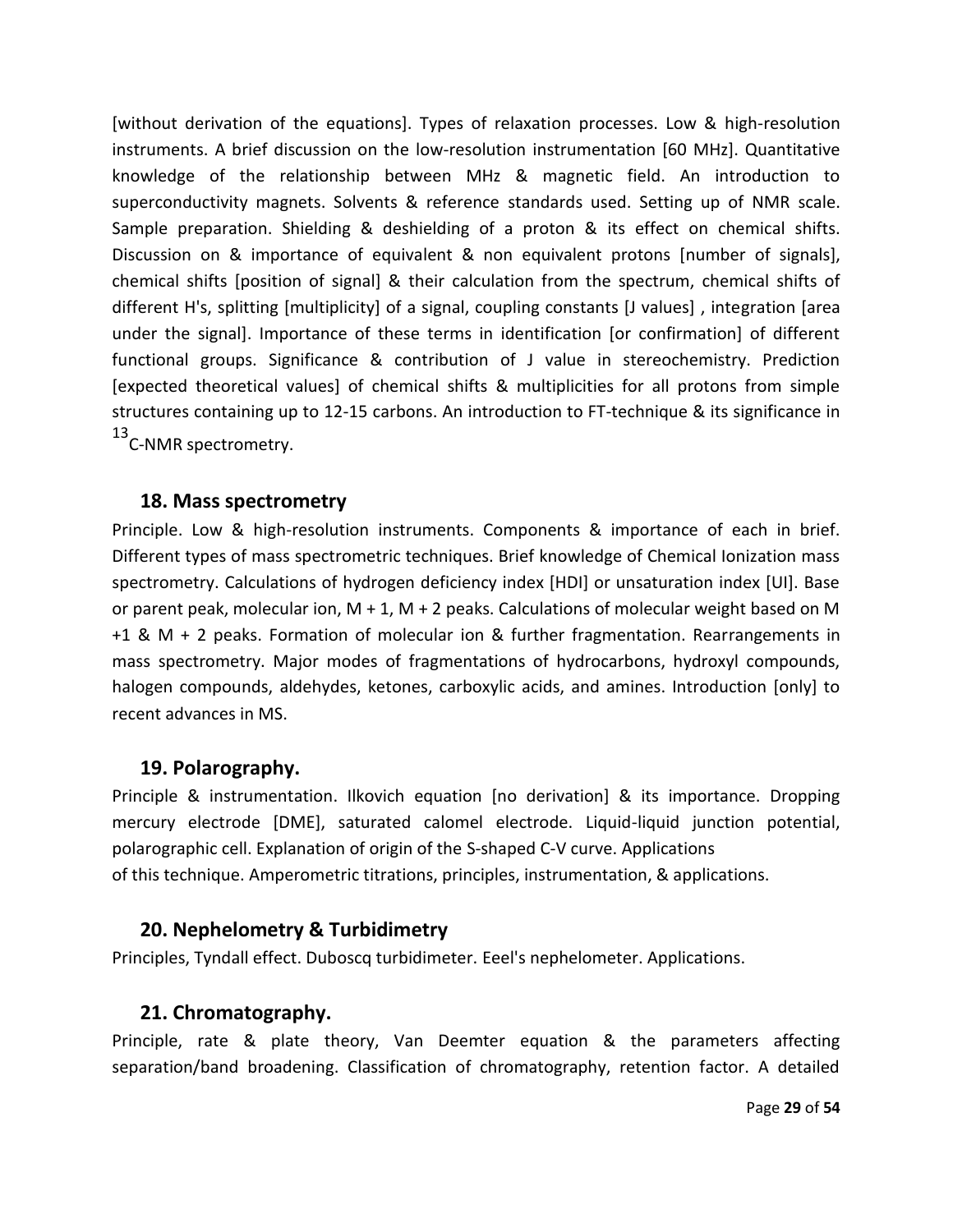study of thin layer chromatography [TLC], preparative TLC, paper chromatography [PC], column chromatography, gas chromatography [GC / GLC].

Qualitative & quantitative applications of the above techniques. An introduction to high performance TLC [HPTLC], comparison of TLC & HPTLC. A brief introduction to high pressure / performance liquid chromatography [HPLC].

## **22. Miscellaneous**

An introduction to electrophoresis. An introduction to lasers & masers.

Statistical treatment to experimental data. Sampling techniques & applications in pharmaceutical industry.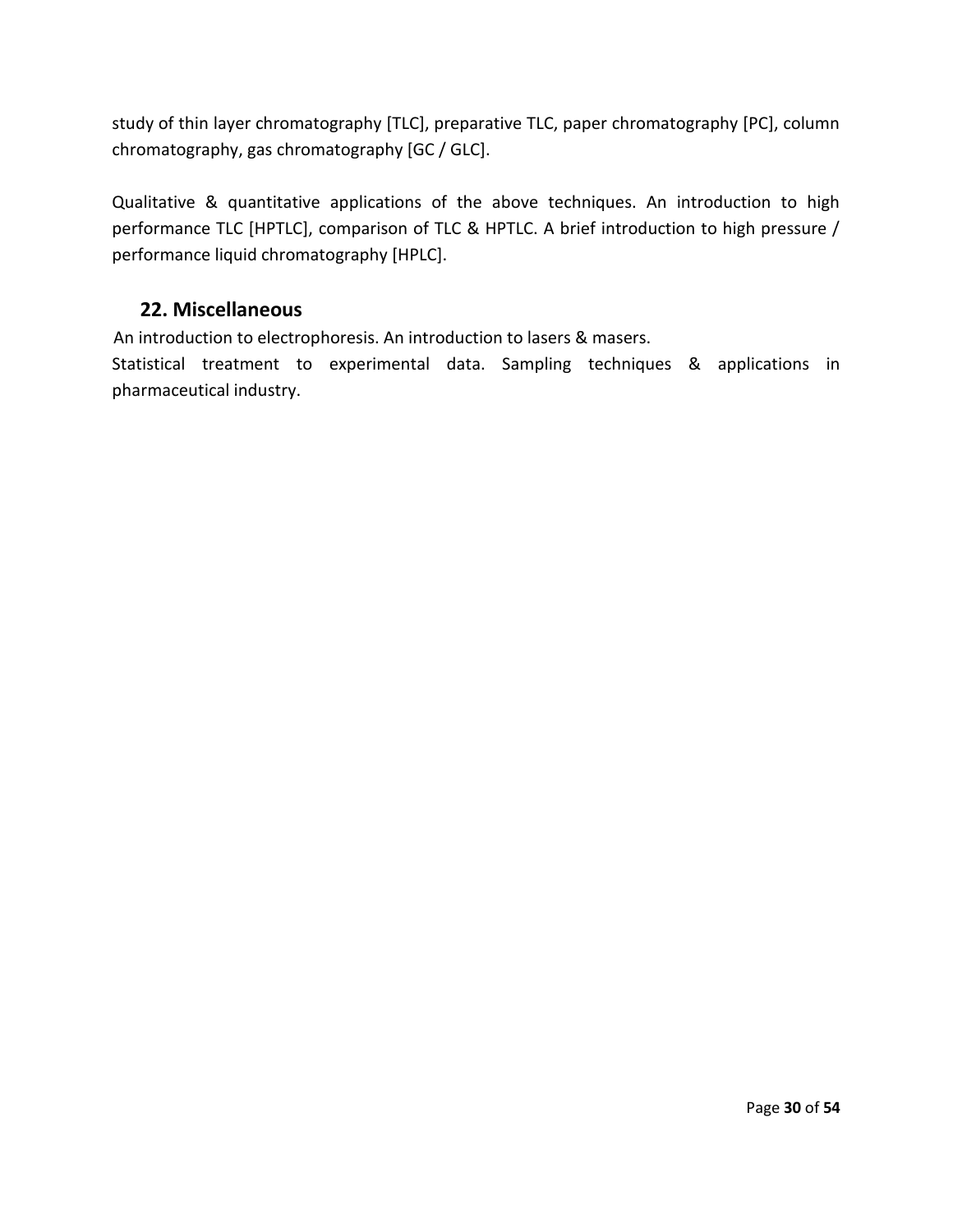## **BIOCHEMISTRY**

## **1. Cell**

Revision of ultrastructure of the cell, functions of various cellular constituents. Applications of biochemical principles to the pharmacy.

# **2. Carbohydrates**

Types of carbohydrates, their functions, digestion, & absorption. Aerobic & anaerobic oxidation with energetics. Glycogenesis, glycogenolysis, & gluconeogenesis. Hexose monophosphate shunt [HMP shunt]. Diseases associated with carbohydrate metabolism.

## **3. Proteins**

Different types of proteins. Their functions, digestion & absorption. Denaturation & its effect on biological activity. Renaturation of proteins. Urea formation, urea cycle, creatinine formation. Transamination & deamination. Proteins as enzymes.

## **4. Lipids**

Different types of lipids. Their functions, digestion, absorption & metabolism. (Beta-Oxidation of fatty acids with energetics. Biosynthesis of cholesterol [from acetate], adrenocorticoids, androgens, progesterone, estrogens, & bile acids / salts. Ketone bodies, their formation & biochemical significance. Diseases associated with lipid metabolism.

## **5. Vitamins**

Definition. Classification, structures [except B12] biochemical role, sources, daily requirements, & deficiency symptoms. Vitamins as co-factors in biochemical reactions.

## **6. Biological oxidations & reductions**

Oxidation-reduction systems in the body their role. Oxidative phosphorylation & Electron transport chain. Cytochromes & inhibitors of the same.

## **7. Enzymes**

Classification & their various roles. Enzyme co-factors. Enzyme kinetics. Michaelis-Menton equation along with its transformations. Double reciprocal plot. Factors affecting enzyme action. Enzyme inhibition, competitive & non-competitive, & kinetics.

## **8. Nucleic acids**

Page **31** of **54** Different types of nucleic acids [NAs] & their composition. Purine & pyrimidine bases, sugars, &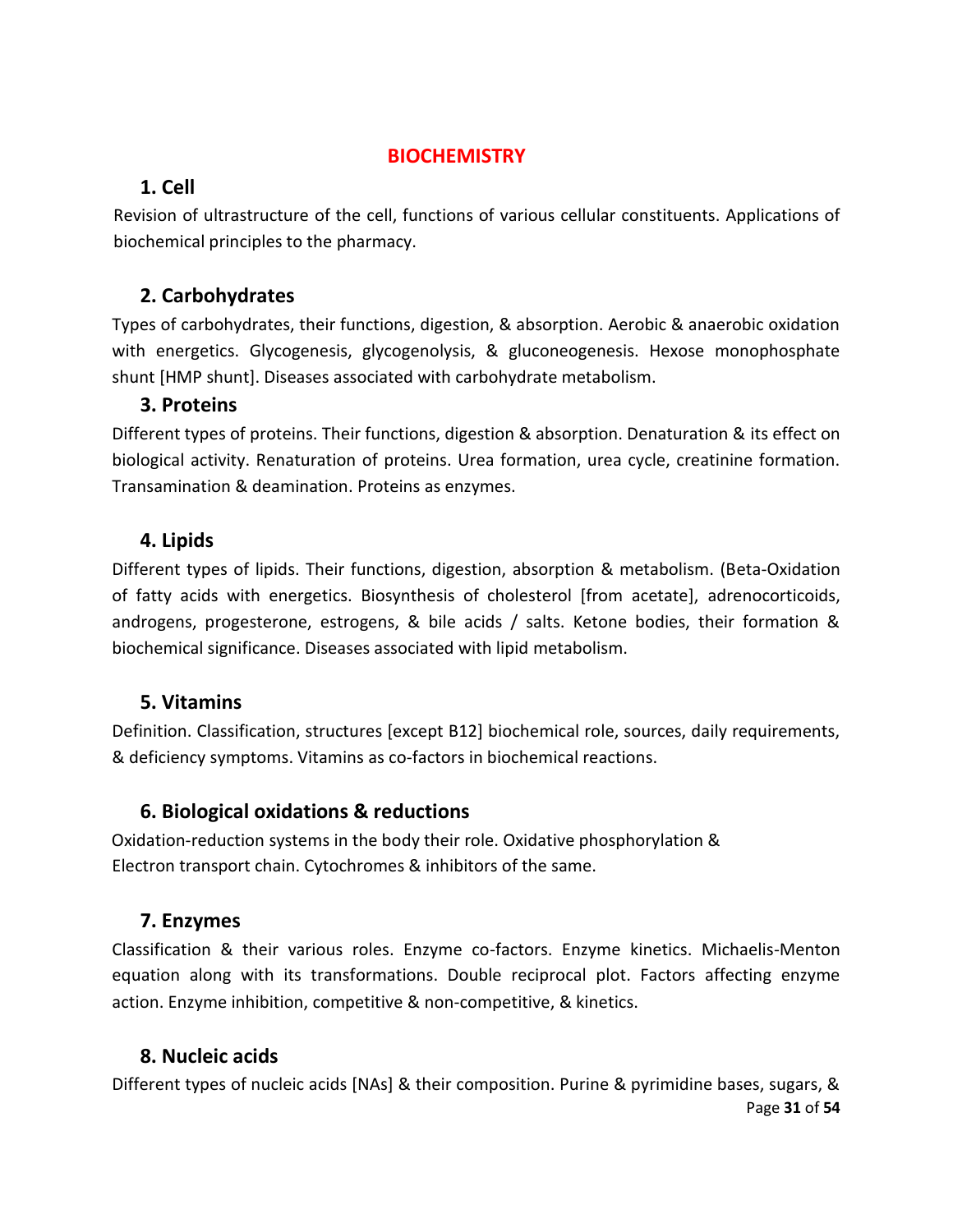phosphoric acid. Nucleosides & nucleotides. Formation of NAs & their backbone. Different ways of representing DNA & RNA molecules. Physico-chemical properties of NAs. Their stability in acidic & basic solutions. Isolation, purification & identification, buoyant density, sedimentation coefficient, & Svedberg constant of NAs. De-novo biosynthesis of NAs. DNA & the Watson-Crick model & its features. DNA as

the bearer of genetic information. The Central dogma of molecular genetics & the processes defined in the same. Replication of DNA. Different types of RNAs with their special features & functions. Minor or rare bases. Transcription & translation. Different post-translational modifications of proteins. Triplet codon & the codon dictionary. Mutations. An introduction to different types of mutations. Their nature & repair.

## **9. Hereditary diseases.**

Eliptocytosis, spherocytosis, HNPCC, diabetes insipidus.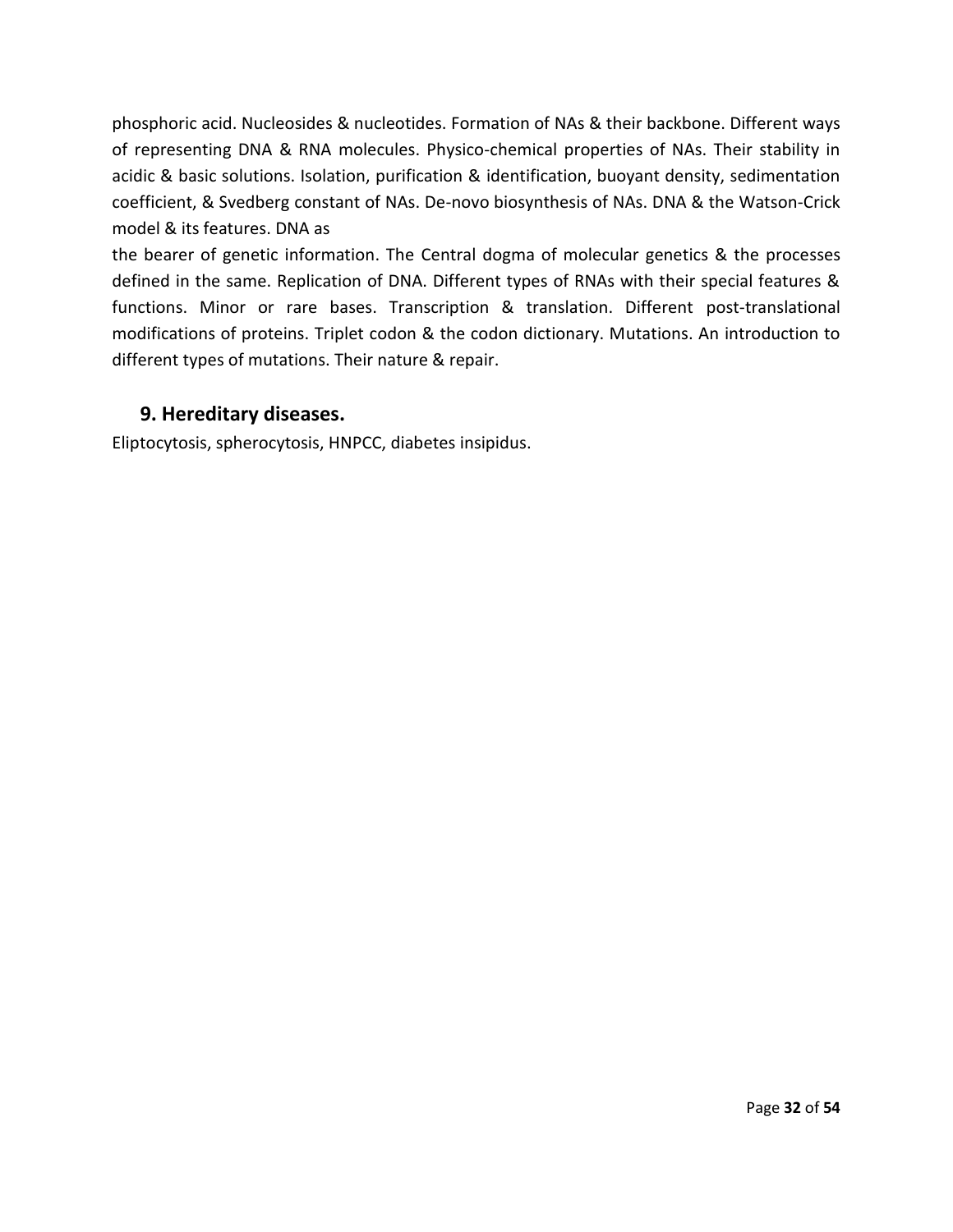## **BIOTECHNOLOGY**

#### **1. Plant Cell and Tissue Culture**

Structure of plant cell, DNA, Genes and chromosomes.

- 1. Cell and tissue culture,
	- a. Requirements.
	- b. Callus culture, suspension culture, batch culture.
	- c. The concept of somatic hybridization, somatic embryogenesis.
- 2. Processes and applications,
	- a. Isolation and immobilization of enzymes and plant cells and application.
	- b. Protoplast and cell fusion.
	- c. Germplasm conservation.
	- d. Production of secondary metabolites by plant tissue culture.
	- e. Gene transfer techniques.

## **2. Animal Cell Culture**

Introduction to animal cell culture, medium used in ATC. Use of FCS, primary culture, secondary culture, cell line. Cloning: concept and application with technical hurdles. Transgenic animals as a source of food, organs and tissues, concept of xeno transplant.

#### **3. Fermentation Technology and Industrial Microbiology**

- 1. Fermentation as a biochemical process, types of fermentation.
- 2. Fermenter working and construction, accessory components, modification.
- 3. Fermentation monitoring and in situ recovery of products.

## **4.Recombinant DNA Technology**

Basic concepts

- a) Introduction.
- b) Role of a restriction endonuclease, DNA ligase, DNA polymerase, Reverse transcriptase.

#### **5. Process and Applications**

- a) Constructing Recombinant DNA molecules.
	- $\overline{?}$ DNA Clones sources of DNA for cloning.
	- $\overline{2}$ DNA vectors, role of expression vectors.
	- **E** Host cell for recombinant work.
	- Method for screening and selecting transformants.  $\overline{2}$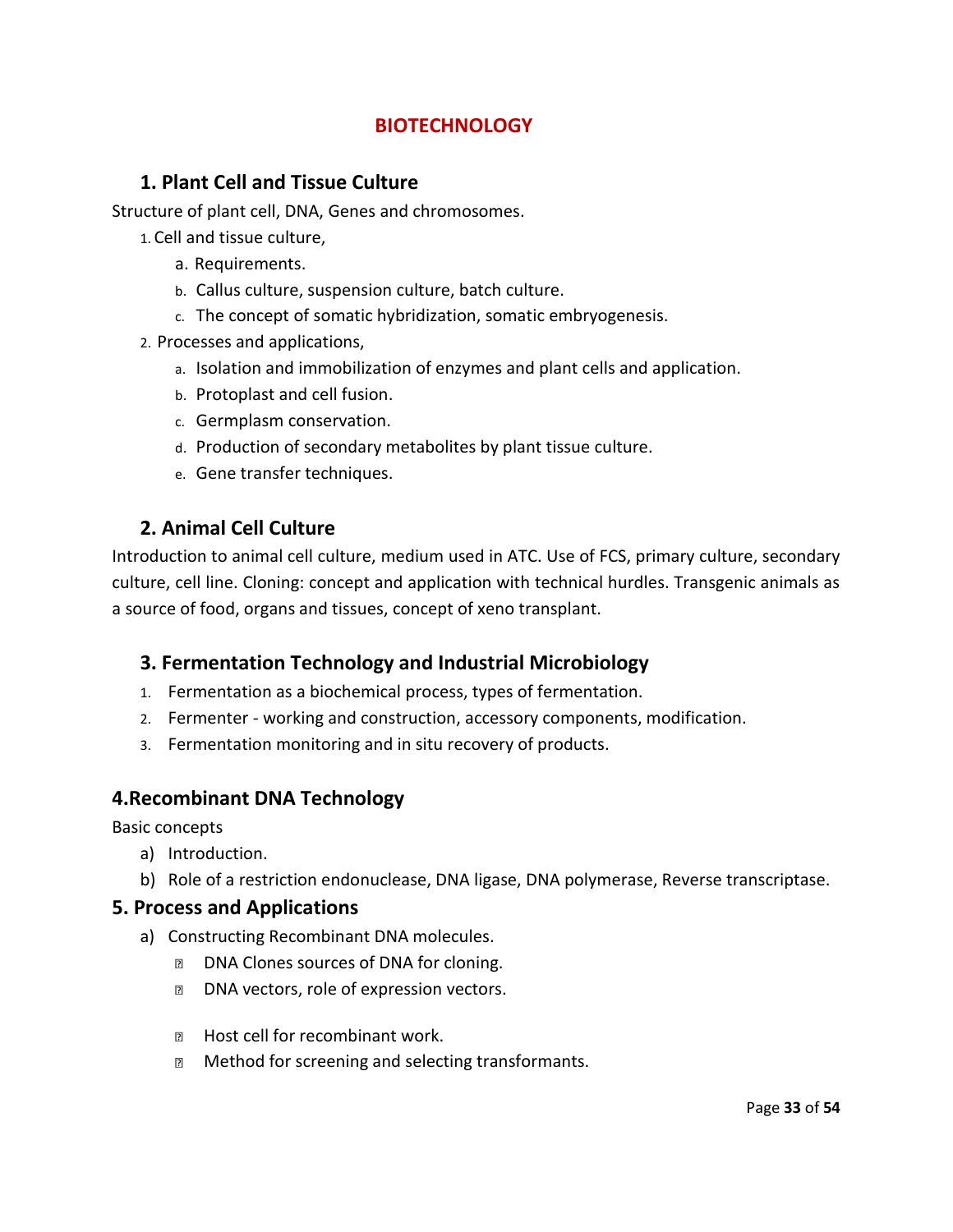- Expression of foreign genes.  $\overline{2}$
- Uses of recombinant DNA.  $\overline{2}$
- b) PCR and applications.
	- **E** Human gene therapy concept and applications.
- c) Drug delivery systems in gene therapy.

## **6. Biotechnology Derived Products**

- a) Sources and upstream processing.
	- **D** Introduction.
	- Escherichia coli as a source of recombinant, therapeutic protein.
	- Additional production systems,
		- $\overline{?}$ Yeast.
		- $\overline{2}$ Fungal production systems.
		- $\overline{?}$ Transgenic animals.
		- $\boxed{2}$ Transgenic plants.
		- $\overline{2}$ Insects cell-based systems.
	- D Upstream processing.
- b) Downstream processing.
	- **P** Product analysis,
		- $\overline{2}$ Introduction.
		- $\overline{2}$ Protein-based contaminant.
	- $\overline{\mathbf{E}}$ Removal of an altered form of the protein of interest from the product stream. Determination of protein concentration.
- c) Immunological approaches to detection of contaminant, Endotoxin and other pyrogenic contaminants.
	- **Pyrogen detection.**
	- **DNA** as a contaminant.
	- **Microbial and viral contaminant.**
	- Viral assays.
	- Miscellaneous contaminants.
	- Validation studies.
- d) Production and purification of recombinant proteins like, Insulin, Growth hormones, somatostatin, interferons, only examples of recombinant blood products.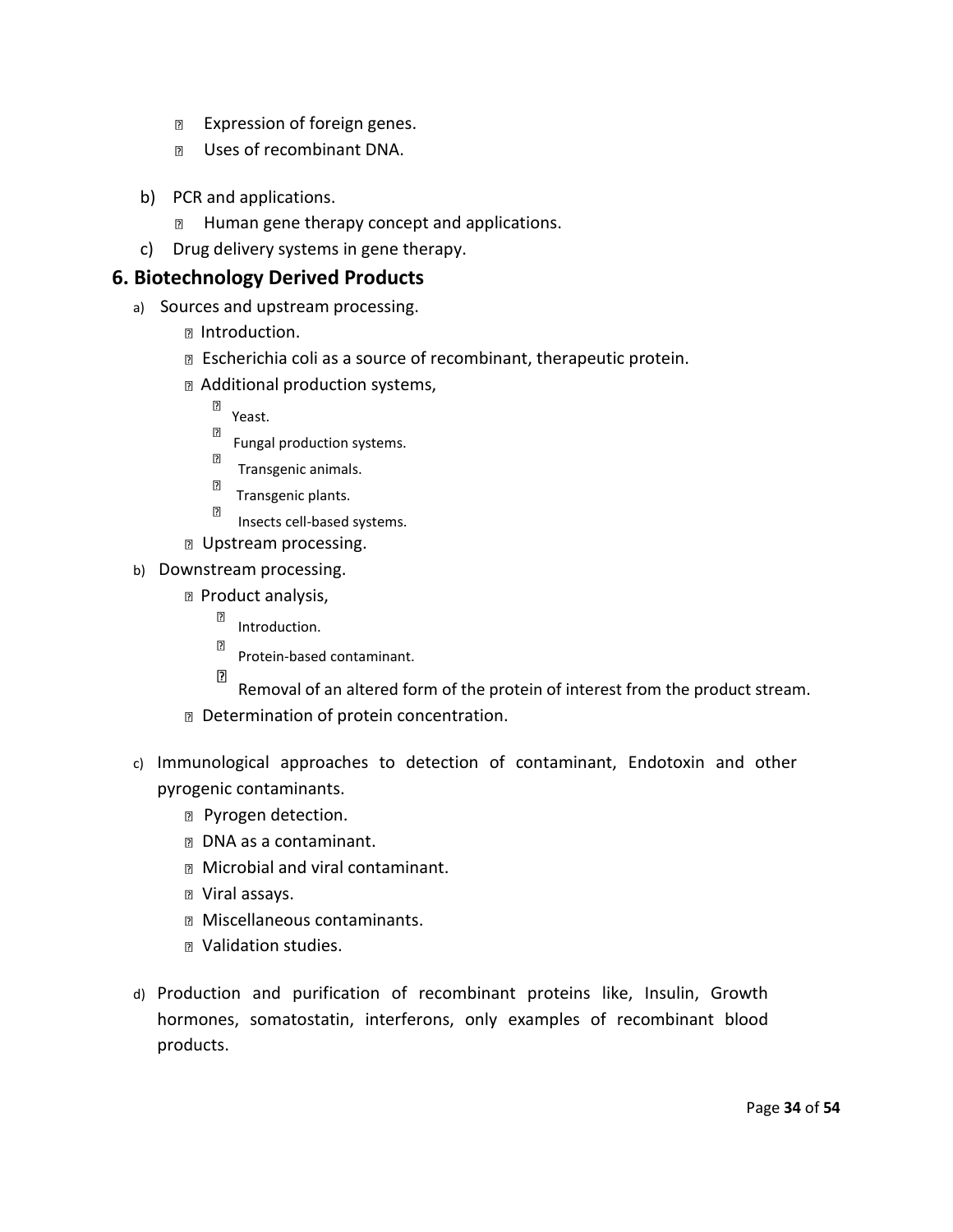## **MICROBIOLOGY**

#### **1.Introduction to Microbiology**

Scope and application to pharmacy field. Whittaker's Five Kingdom concept, historical development - biogenesis Vs. abiogenesis, Germ theory of fermentation, Germ theory of disease, the contribution of Leeuwenhoek, Robert Koch, Jenner, Louis Pasteur and Ehrlich.

## **2.Microscopy and staining technique**

The principle, ray diagram, construction, working and applications of light compound, dark field, phase contrast, Fluorescence & electron microscope. The concept of resolving power, Magnification power, numerical aperture and angular aperture and working distance. The principle application of oil immersion microscopy. Theory of staining, principle and technique of staining procedure - Monochrome, Gram, acid-fast, negative, capsule, endospore.

#### **3.Biology of Microorganisms**

#### Cultural characteristics, pure culture techniques

a) Bacteria - Morphology and fine structure of bacteria, Nutritional requirement and type of culture media, growth and growth curve of bacteria, physical condition for growth, measurement of bacterial growth (Counting Methods), Reproduction in bacteria, genetic exchange - transformation, conjugation, and transduction, development of drug resistance by recombination and mutation, preservation of bacterial culture. Biochemical properties (sugar fermentation and IMVIC test). Pathogenesis of Staphylococcus, Mycobacterium. Salmonella Introductory study of disease-causing rickettsia, the importance of actinomycetes in antibiotic production.

#### **4.Fungi and Viruses**

b) Fungi:- Introduction, general characteristics, morphology, the industrial and medical significance of Saccharomyces Cerevisae, Penicillium and Aspergillus, Candida Albicans, Epidermophyton, and trichophyta.

c) Viruses: - Introduction, structure and general properties Bacteriophages - Lytic and Lysogenic cycle, Epidemiological uses of Bacteriophages, human viruses - Cultivation and Multiplication virus-host cell interaction, Pathogenesis of HIV and Prions, types of Tumor viruses.

#### **5.Aseptic Technique**

The omnipresence of microorganisms, the importance of asepsis, sources of contamination and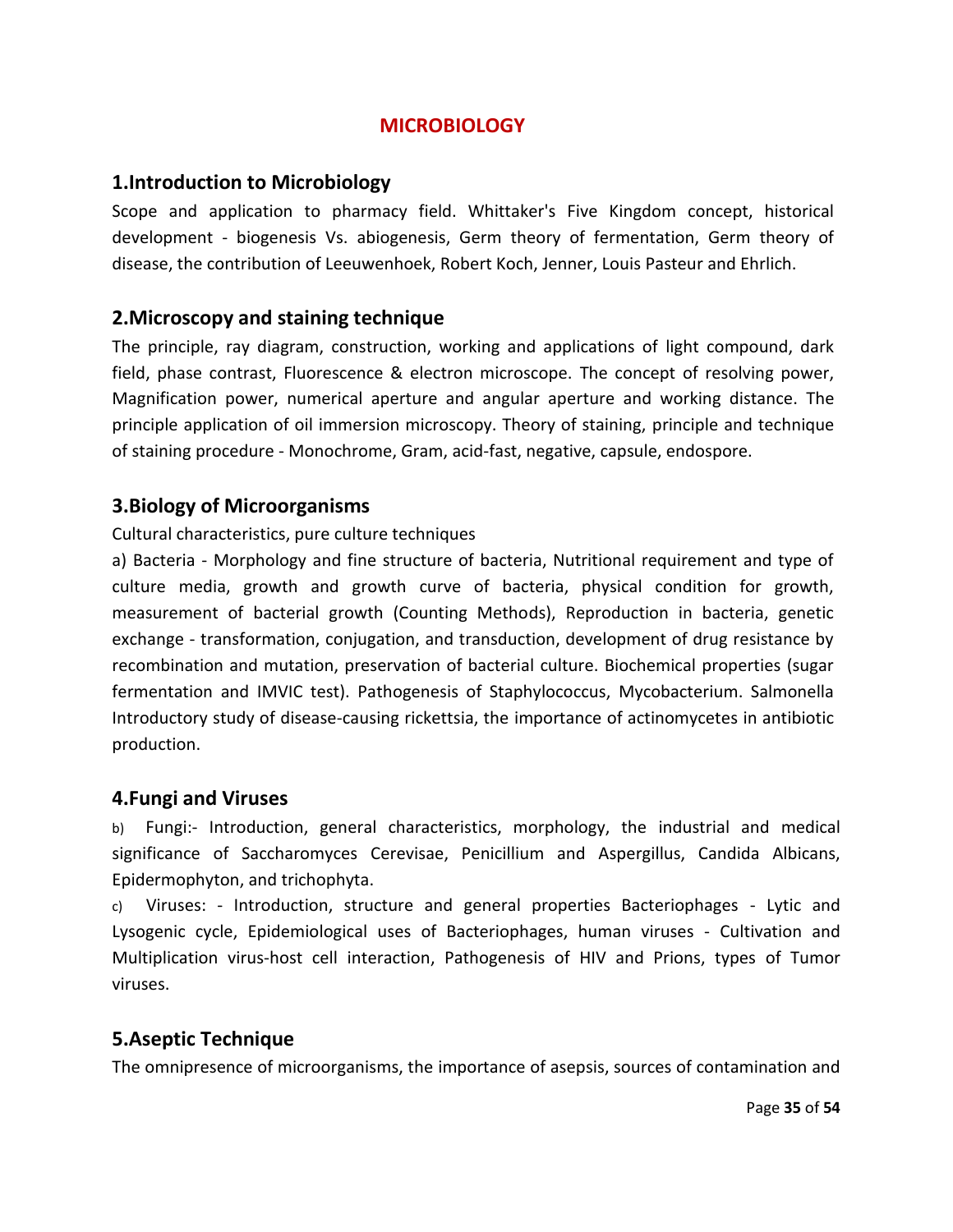methods of prevention, Principle, construction & working of laminar airflow bench.

## **6.Sterilization & Disinfection**

- a) Concept and classification, principle and methods of sterilization, Mechanisms of cell injury.
- b) Construction working & applications of moist heat & dry heat sterilizer, gamma radiation sterilizer, filtration sterilizer. Indicators of sterilization, microbial death, kinetic terms-D value, z value.
- c) Terminology of chemical antimicrobial Agents, Chemical classification of different disinfectants, characteristics of ideal disinfectants, factors affecting the action of disinfectants, evaluation methods (RW Coeff.), Kelsey Sykes test, Chick Martin test.

## **7.Microbial spoilage**

Types of spoilage, factors affecting spoilage of pharmaceutical products.

## **9.Vaccines & Sera**

Manufacturing (seed lot system) and quality control of bacterial vaccines & Toxoids (Tetanus, TAB, Cholera, BCG, DPT), Viral vaccine (Polio- Salk Sabin, Rabies, MMR, Hepatitis, Chickenpox, influenza), Antisera (diphtheria, tetanus), antiviral Antisera (rabies). Preparation of allergenic extracts & diagnostics.

## **10.Microbial Assay**

Importance, general methods of assay of antibiotics (Cup & plate method, paper disc method, turbidometry, dilution method), methods for fungicidal & antiviral compounds, assay, microbial limit tests.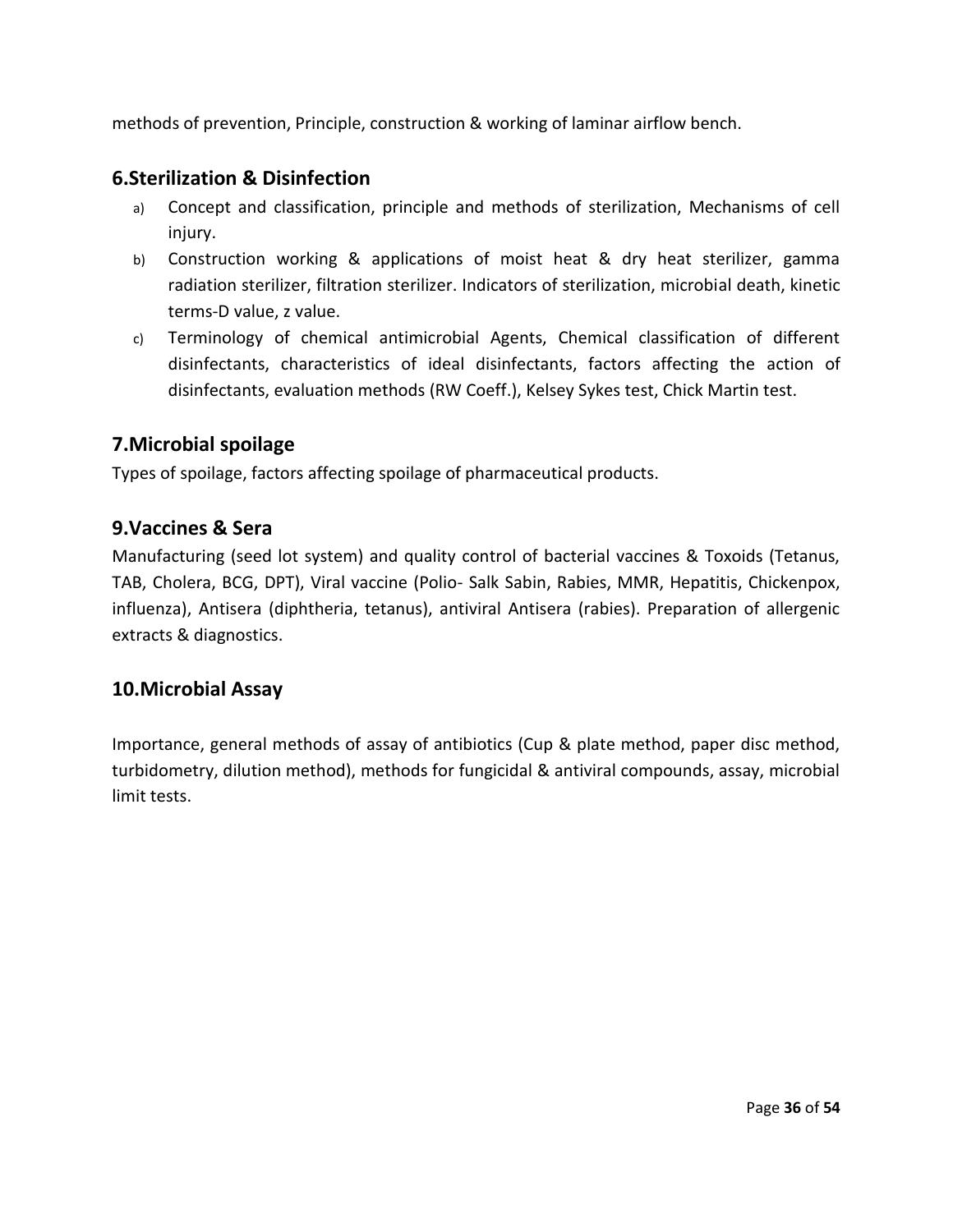# **PATHOPHYSIOLOGY**

# **1.Basic principles of cell injury and adaptation**

Causes, pathogenesis and morphology of cell injury, apoptosis and necrosis.

# **2.Basic mechanisms of inflammation and repair**

Pathogeneses of inflammation. Chemical mediators in inflammation. Pathogenesis of chronic inflammation. Repair of wounds in the skin, factors influencing healing of wounds.

- **3. Disorders of fluid, electrolyte and acid-base balance**
- **4. Disorders of homeostasis: white blood cells, lymphoid tissues, and red blood cells related diseases.**

# **5. Immunopathology including amyloidosis**

- a) Host parasite Relationship: normal microbial flora of human body, infection vs. disease, Pathogenicity vs. Virulence, Koch & Rivers Postulates, Reservoir of infection-sources of infection, Portals of Entry, Portals of exit, vectors of infection, communicability of disease, recognized symptoms of microbial disease, classification of immunity.
	- External defense mechanism of host: Skin, Mucus membrane, chemical Secretions, Naturally occurring microbial flora.
	- Internal defense Mechanism: Inflammation, fever, natural killer Cells, Phagocytic Cells, Soluble mediators-complement Lymphokines, Interferons.
- b) Immune response :
	- Specific immunity & immune response
	- Humoral immunity antibody response, mediators of Humoral immunity, basic structure of antibody, antibody classes  $\&$  functions, maturation of immune response, immunologic memory.
	- Antigens: specificity & Immunogenicity, Natural vs. artificial Antigens, Soluble, cellular antigens, thymus independent antigen, adjuvant.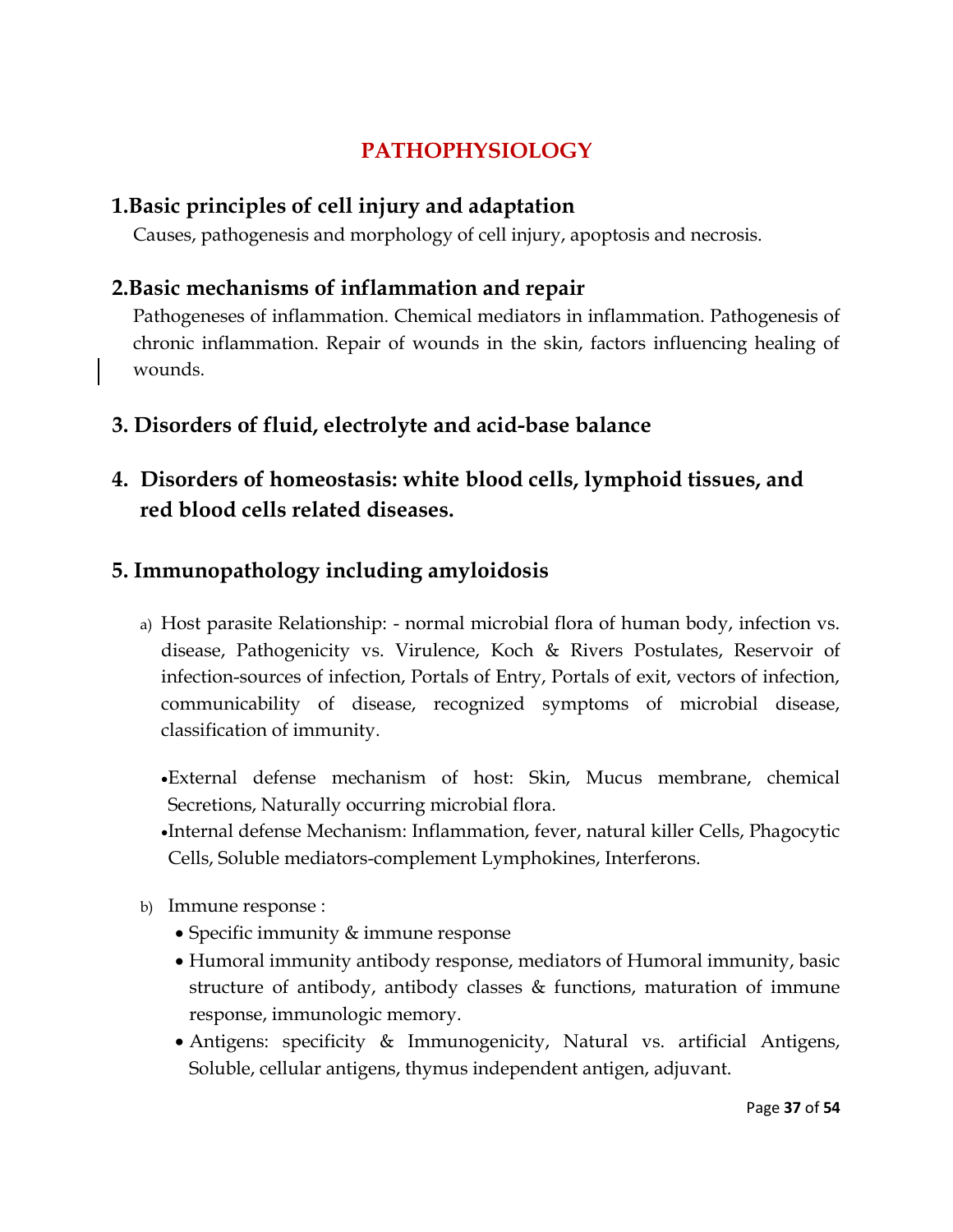• Hypersensitivity and its types

 Cellular immunity: Transplantation immunity, Cellular immunity to viruses, Implications of T-cell response. Acquisition of specific immunity: Natural vs. Passive acquisition. Mechanism of autoimmunity. Classification of autoimmune diseases in man. Transplantation and allograft reactions, mechanism of rejection of allograft. Acquired Immune Deficiency Syndrome (AIDS).

## **6. Infectious diseases**

Hepatitis - Infective hepatitis.

Sexually transmitted diseases (syphilis, gonorrhea, HIV). Pneumonia, typhoid, urinary tract infections. Tuberculosis. Leprosy. Malaria. Dysentery (Bacterial and amoebic).

# **7. Neoplastic diseases**

Disturbances of growth of cells. General biology of tumors, differences between benign and malignant tumors. Classification of tumors. Historical diagnosis of malignancy. Etiology and pathogenesis of cancer. Invasions, metastasis, patterns of spread of cancer. Environmental carcinogenesis.

# **8. Pathophysiology of common diseases**

Parkinsonism. Schizophrenia. Depression and mania

Stroke (ischemic and hemorrhage). Hypertension. Angina. Myocardial infarction, CCF. Atherosclerosis.

Diabetes mellitus.

Peptic ulcer and inflammatory bowel disease. Cirrhosis and alcoholic liver diseases. Acute and chronic renal failure.

Asthma and chronic obstructive airway diseases.

# **9. Laboratory tests for Liver function tests and kidney function tests**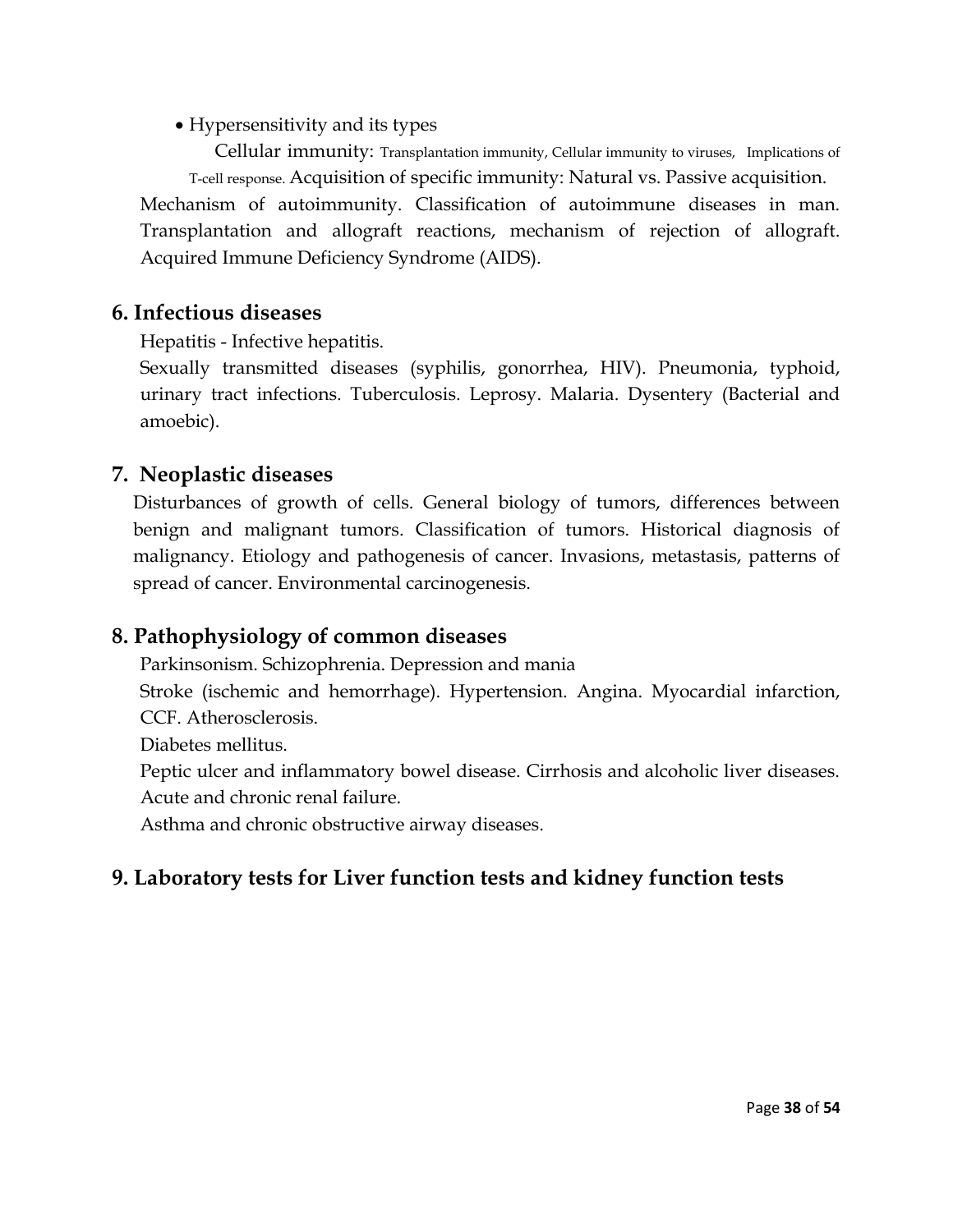## **BIOPHARMACEUTICS AND PHARMACOKINETICS**

#### **1.Bio-pharmaceutics**

- a) The fate of drug after drug absorption, various mechanisms for drug absorption, drug concentration in blood, biological factors in drug absorption, physicochemical factors, dosage form consideration for gastrointestinal absorption.
- b) Drug Absorption:
- Gastrointestinal absorption-biological considerations.
- Gastrointestinal absorption physicochemical considerations.
- **B** Gastrointestinal absorption-role of the dosage form.
- Pharmacokinetics. Compartmental and non-compartmental pharmacokinetics. Biotransformation, drug disposition - distribution, drug disposition - elimination. Variability-Body weight, age, sex and genetic factors. Pharmacokinetic variabilitydiseases. Pharmacokinetic variability-drug interactions. Individualization and optimization of drug dosing regimens.

#### **2.Bio-availability & Bio-equivalence**

Quality parameters of dosage forms. Assay methods & its validation.

Physicochemical properties of drugs & added substances and its effect on preparations and biological availability of dosage forms. Pharmaceutical properties of dosage forms, disintegration, dissolution rate. Biological, pharmacological effects of dosage forms. Factors affecting Bioavailability, Determination of bioavailability.

Significance of bio-equivalence studies. Statistical analysis of bioequivalence studies.

Development, scale up & post approval changes [SUPAC] & *in vitro* [dissolution] *in vivo* [plasma concentration profile] correlation or IV/IV correlation (IVIVC). Multi stage - Bioequivalence studies. Therapeutic equivalence. Titration design for clinical rationales. New Drug Application [NDA].

## **3.Bio- pharmaceutical statistics**

Post Marketing Surveillance. Process Validation.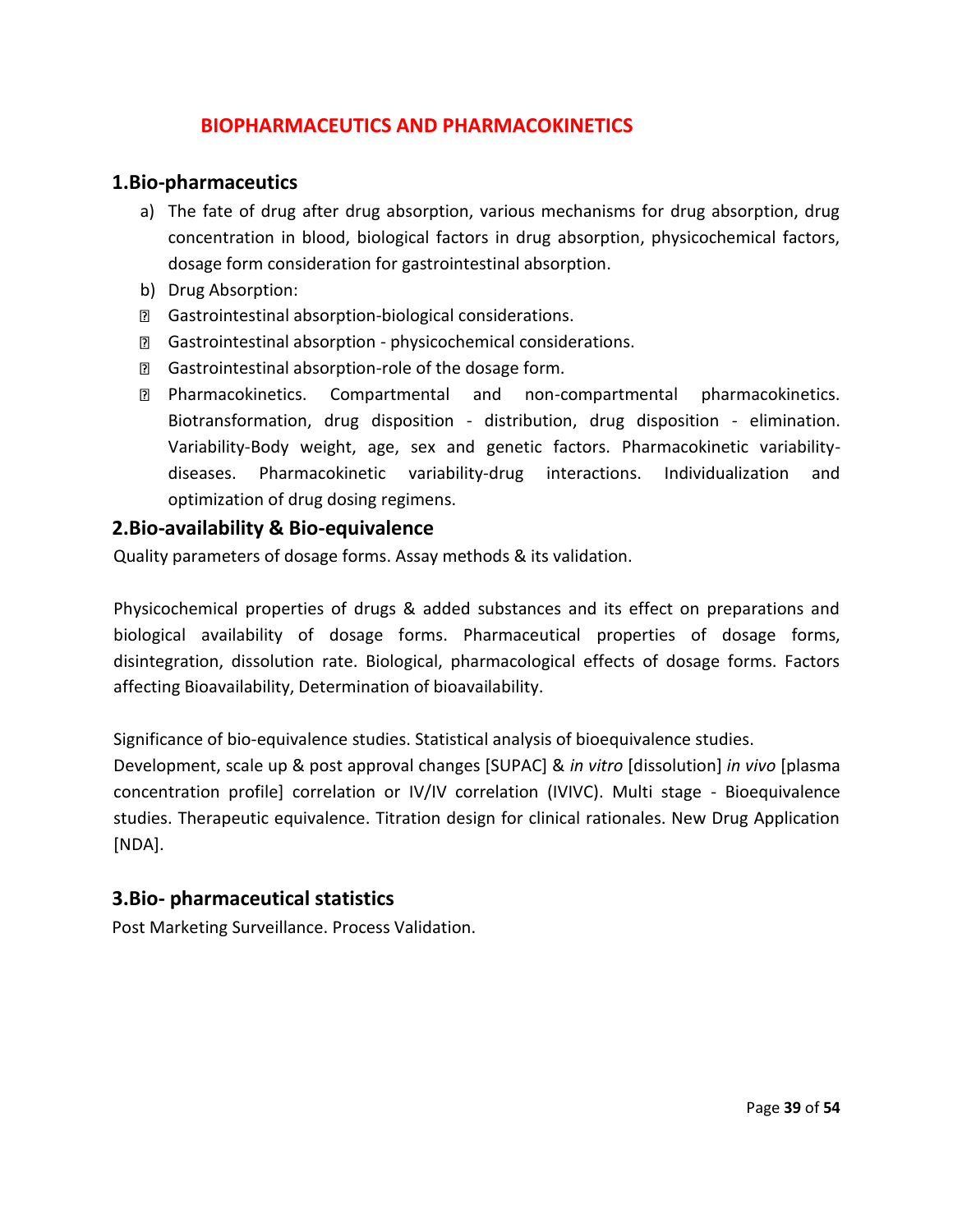## **CLINICAL PHARMACY AND THERAPEUTICS**

- 1. General Principles, preparation, maintenance, analysis of observational records in clinical Pharmacy.
- 2. Clinical trials, type and phases of clinical trials, placebo, ethical and regulatory issues including Good clinical practice in clinical trials.
- 3. Therapeutic drug monitoring, adverse drug reaction (ADR), types of ADR, Mechanism of ADR. Drug interaction, Monitoring and reporting of ADR and its significance.
- 4. Drug information services, Drug interactions.
- 5. Drug interaction in pediatric and geriatric patients, drug treatment during pregnancy, lactation and menstruation.
- 6. Pharmacovigilance, Therapeutic drug monitoring, Neutraceuticals, essential drugs and rational drug usage.
- 7. Age-related drug therapy: concept of posology, drug therapy for neonates, pediatrics and geriatrics. Drugs used in pregnancy and lactation.
- 8. Drug therapy in gastrointestinal, hepatic, renal, cardiovascular and respiratory Disorders.
- 9. Drug therapy for neurological and psychological disorders.
- 10. Drug therapy in infections of respiratory system, urinary system, infective meningitis, TB, HIV, malaria and filaria.
- 11. Drug therapy for thyroid and parathyroid disorders, diabetes mellitus, menstrual cycle disorders, menopause and male sexual dysfunction.
- 12. Drug therapy for malignant disorders like leukemia, lymphoma and solid tumors.
- 13. Drug therapy for rheumatic, eye and skin disorders.

# **HUMAN ANATOMY & PHYSIOLOGY**

## 1. **Cell physiology**

Cell, Cell junctions, transport mechanisms, homeostasis, ion channels, secondary messengers.

#### 2. **The Blood**

Composition and functions of blood, RBC, WBC, platelets. Homeostasis, blood groups, mechanism of clotting. Introduction to disorders of the blood.

#### 3. **Gastrointestinal tract**

Structure of the gastrointestinal tract, functions of its different parts including those of liver,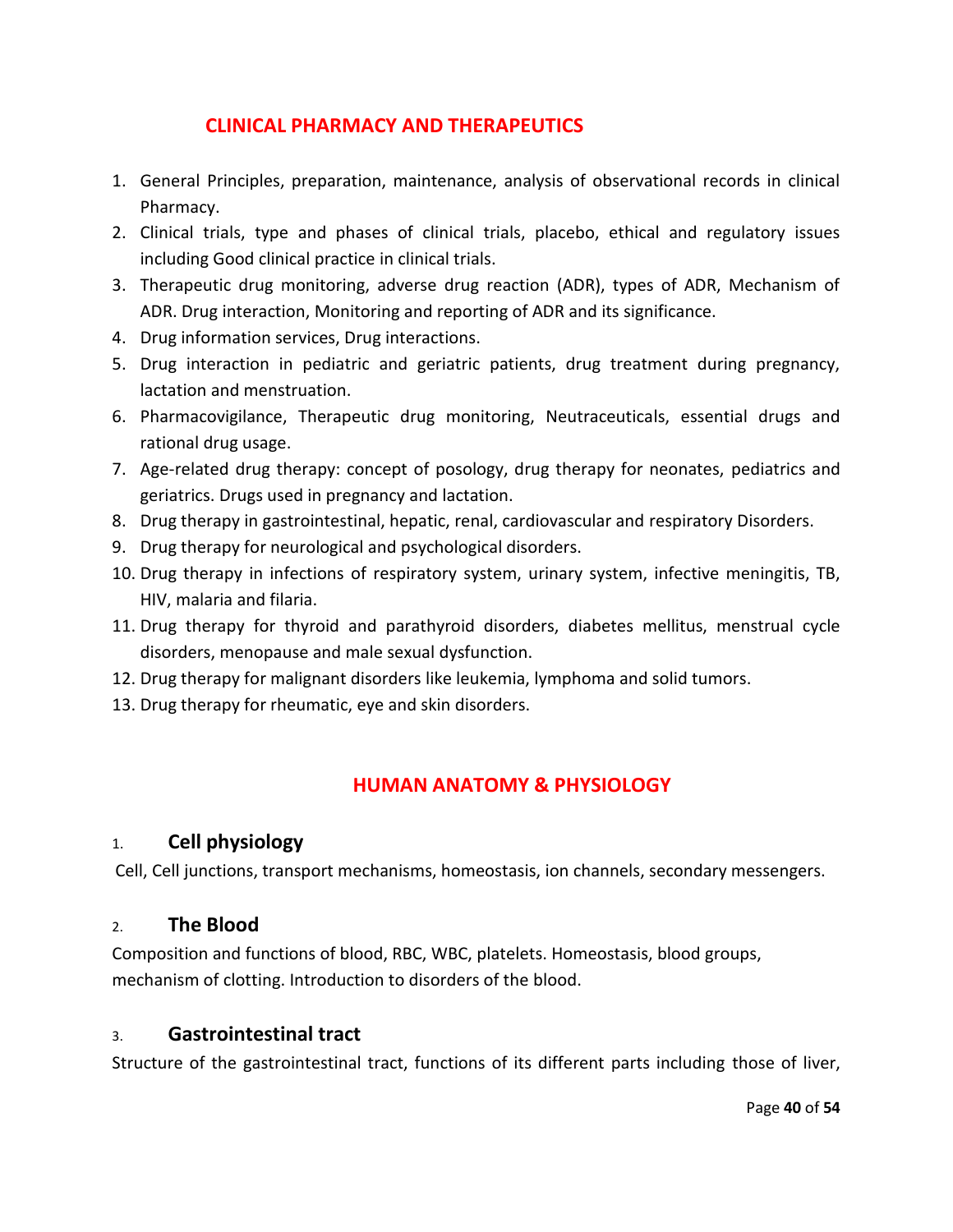pancreas and gallbladder, various gastrointestinal structures and their role in the digestion and absorption of food.

## 4. **Respiratory System**

Structure of respiratory organs, functions of respiration mechanism and regulation of respiration, respiratory volumes and vital capacity.

## 5. **Autonomic nervous system**

Physiology and functions of the autonomic nervous system. Mechanism of neurohumoral transmission in ANS.

#### 6. **Sense organs**

Structure and physiology of eye (vision), ear (hearing), taste buds, nose (smell) and skin.

#### 7. **Skeletal System**

Structure and function of the skeleton. Articulation and movement. Disorders of bones and joints.

#### 8. **Central Nervous system**

Functions of different parts of the brain and spinal cord. Neurohumoral transmission in the central nervous system, reflex action, electroencephalogram, specialized functions of the brain, cranial nerves and their functions.

#### 9. **Urinary System**

Various parts Structure and functions of the kidney and urinary tract. Physiology of urine formation and acid-base balance. Brief Introduction to disorders of the kidney.

#### 10. **Endocrine Glands**

Basic anatomy and physiology of pituitary, thyroid, parathyroid, adrenal glands and pancreas. Local hormones. A brief introduction to disorders of various endocrine glands.

## 11. **Reproductive System**

Structure and functions of male and female reproductive system. Sex hormones, physiology of menstrual cycle, and various stages of pregnancy and parturition.

#### 12. **Cardiovascular system**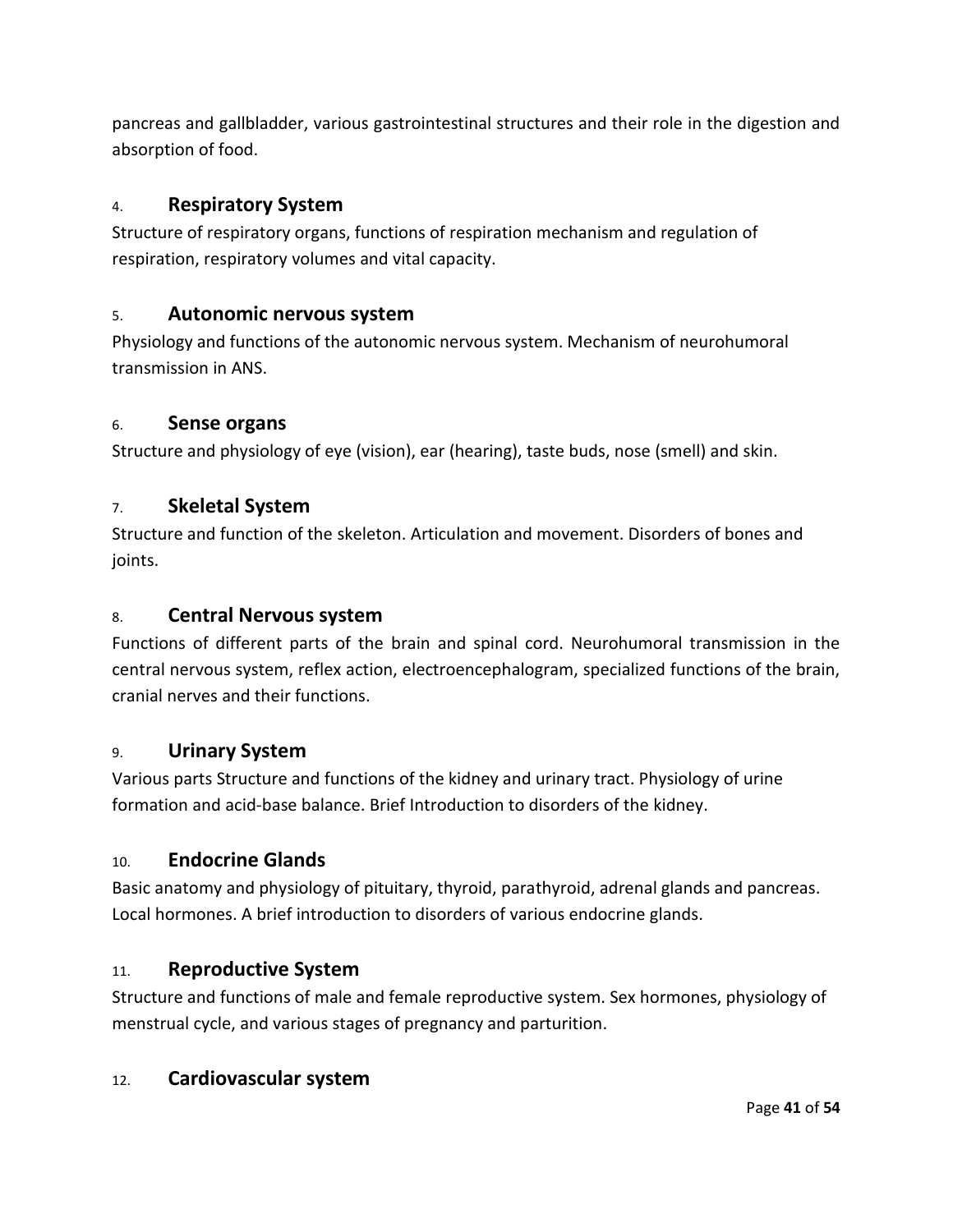Anatomy of heart and blood vessels, physiology of blood circulation, cardiac cycle, conducting system of the heart, heart sound, electrocardiogram, blood pressure and its regulation.

## 13. **Lymphatic system**

Composition, formation and circulation of lymph. Spleen and its functions.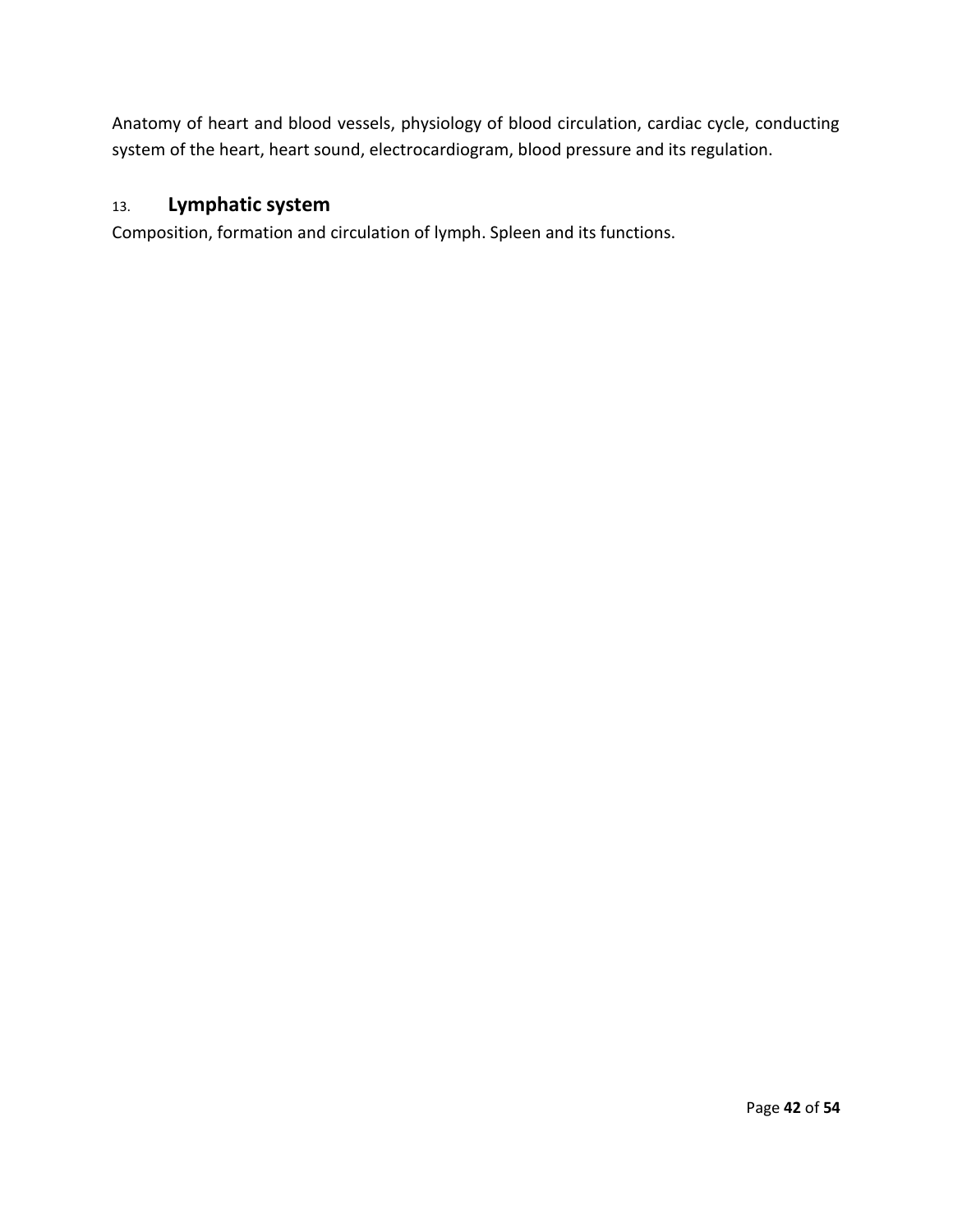## **PHARMACEUTICAL ENGINEERING**

#### 1. **Fluid flow**

Type of flow, Reynold's number, viscosity, the concept of the boundary layer, basic equation of fluid flow, the study of valves, flow meters, manometers and measurement of flow and pressure including mathematical problems.

#### 2. **Heat transfer**

Source of heat, mechanism of heat transfer, the laws of heat transfer, steam and electricity as heating media, determination of requirement of the amount of steam/electrical energy, steam pressure, boiler capacity, mathematical problems on heat transfer, steam traps and reducing valve, lagging etc.

#### 3. **Evaporation**

The basic concept of phase equilibrium, factors affecting evaporation, evaporators, film evaporators, single effect and multiple effect evaporators, mathematical problems on evaporation.

#### 4. **Distillation**

Raoult's law, phase diagram, volatility: simple steam and flash distillation, principles of rectification, Mc-Cabe Thiele method for calculations of a number of theoretical plates, azeotropic and extractive distillation, mathematical problems on distillation.

#### 5. **Drying**

Moisture content and mechanism of drying, the rate of drying and time of drying calculations, classifications and types of dryers, dryers used in pharmaceutical industries and special drying methods like freeze drying and lyophilization, mathematical problems in drying.

## 6. **Size reduction and size separation**

Definition, objectives of size reduction, factors affecting size reduction, laws governing in energy and power requirement of a mill, types of mills including ball mill, hammer mill, fluid energy mill, micronizer, Quadro co-mil, multi mill etc.

#### 7. **Extraction**

Theory of extraction, extraction methods, equipment for various types of the extraction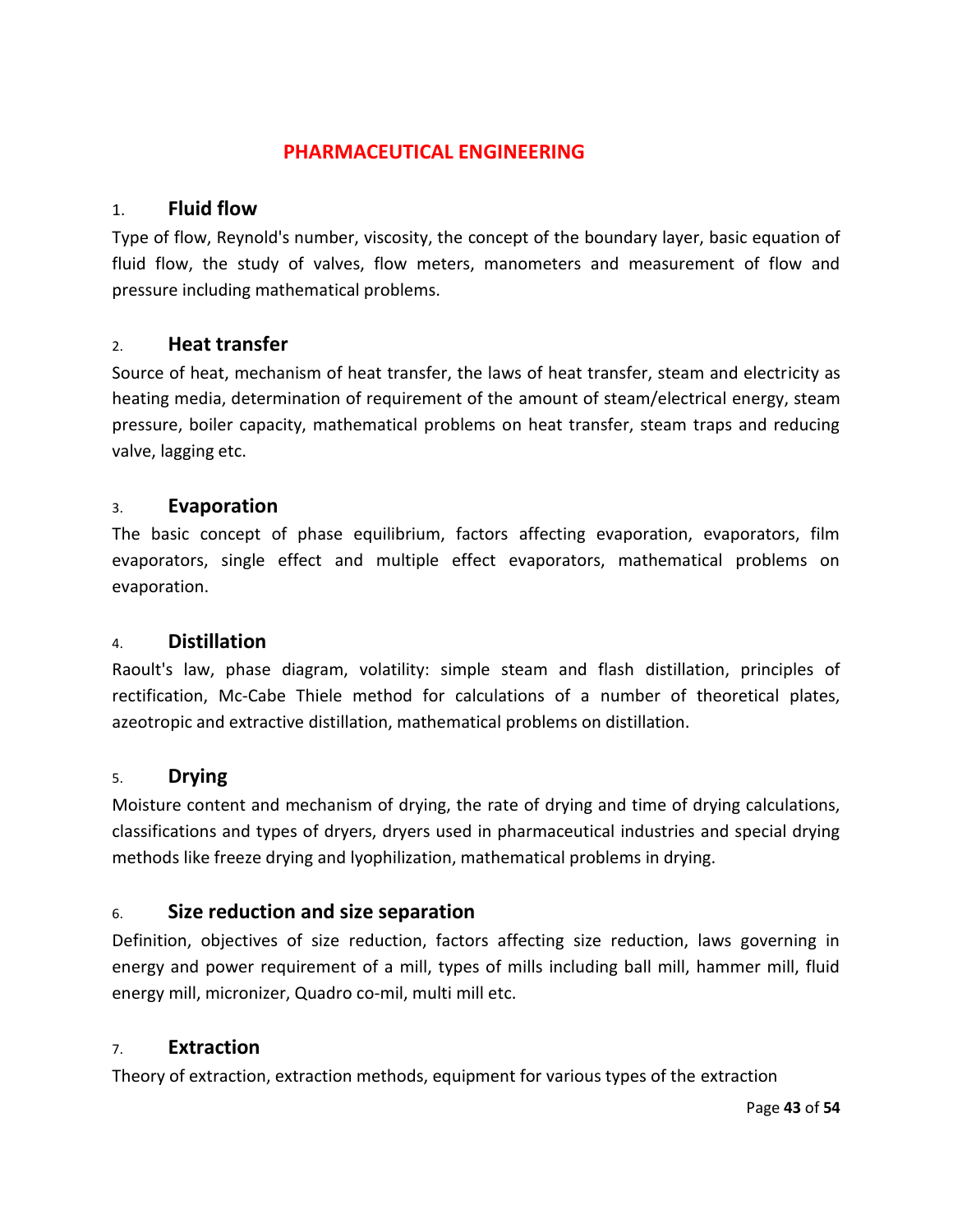process.

#### 8. **Mixing**

Theory of mixing, solid-solid, solid-liquid and liquid-liquid mixing equipment.

#### 9. **Crystallization**

Characteristics of crystals like purity, size, shape, geometry, habit, forms, size and factors affecting them. Solubility curves and calculation curves and calculations of heat balance around S Swanson's Walker crystallizer , supersaturation theory and its limitations, Nucleation mechanism, crystal growth, study of various types of crystallizers, tanks, agitated batch, Swanson's Walker, single vacuums, circulating magma and crystal crystallizers, cracking of crystals and its prevention. Numerical problems on yields. Introduction to polymorphism.

## 10. **Filtration and Centrifugation**

Theory of filtrations, filter aids, filter media, industrial filters, including filter press, rotary filter, edge filters, filter leaf and laboratory filtration equipment etc., Factors affecting filtration, mathematical problems on filtrations, optimum cleaning cycle in batch filters. Principles of centrifugation, industrial centrifugal filters and centrifugal sedimentars.

## 11. **Dehumidification and humidity control**

Basic concept and definition, wet bulb and adiabatic saturation temperatures, psychometric count and measurement of humidity, application of humidity measurement in pharmacy, equipment for humidification and dehumidification operations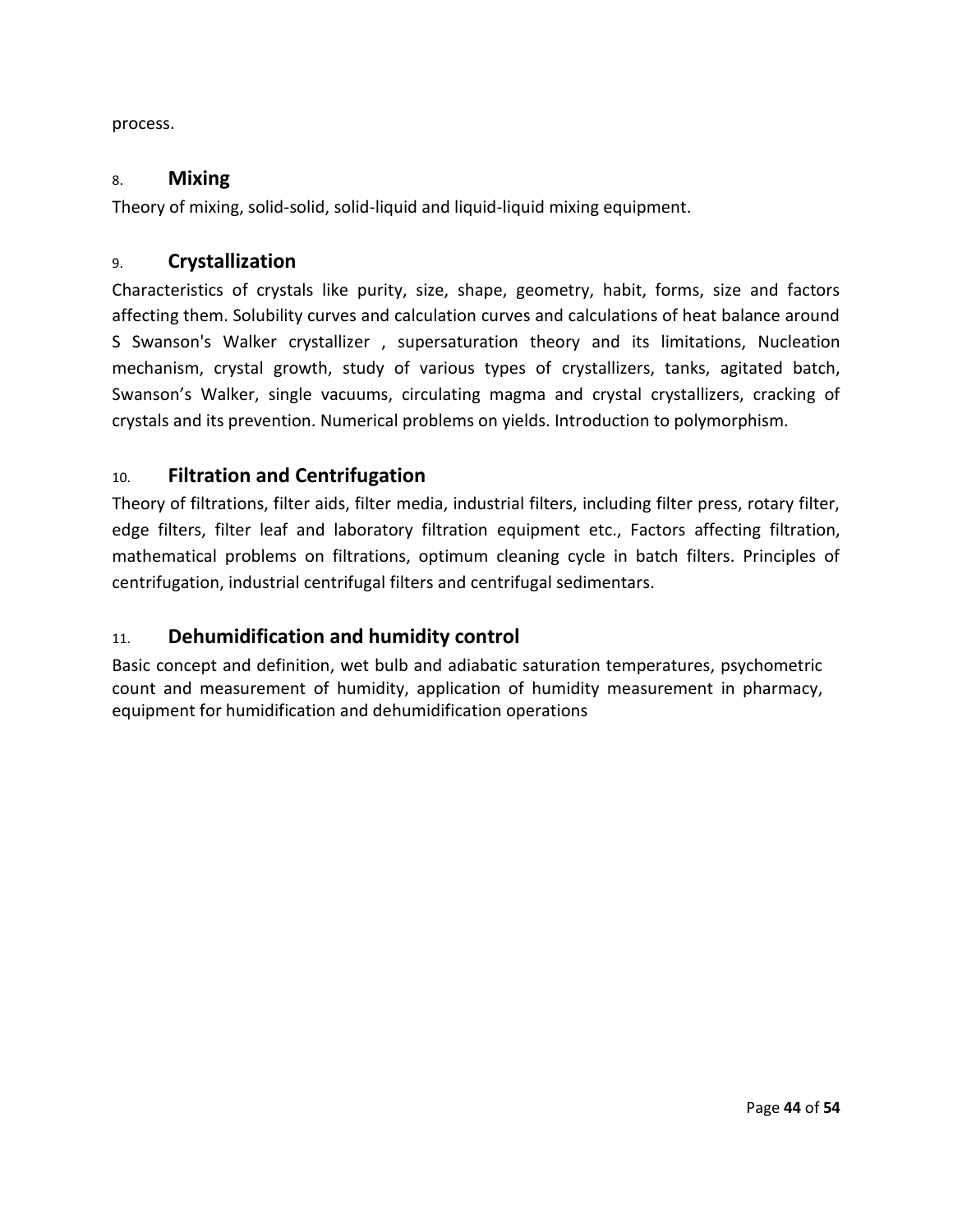## 12. **Refrigeration and air conditioning**

Principles and applications of refrigeration and air conditioning.

## 13. **Material of constructions**

General study of composition, corrosion, resistance, properties and applications of the materials of construction with special reference to stainless steel, glass, ferrous metals, cast iron, non ferrous metals, copper and alloys, aluminum and alloys, lead, tin, silver, nickel and alloys, chromium and non metals, stone, slate, brick, asbestos, plastics, rubber, timber, concrete. Corrosion and its prevention with reference to commonly used material in pharmaceutical plants.

## 14. **Automated process control systems**

A process variable, temperature, pressure, flow level and vacuum and their measurement. Elements of automatic process control and introduction to automatic process control. Elements of computer-aided manufacturing (CAM).

## 15. **Industrial hazards & safety precautions**

Mechanical, chemical, electrical, fire, dust, noise hazards, Industrial dermatitis, accident, records, safety requirements/equipment etc.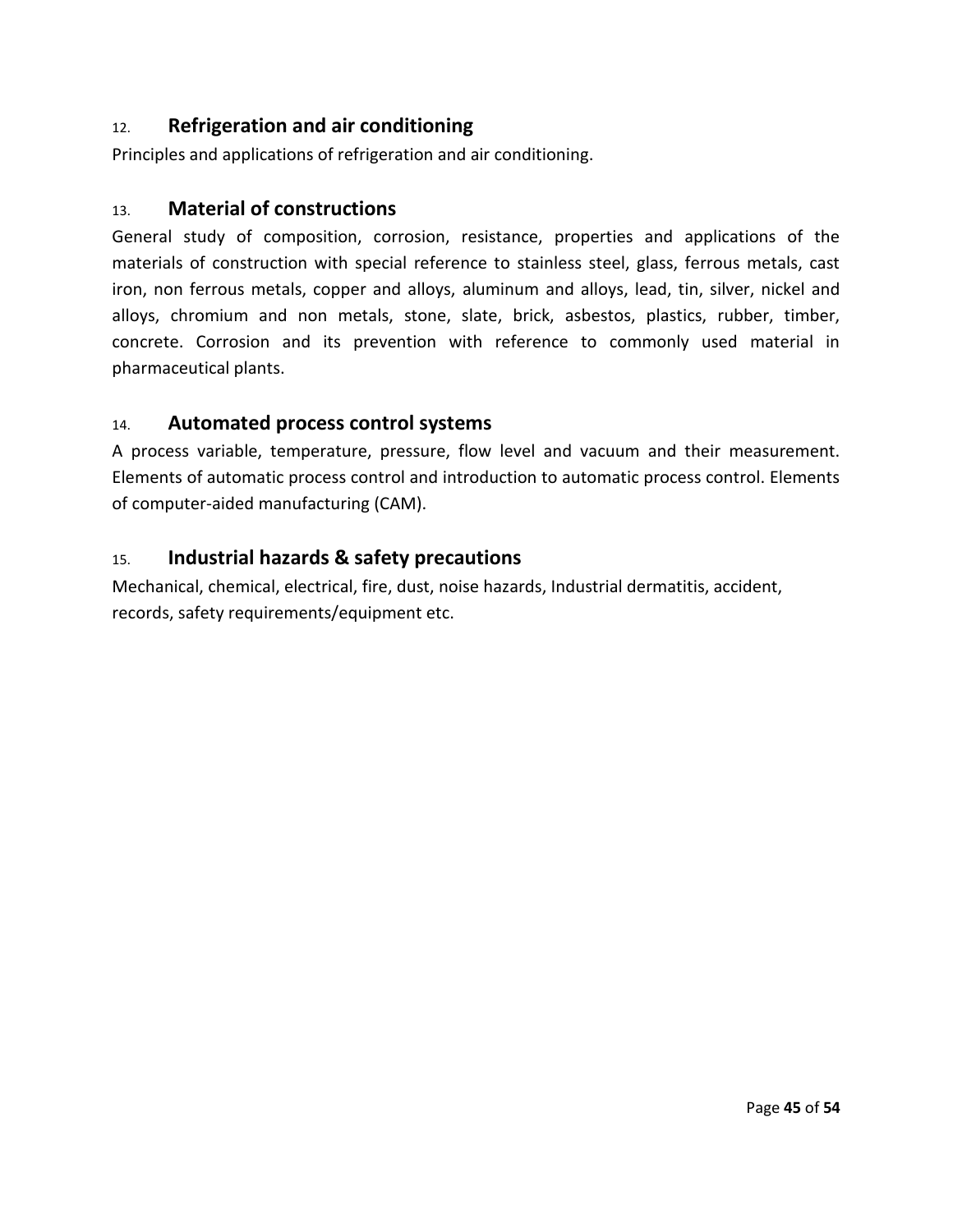## **PHARMACEUTICAL MANAGEMENT**

#### 1. **Introduction to management**

Types of management. Basic concepts of management, management process, function and principles. Levels of management, pharmaceutical management art, science or profession. Social responsibilities of management, functions of management.

## 2. **Planning and Forecasting**

Planning: Nature, process and types of planning, steps in the planning process, planning premises. Advantages and limitations of planning. Management by objective, meaning, objective features, advantages and limitations. Forecasting: meaning, nature, importance, limitations. Techniques of forecasting.

#### 3. **Organization**

Definition, nature, theories, functions, line and staff organization concepts.

#### 4. **Research Management**

R & D organizations and research categories. Elements needed for an R & D organization. Technology transfer.

#### 5. **Inventory Management**

Objective and functions of inventory control. Types of inventories. Requirements of effective inventory control.

#### 6. **Communication**

Nature, types of communication, process, channels and barriers of communication. Limitations of communications. Importance in pharmaceutical industries.

## 7. **Marketing Research**

New product selection, product management, advertising.

## 8. **Leadership and motivation**

Leadership: meaning, nature, leadership styles. Theories of leadership. Motivation: meaning, nature, importance. Theories of motivation.

## 9. **Human resource and development (HRD)**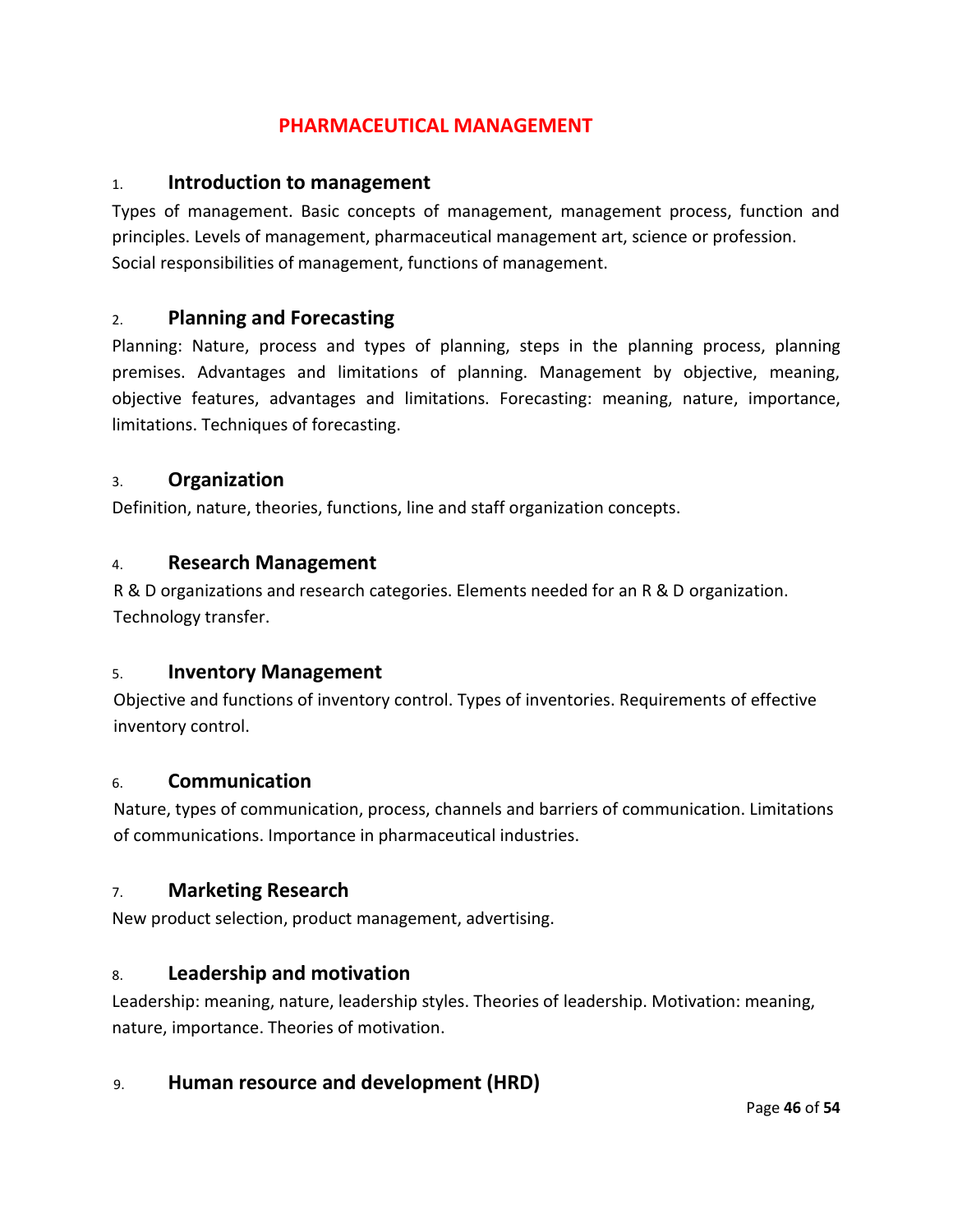Definition, HRD methods, HRD process, HRD in Indian industry.

## 10. **GATT**

General Agreement on Tariff and Trade and its impact on the pharmaceutical industry. History of GATT, its impact on the pharmaceutical industry. Pharmaceutical market in India.

# 11. **World trade organization (WTO) and trade-related intellectual property rights (TRIPS)**

Introduction to WTO. Types of intellectual property rights: industrial property and copyrights Indian Patent Acts, 1970 with the latest amendment. Definition, types of patents.

## 12. **Standard institutions and regulatory authorities**

- 1. Bureau of Indian Standards (BIS).
- 2. International Organization for Standardization (ISO).
- 3. United States of Food and Drug Administration (USFDA).
- 4. Central Drug Standard Control Organization (CDSCO).
- 5. International Conference on Harmonization (ICH).
- 6. World Health Organization (WHO).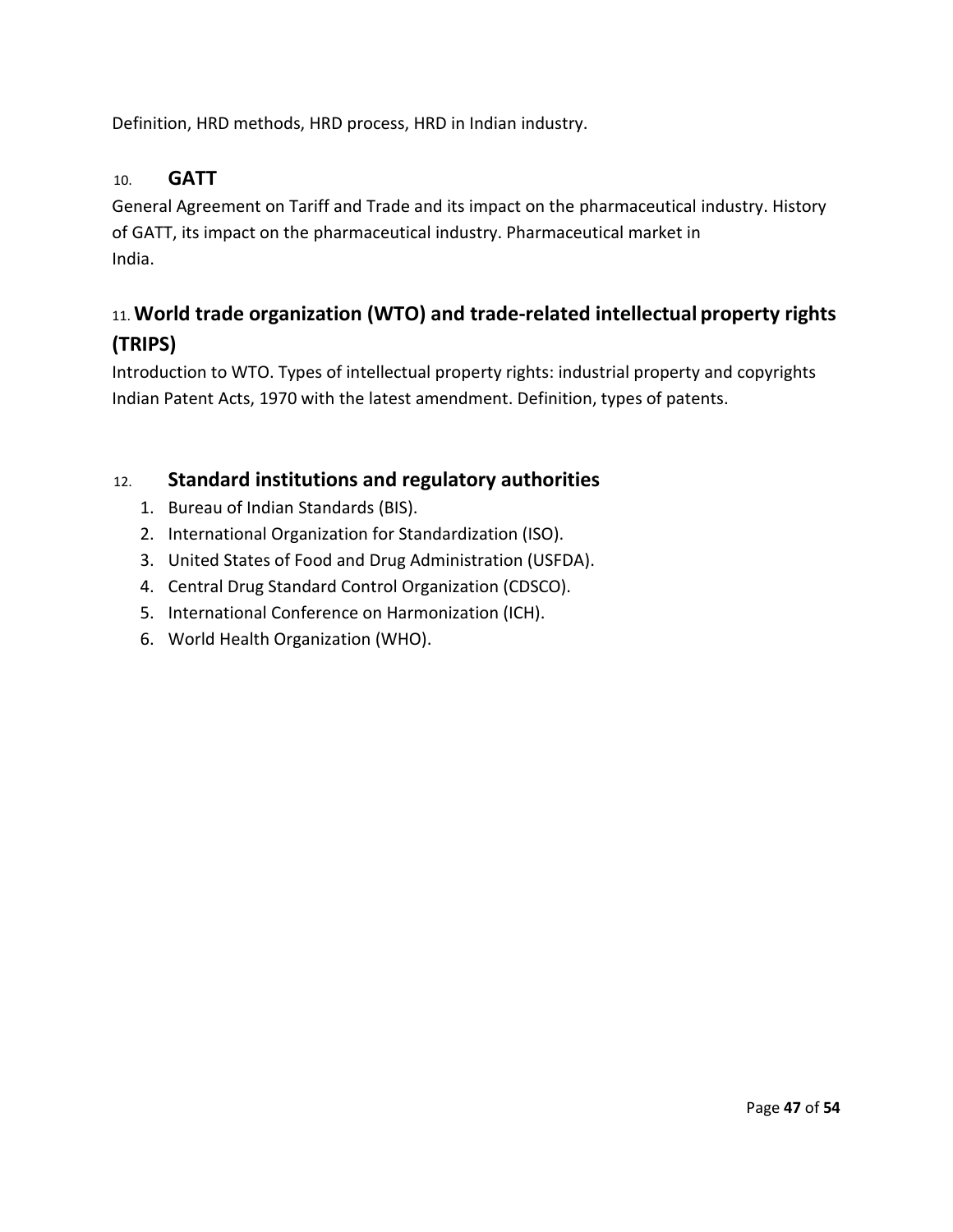#### **PHARMACEUTICAL JURISPRUDENCE**

- 1. Historical background Drug legislation in India, Code of Ethics for Pharmacists.
- 2. The Pharmacy Act 1948 (inclusive of recent amendments).
- 3. Drugs and Cosmetics Act 1940, Rules 1945, including New Drug applications.
- 4. Narcotic Drugs and Psychotropic Substances Act, and Rules thereunder.
- 5. Drugs and Magic Remedies (Objectionable Advertisements) Act 1954.
- 6. Medicinal and Toilet Preparations (Excise Duties) Act 1955, Rules 1976.
- 7. Medical Termination of Pregnancy Act 1970 and Rules 1975.
- 8. Prevention of Cruelty to Animals Act 1960.
- 9. Drug (Price Control) Order.
- 10. Shops and Establishment Act.
- 11. Factory Act.
- 12. Consumer Protection Act.
- 13. Indian Pharmaceutical Industry- An Overview.
- 14. Industrial Development and Regulation act 1951.
- 15. Introduction to Intellectual Property Rights and Indian Patent Act 1970.
- 16. An Introduction to Standard Institutions and Regulatory Authorities such as BIS, ASTM, ISO, TGA, USFDA, MHRA, ICH, WHO.
- 17. Minimum Wages Act 1948.
- 18. Prevention of Food Adulteration Act 1954 and Rules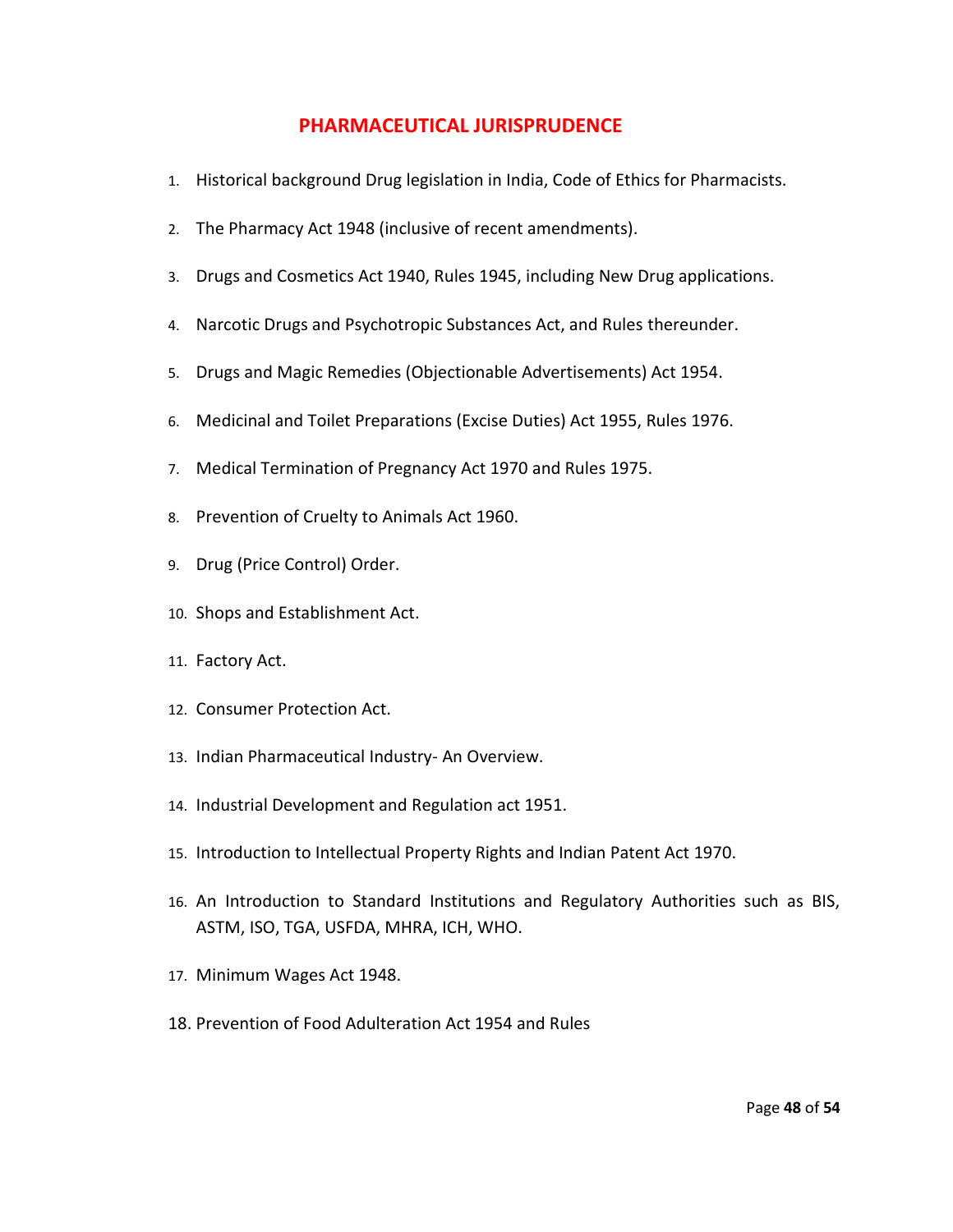## **DISPENSING & HOSPITAL PHARMACY**

- 1. Introduction to laboratory equipment, weighing methodology, handling of prescriptions, labeling instructions for dispensed products.
- 2. Posological calculations involved in the calculation of dosage for infants. Enlarging and reducing formula, displacement value.
- 3. Preparations of formulations involving allegation, alcohol dilution, isotonic solution.
- 4. Study of current patent and proprietary products, generic products and selected brand products, indications, contraindications, adverse drug reactions, available dosage forms and packing of
	- Antihypertensive drug
	- Antiamoebic drugs
	- Antihistaminic drugs
	- Antiemetic drugs
	- **E** Antacids and ulcer healing drugs.
	- Antidiarrheals and laxatives
	- Respiratory drugs
	- **2** Antibiotics
	- Analgesics and antipyretic drugs.

#### 8. **Compounding and dispensing of following prescriptions**

- **2** Mixtures
- **P** Solutions
- **P** Emulsions
- D Lotions (External preparations)
- **E** Liniments (External preparations)
- **Powder**
- **D** Granules
- **D** Suppositories
- **D** Ointments / Paste
- **D** Cream
- Incompatibility: Prescription based on physical, chemical and therapeutic incompatibility. Tablets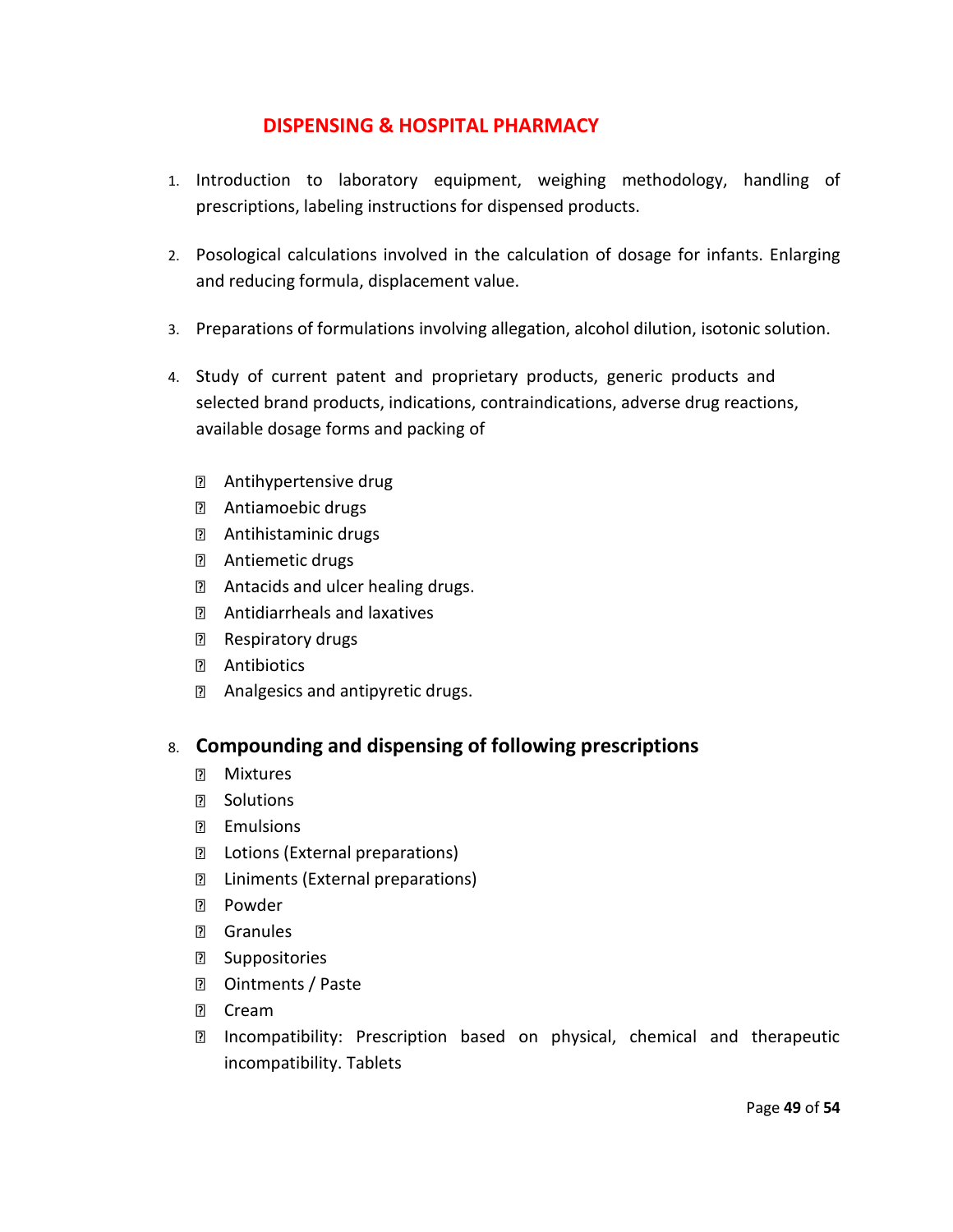Inhalations

#### 9. **Reading and counseling of prescriptions from the clinical practice.**

- Designing from mock Pharmacy: Layout and structure of retail Pharmacy, compounding, dispensing, storing, labeling, pricing, recording and counseling of prescription.
- $\mathbb D$  Procurement of information for the given drug for drug information services.
- **Preparation of Hospital Formulary.**

# **RECOMMENDED STANDARD REFERENCE BOOKS**

#### **FOR PHARMACEUTICS and related subjects:**

- 1. Pharmaceutics: Drug Delivery and Targeting, By Yvonne Perrie, Thomas Rades, Pharmaceutical Press, second edition.
- 2. Introduction to the Pharmaceutical Sciences, By Nita K. Pandit.
- 3. Aulton's Pharmaceutics: The Design and Manufacture of Medicines, edited by Michael E. Aulton, Kevin Taylor.
- 4. Remington: Essentials of Pharmaceutics, By Linda Ed Felton.
- 5. Pharmaceutical Dosage Forms and Drug Delivery, Second Edition, CRC Press, Pharmacy Education Series, by Ram I. Mahato, Ajit S. Narang.
- 6. Essentials of Physical Pharmacy, by CVS Subramanyam, Vallabh Prakashan.
- 7. Biopharmaceutics& Pharmacokinetics, D. M. Brahmankar.
- 8. Modern Pharmaceutics, Gilbert S. Banker and Christopher Rhodes.
- 9. Essentials of Physical Chemistry, B.S.Bahl, G.D.Tuli, S. Chand ltd. 2000.
- 10. Martin's Physical Pharmacy and Pharmaceutical Sciences, Patrick J. Sinko, Lippincott Williams & Wilkins, 2011
- 11. Textbook of Pharmaceutics, E.A. Rawlins, Ballière, Tindall, 1977
- 12. Handbook of Cosmetic Science and Technology, Third Edition
- 13. Martindale : The Complete Drug Reference: 36 th Ad.
- 14. Pharmaceutical Excipients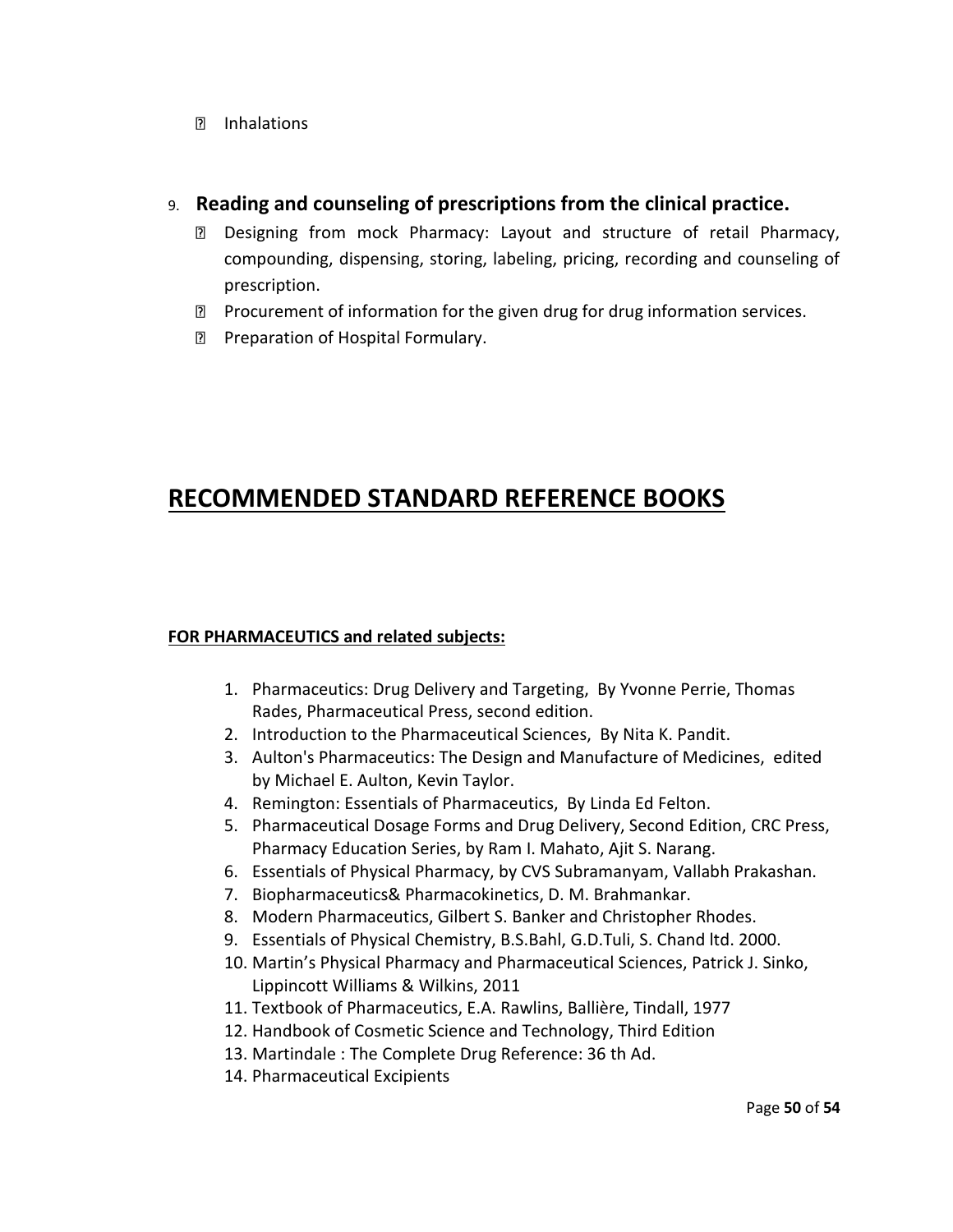- 15. Developing Solid oral Dosage form: Pharmaceutical Theory & Practice
- 16. Pharmaceutical Preformulation and Formulatio, Mark Gibson
- 17. Foundation of Pharmacokinetics, Aldo Rescigno
- 18. Ansel,s Pharmaceutical Dosage Forms and Drug Delivery System, Allen, LV
- 19. Biopharmaceutics and Clinical Pharmacokinetics, Notari, RE
- 20. Cooper and Gunn's Tutorial Pharmacy, Carter, SJ
- 21. Biopharmaceutics and Pharmacokinetics, John Wagner, Drug Intelligence Publications, 1971.
- 22. Essentials of Physical Chemistry, B.S.Bahl, G.D.Tuli, S. Chand ltd. 2000.
- 23. Martin's Physical Pharmacy and Pharmaceutical Sciences, Patrick J. Sinko, Lippincott Williams & Wilkins, 2011
- 24. Textbook of Pharmaceutics, E.A. Rawlins, Ballière, Tindall, 1977

#### **REFERENCE BOOKS FOR PHARMACEUTICAL CHEMISTRY/MEDICINAL CHEMISTRY:**

- 1. Organic Chemistry Morrison & Boyd, 4<sup>th</sup> edn, 2011 Pearson, New Delhi.
- 2. Organic Chemistry I.L. Finar, Vol- I and Vol-II.
- 3. Wilson and Giswolds Text Book of Organic, Medicinal & Pharmaeutical Chemistry,  $12^{th}$  edn.Eds-J.M. Beale Jr, and J.H. Block, Lippincott Williams and Wilkins , 2013
- 4. Foye's Principle of medicinal Chemistry –Eds-Thomas Lemke,D.A.Williams, , Lippincott Williams & Wilkins, New Delhi.
- 5. Advanced Organic Chemistry, B.S. Bahl and Arun Bahl, S Chand and Company Ltd., Ram Nagar, New Delhi, 1<sup>st</sup> Edition.
- 6. Stereochemistry Conformation and mechanism by P.S. Kalsi,  $5<sup>th</sup>$  Edition, New Age International Publishers, New Delhi.
- 7. Heterocyclic Chemistry, 3<sup>rd</sup> Edition, Raj K Bansal, New Age International Publishers, New Delhi.
- 8. Indian Pharmacopoeia all editions and volumes.
- 9. Advanced Organic Chemistry, Jerry March, Wiley, 1992.
- 10. Bentley and Driver's Textbook of Pharmaceutical Chemistry, Atherden, lm
- 11. Burger's Medicinal Chemistry, 6 vol, Abraham, DJ
- 12. Burger's Medicinal Chemistry and Drug Discovery, 5 vols set, Wolff, ME
- 13. Stereochemistry of organic compounds, Ernest Eliel, Wiley India.
- 14. A guide book to Reaction mechanism in organic chemistry-Peter Sykes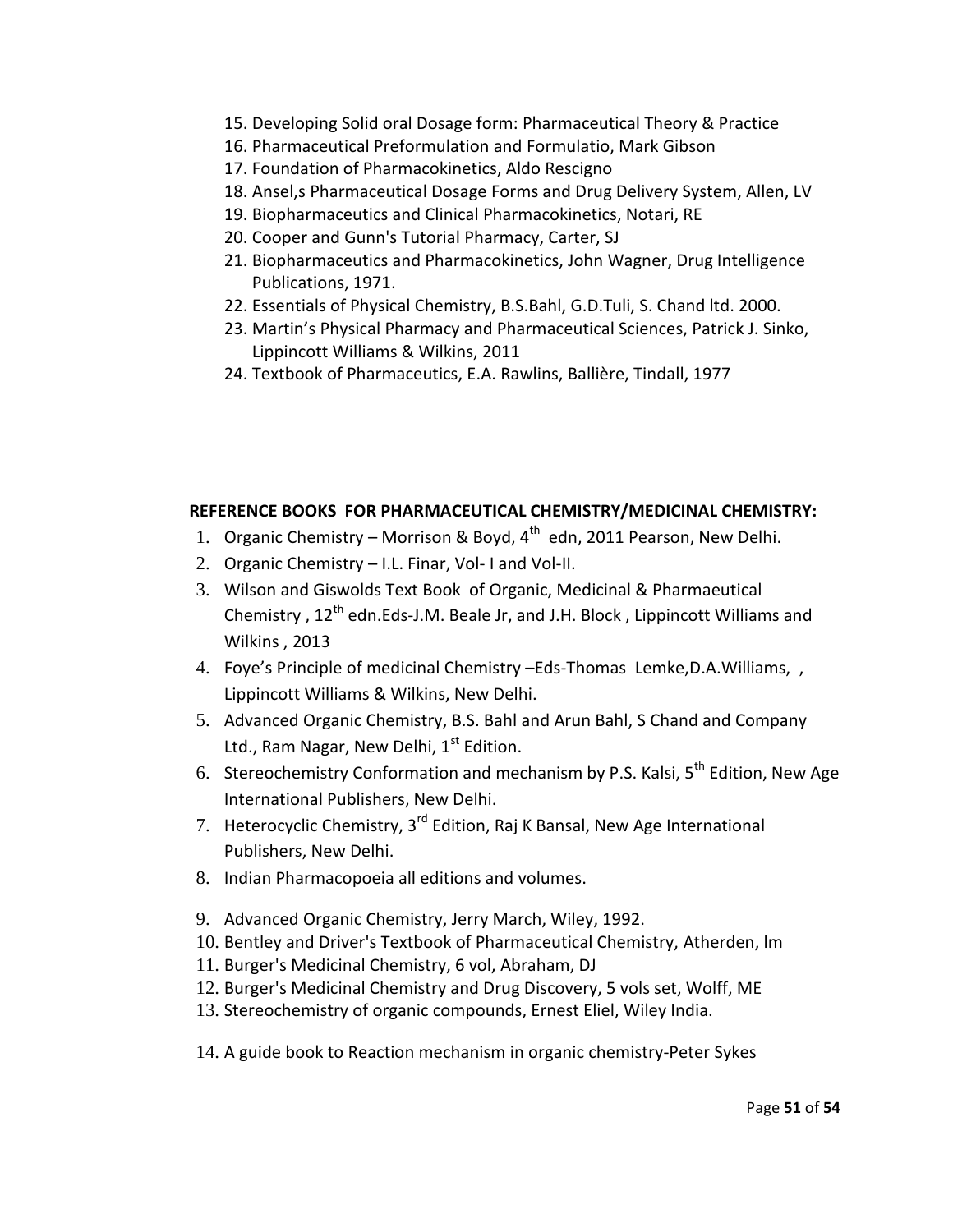- 15. Reaction mechanism in organic chemistry- S M Mukherjee and S P Singh,MacMilan
- 16. Drug Design. Edited by E.J. Ariens -*[Medicinal Chemistry; a Series of Monographs,](https://www.google.co.in/search?tbo=p&tbm=bks&q=bibliogroup:%22Medicinal+Chemistry%3B+a+Series+of+Monographs,+V.11%22&source=gbs_metadata_r&cad=2)  [V.11](https://www.google.co.in/search?tbo=p&tbm=bks&q=bibliogroup:%22Medicinal+Chemistry%3B+a+Series+of+Monographs,+V.11%22&source=gbs_metadata_r&cad=2)*
- 17. Drug design –Dr.V.M.Kulkarni and Dr.K.G.Bothara
- 18. Photochemistry and Pericyclic reactions by J. Singh
- 19. Pericyclic reactions-Ian Fleming
- 20. Pericyclic reactions -W .Carrurther

#### **REFERENCE BOOKS FOR PHARMACEUTICAL ANALYSIS:**

- 1. Indian Pharmacopoeia all editions and volumes
- 2. Instrumental Methods of Chemical Analysis (Analytical Chemistry) By. Dr. B.K. Sharma, Goel Publishing House, Meerut. 18<sup>th</sup> Edition (1999) (Part -Spectroscopy)
- 3. Instrumental Methods of Chemical Analysis (Analytical Chemistry) By. Dr. B.K. Sharma, Goel Publishing House, Meerut. 18<sup>th</sup> Edition (1999) (Part -Chromatography)
- 4. Instrumental Methods of Chemical Analysis (Analytical Chemistry) By. Dr. B.K. Sharma, Goel Publishing House, Meerut.  $18<sup>th</sup>$  Edition (1999) (Part – Analytical Chemistry
- 5. INSTRUMENTAL METHODS OF ANALYSIS by H.H. Willard, L.L. Merrit and J.A. Dean
- 6. Introduction to Spectroscopy- D.L.Pavia,G.M.Lampman,G.S.Kriz
- 7. Principles of Instrumental analysis- Skoog, Holler, Crouch
- 8. Spectrometric Identification of Organic Compounds- **Silverstein**, R.M. and Webster, F.X., 6th ed., Wiley, New York, 1998
- 9. Applications of Absorption Spectroscopy of Organic Compounds- **John** R. **Dyer**, Prentice-Hall,
- 10. Instrumental methods of chemical analysis- H.Kaur, Pragati Prakashan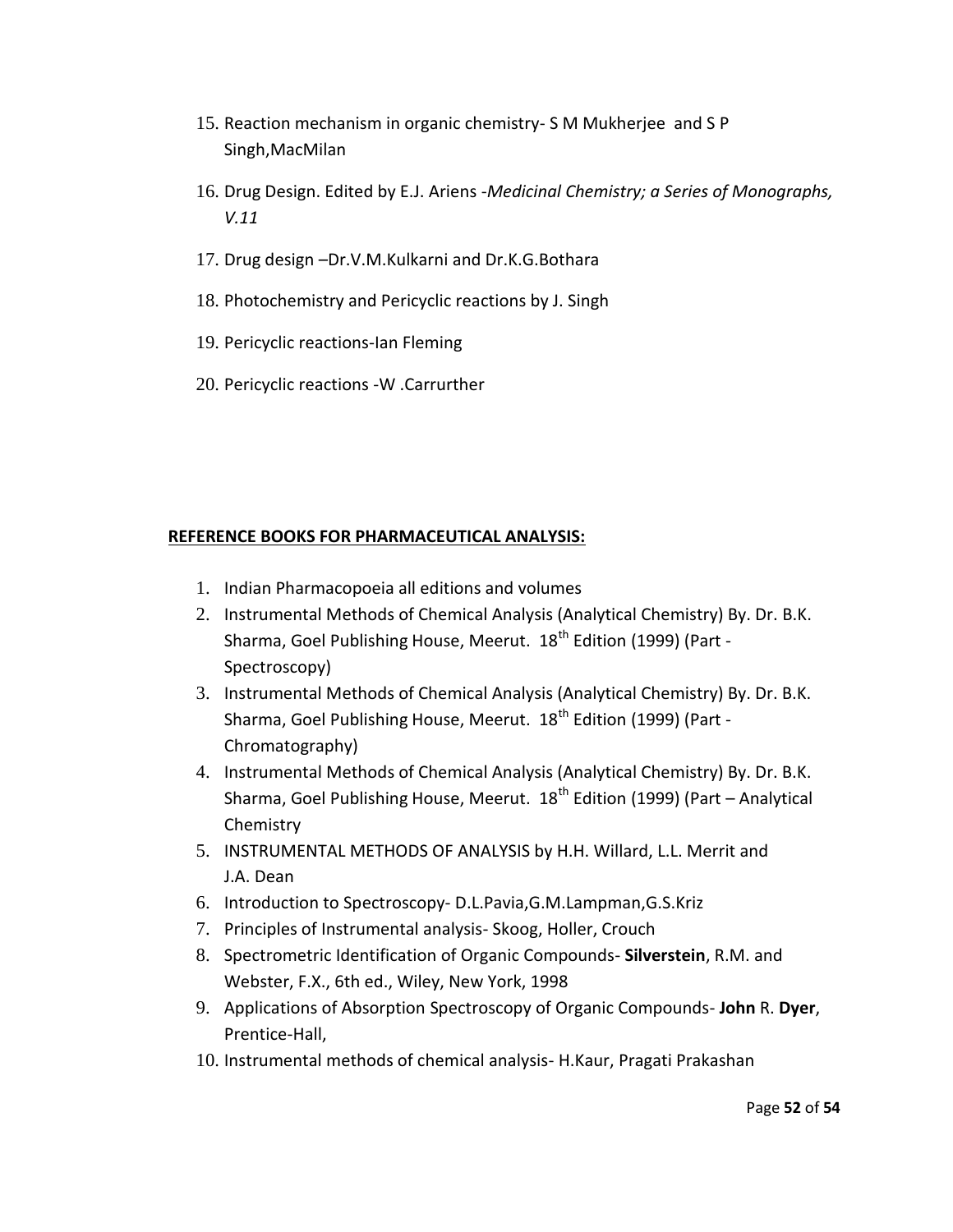## **REFERENCE BOOKS FOR HUMAN ANATOMY/PHYSIOLOGY/ PATHOPHYSIOLOGY,/PHARMACOLOGY:**

- 1. RANG AND DALE'S Pharmacology, 7th Edition, M.M Dale, J.M Ritter, R.J Flower, G.Henderson H.P, Rang
- 2. Goodman & Gilman's the Pharmacological Basis of Therapeutics, Laurence L. Brunton
- 3. Basic & Clinical Pharmacology, Bertram G. Katzung, Susan B Masters, Anthony J Trevor
- 4. Principles of Pharmacology: The Pathophysiologic Basis of Drug Therapy, David E. Golan
- 5. Martindale: The Complete Drug Reference, Sean C. Sweetman
- 6. Goodman & Gilman's The Pharmacological Basis of Therapeutics
- 7. Color Atlas of Pharmacology, 3rd Edition, Heinz Lullmann, Klaus Mohr, Lutz Hein, Detlef Bieger, Thieme, Stuttgart. New York.
- 8. Lippincott's Illustrated Reviews: Pharmacology, 6th Edition, Springhouse publishers
- 9. Essential of Medical Pharmacology, KD Tripathi
- 10. Principles of Anatomy and Physiology, Gerard Tortora,  $12<sup>th</sup>$  edition
- 11. Ross & Wilson, Anatomy and Physiology,  $12<sup>th</sup>$  edition, Churchill Livingstone
- 12. Pharmacology and Pharmacotherapeutics –R.S.Satoskar, S.D. Bhandarkar , Popular Prakashan, Mumbai
- 13. Pharmacotherapy: A pathophysiologic Approach, by Joseph T. Dipirio, Robert L. Talbert, Gacy C. Yee, Gary R. Matzke, Barbara G. Wells, L. Micael Possey

#### **REFERENCE BOOKS FOR PHARMACOGNOSY:**

- 1. Textbook of Pharmacognosy, Thomas Edward Wallis, J & A Churchill ltd., London
- 2. Pharmacognosy, Tyler,  $8<sup>th</sup>$  edition, Lea and Febiger, Philadelphia
- 3. Pharmacognosy 42<sup>nd</sup> Edition (Sep 2008), C.K. Kokate, A.P. Purohit, S.B. Gokhale (Nirali Prakashan)
- 4. Textbook of Pharmacognosy-Noel M Ferhuson
- 5. Textbook of Pharmacognosy-C.S.Shah and J.S.Qadry
- 6. Textbook of Pharmacognosy-H.W.Youngken
- 7. Textbook of Pharmacognosy and Phytochemistry-Dr.Biren Shah
- 8. Textbook of Pharmacognosy-T.N.Vasudevan, Kirti Laddha